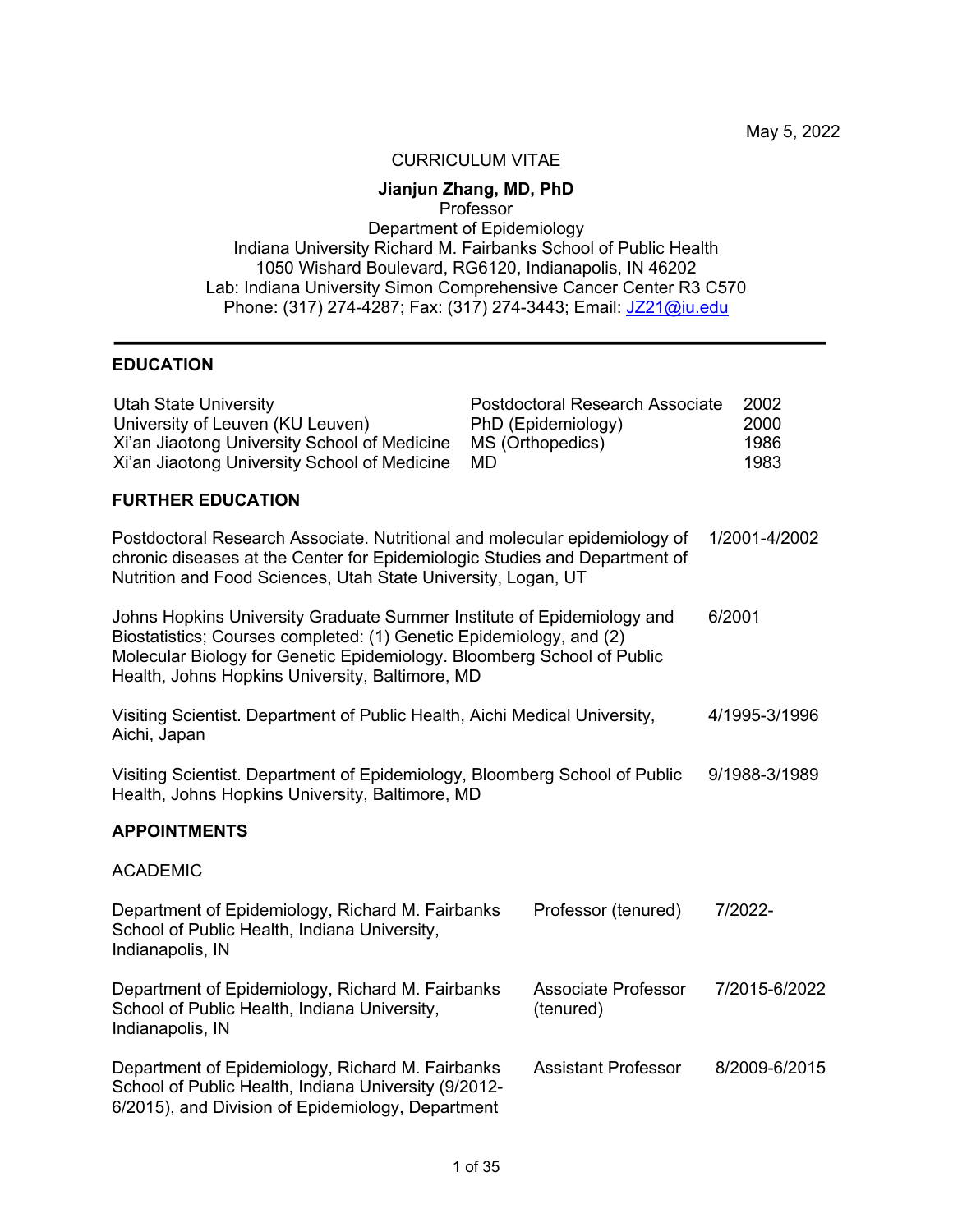| of Public Health, Indiana University School of<br>Medicine (8/2009-8/2012), Indianapolis, IN                                                                                                          |                                                                                |                                                                              |
|-------------------------------------------------------------------------------------------------------------------------------------------------------------------------------------------------------|--------------------------------------------------------------------------------|------------------------------------------------------------------------------|
| Indiana University Melvin and Bren Simon<br>Comprehensive Cancer Center, Indiana<br>University, Indianapolis, IN                                                                                      | <b>Full Member</b>                                                             | 8/2009-Present                                                               |
| Department of Epidemiology, Fay W. Boozman<br>College of Public Health, University of Arkansas<br>for Medical Sciences, Little Rock, AR                                                               | <b>Assistant Professor</b>                                                     | 11/2004-7/2009                                                               |
| Winthrop P. Rockefeller Cancer Institute,<br>University of Arkansas for Medical Sciences, Little<br>Rock, AR                                                                                          | Member                                                                         | 2/2005-7/2009                                                                |
| Hipple Cancer Research Center, Dayton, OH                                                                                                                                                             | Epidemiologist/<br><b>Research Scientist III</b>                               | 4/2002-10/2004                                                               |
| Department of Epidemiology, Institute of Endemic<br>Bone Diseases, Xi'an Jiaotong University School<br>of Medicine (formerly Xi'an Medical University),<br>Xi'an, China                               | Associate Professor<br><b>Assistant Professor</b><br><b>Research Associate</b> | 5/1996-3/1997<br>12/1991-4/1996<br>9/1986-11/1991                            |
| NON-ACADEMIC                                                                                                                                                                                          |                                                                                |                                                                              |
| Indiana University Center for Urban Health                                                                                                                                                            | Investigator                                                                   | 5/2010-Present                                                               |
| Division of Epidemiology, Arkansas Department of<br>Health, Little Rock, AR                                                                                                                           | <b>Adjunct Cancer</b><br>Epidemiologist                                        | 11/2004-1/2008                                                               |
| <b>Advisory Committee of Arkansas Central Cancer</b><br>Registry, Arkansas Department of Health, Little<br>Rock, AR                                                                                   | Member<br>11/2004-1/2008                                                       |                                                                              |
| <b>PROFESSIONAL ORGANIZATION MEMBERSHIPS</b>                                                                                                                                                          |                                                                                |                                                                              |
| <b>American Society for Nutrition</b><br>American College of Nutrition<br>International Epidemiological Association<br>Society for Epidemiologic Research<br>American Association for Cancer Research | Member<br>Elected Fellow (FACN)<br>Member<br>Member<br>Member                  | 2016-Present<br>2002-Present<br>2002-Present<br>2002-Present<br>2002-Present |
| <b>PROFESSIONAL HONORS AND AWARDS</b>                                                                                                                                                                 |                                                                                |                                                                              |
| <b>TEACHING</b>                                                                                                                                                                                       |                                                                                |                                                                              |
| Recipient of Indiana University Trustees' Teaching<br>Award (with a cash award of \$2,500)                                                                                                            | Indiana University                                                             | 2015                                                                         |
| An invited member of the panel for Faculty<br>Roundtable Discussion: Improving Teaching Skills                                                                                                        | Indiana University<br><b>Fairbanks School of Public</b>                        | 6/12/2015                                                                    |
|                                                                                                                                                                                                       |                                                                                |                                                                              |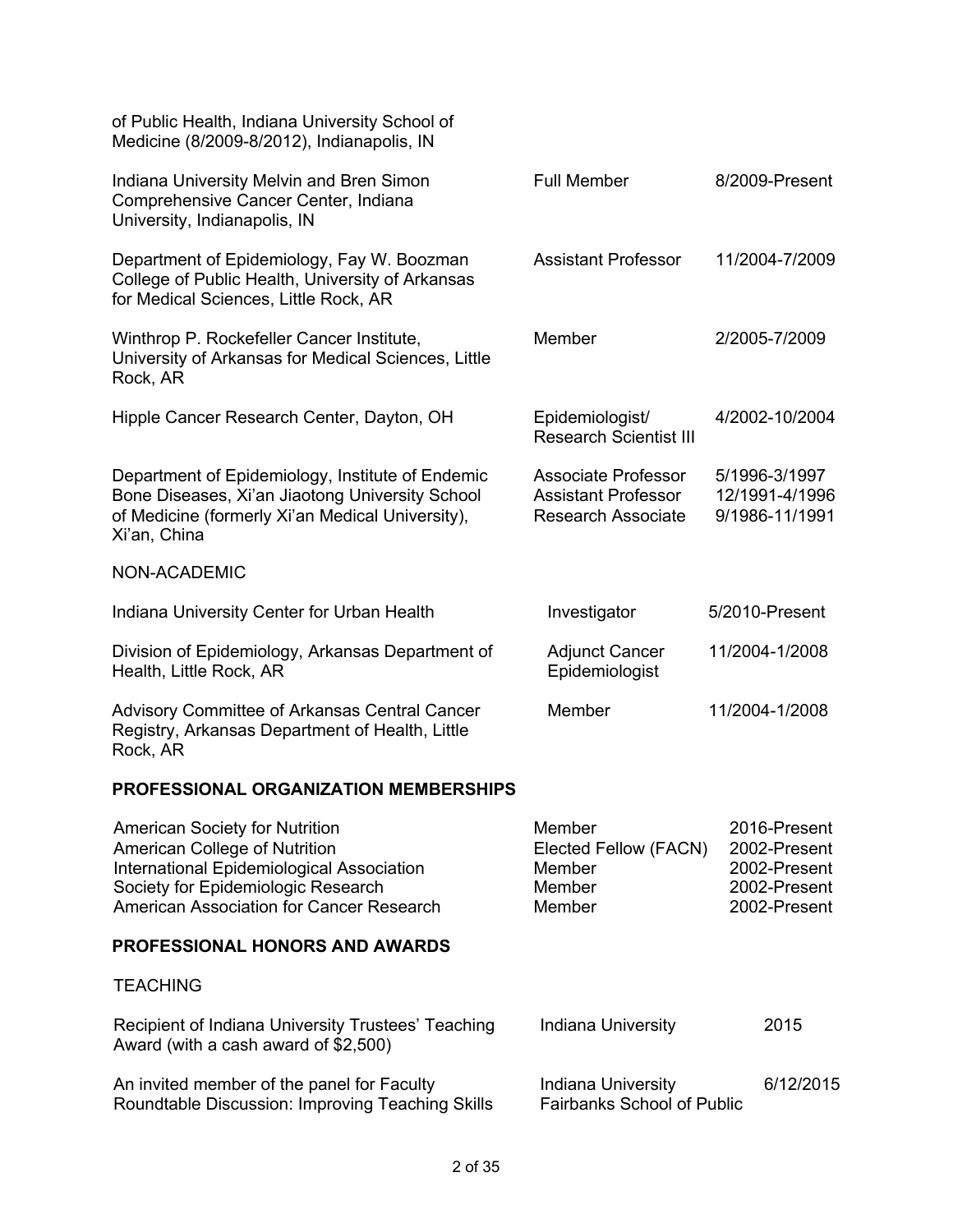| and Evaluation Scores (Chaired by Kathryn Coe)                                                                                                                                               | Health                                                                         |               |
|----------------------------------------------------------------------------------------------------------------------------------------------------------------------------------------------|--------------------------------------------------------------------------------|---------------|
| <b>RESEARCH</b>                                                                                                                                                                              |                                                                                |               |
| The Anafred Halpern New Investigator Award in<br>recognition of outstanding original research in clinical<br>nutrition                                                                       | American College of<br><b>Nutrition</b>                                        | 1999          |
| <b>Unilever Corporation Scholarship</b>                                                                                                                                                      | University of Leuven/<br>The Unilever Corporation                              | 1997-<br>2001 |
| The Cross-Century Leading Investigator Award for<br>the Prevention and Control of Endemic Diseases                                                                                           | Ministry of Health of the<br>People's Republic of China                        | 1997          |
| The Klaus Schwarz Commemorative Medal to the<br>Institute of Endemic Bone Diseases, Xi'an Jiaotong<br>University School of Medicine, China. I was a key<br>investigator for this team award. | International Association of<br><b>Bioinorganic Scientists</b>                 | 1996          |
| Japan-China Sasakawa Medical Fellowship                                                                                                                                                      | The Nippon Foundation<br>and The Japan and China<br><b>Medical Association</b> | 1995-<br>1996 |
| Scholarship of the United Nations Children's Fund                                                                                                                                            | <b>The United Nations</b><br>Children's Fund (UNICEF)                          | 1988-<br>1989 |
|                                                                                                                                                                                              |                                                                                |               |

## **TEACHING**

## **TEACHING ASSIGNMENTS**

# **Indiana University**

## **Undergraduate Courses**

| Course #   | Title                                                           | Format  | Role                      | Term             | Enrollment |
|------------|-----------------------------------------------------------------|---------|---------------------------|------------------|------------|
| E422/32656 | <b>Advanced Epidemiology</b>                                    | Lecture | Course<br><b>Director</b> | Spring 2020      | 5          |
| E335/38387 | The Lurking Pandemic:<br><b>Chronic Disease</b><br>Epidemiology | Lecture | Course<br><b>Director</b> | <b>Fall 2021</b> | 32         |
| E335/28894 | The Lurking Pandemic:<br><b>Chronic Disease</b><br>Epidemiology | Lecture | Course<br><b>Director</b> | <b>Fall 2020</b> | 34         |

# **Graduate and Postgraduate Courses**

| Course #   | Title                                                                | Format  | Role                      | Term             | Enrollment |
|------------|----------------------------------------------------------------------|---------|---------------------------|------------------|------------|
| E715/37206 | Design and Implementation<br>(PhD required) of Observational Studies | Lecture | Course<br><b>Director</b> | <b>Fall 2021</b> |            |
| E715/27486 | Design and Implementation<br>of Observational Studies                | Lecture | Course<br><b>Director</b> | <b>Fall 2020</b> |            |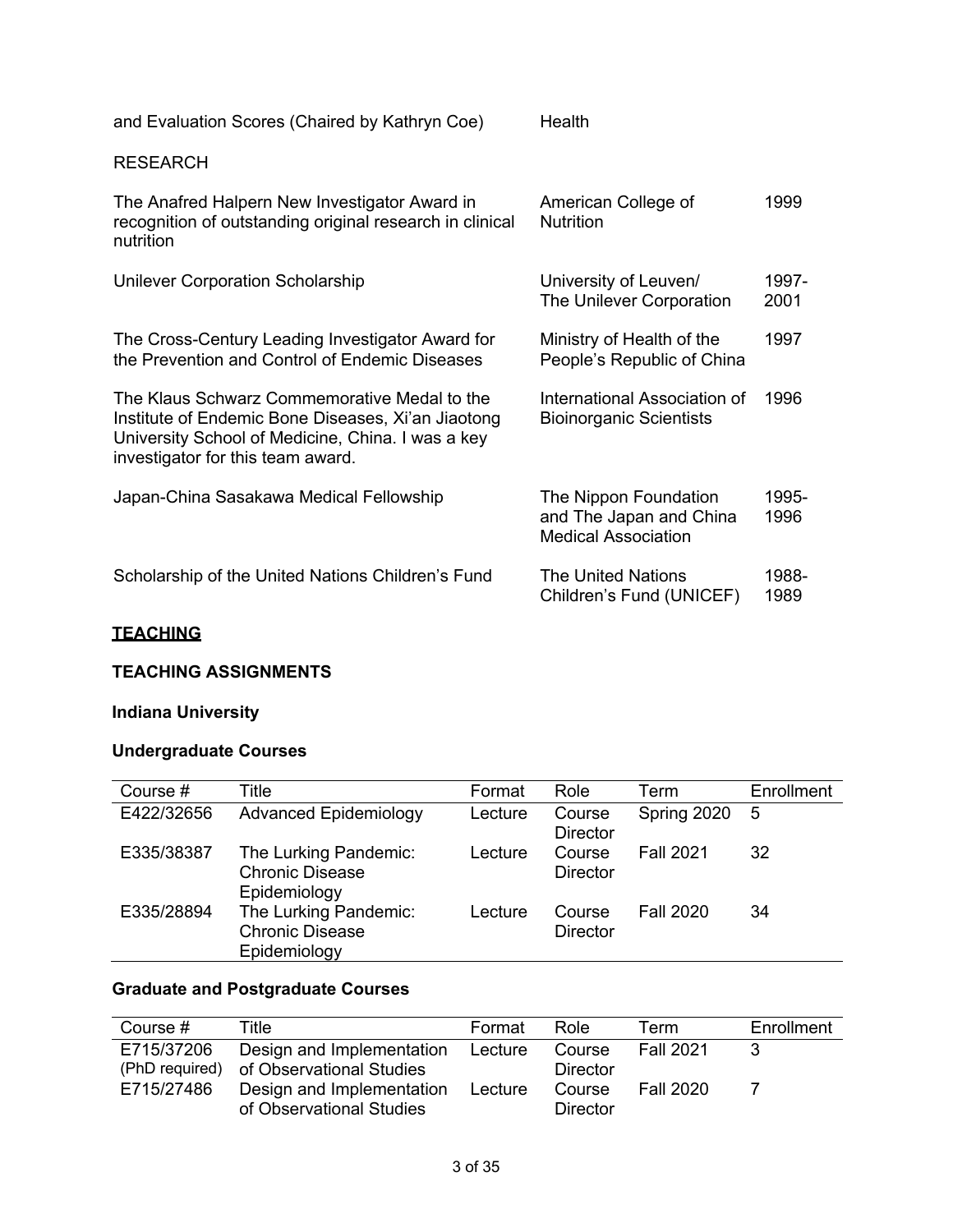| E715/27402 | Design and Implementation<br>of Observational Studies | Lecture | Course<br><b>Director</b> | <b>Fall 2019</b> | 4  |
|------------|-------------------------------------------------------|---------|---------------------------|------------------|----|
| E715/26264 | Design and Implementation<br>of Observational Studies | Lecture | Course<br><b>Director</b> | <b>Fall 2018</b> | 8  |
| E715/26822 | Design and Implementation<br>of Observational Studies | Lecture | Course<br><b>Director</b> | <b>Fall 2017</b> | 3  |
| E715/32658 | Design and Implementation<br>of Observational Studies | Lecture | Course<br><b>Director</b> | <b>Fall 2016</b> | 8  |
| E618/11713 | <b>Global Cancer</b><br>Epidemiology                  | Lecture | Course<br><b>Director</b> | Summer<br>2022   | 25 |
| E618/12444 | <b>Global Cancer</b><br>Epidemiology                  | Lecture | Course<br><b>Director</b> | Summer<br>2021   | 24 |
| E618/13916 | <b>Global Cancer</b><br>Epidemiology                  | Lecture | Course<br><b>Director</b> | Summer<br>2020   | 24 |
| E618/26968 | <b>Global Cancer</b><br>Epidemiology                  | Lecture | Course<br><b>Director</b> | Spring 2019      | 6  |
| E618/31657 | <b>Cancer Epidemiology</b>                            | Lecture | Course<br><b>Director</b> | Spring 2018      | 6  |
| E618/25630 | <b>Cancer Epidemiology</b>                            | Lecture | Course<br><b>Director</b> | <b>Fall 2015</b> | 15 |
| E618/27463 | <b>Cancer Epidemiology</b>                            | Lecture | Course<br><b>Director</b> | <b>Fall 2014</b> | 12 |
| E618/25360 | <b>Cancer Epidemiology</b>                            | Lecture | Course<br><b>Director</b> | <b>Fall 2013</b> | 14 |
| E618/12603 | <b>Cancer Epidemiology</b>                            | Lecture | Course<br>Director        | <b>Fall 2012</b> | 11 |
| P618/20008 | <b>Cancer Epidemiology</b>                            | Lecture | Course<br><b>Director</b> | <b>Fall 2011</b> | 12 |
| P618/29908 | <b>Cancer Epidemiology</b>                            | Lecture | Course<br><b>Director</b> | <b>Fall 2010</b> | 21 |
| E765/32501 | <b>Nutritional Epidemiology</b>                       | Reading | Course<br><b>Director</b> | Spring 2020      | 3  |
| E765/32366 | <b>Nutritional Epidemiology</b>                       | Lecture | Course<br><b>Director</b> | Spring 2017      | 9  |
| E765/11714 | <b>Nutritional Epidemiology</b>                       | Lecture | Course<br>Director        | Spring 2015      | 14 |
| E765/14843 | <b>Nutritional Epidemiology</b>                       | Lecture | Course<br><b>Director</b> | Spring 2014      | 7  |
| E765/13268 | <b>Nutritional Epidemiology</b>                       | Lecture | Course<br><b>Director</b> | Spring 2013      | 6  |
| E765/31510 | <b>Nutritional Epidemiology</b>                       | Lecture | Course<br><b>Director</b> | Spring 2012      | 13 |
| E765/25615 | <b>Nutritional Epidemiology</b>                       | Lecture | Course<br><b>Director</b> | Spring 2011      | 4  |
| E517/37104 | Fundamentals of<br>Epidemiology                       | Lecture | Course<br><b>Director</b> | <b>Fall 2020</b> | 6  |
| E712/22284 | <b>Applied Epidemiologic</b><br>Methods II            | Lecture | Course<br><b>Director</b> | Spring 2022      | 19 |
| E712/25118 | <b>Applied Epidemiologic</b><br>Methods II            | Lecture | Course<br><b>Director</b> | Spring 2021      | 13 |
| E712       | <b>Applied Epidemiologic</b>                          | Lecture | Mentor                    | Spring 2016      | 1  |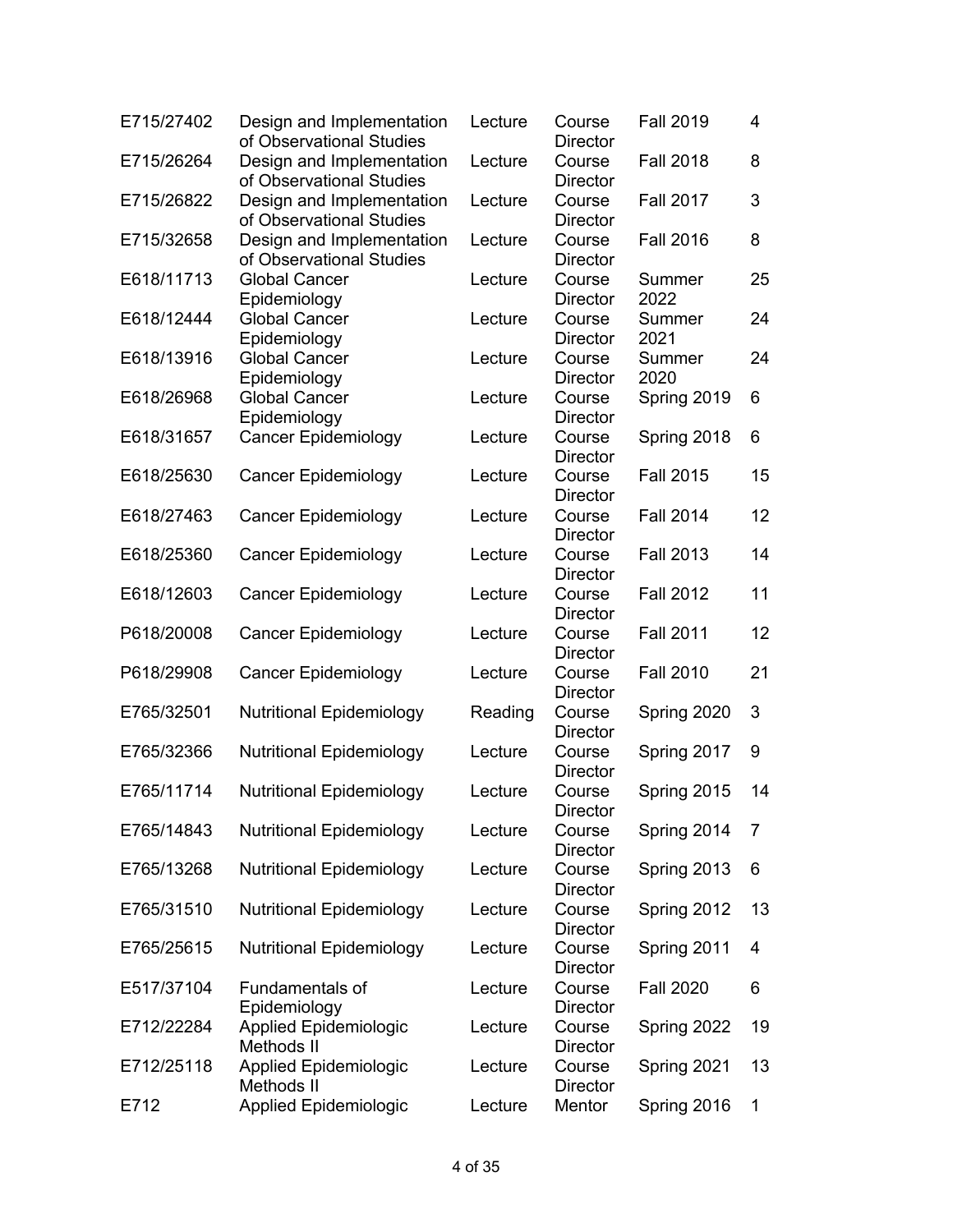|            | Methods II                                                                  |         | for<br>Robyn<br><b>Matthews</b> |                               |    |
|------------|-----------------------------------------------------------------------------|---------|---------------------------------|-------------------------------|----|
| E775/12420 | Doctoral Research Seminar<br>in Epidemiology                                | Lecture | Course<br>Director              | Summer<br>2015                | 5  |
| E775/16172 | Doctoral Research Seminar<br>in Epidemiology                                | Lecture | Course<br>Director              | Summer<br>2012                | 9  |
| E650/14752 | Doctoral Research Seminar<br>in Epidemiology                                | Lecture | Guest<br>Lecturer               | Summer<br>2011<br>7/27/2011   | 7  |
| PBHL P601  | <b>Advanced Epidemiology</b>                                                | Lecture | Guest<br>Lecturer               | Spring 2012<br>2/22/2012      | 32 |
| E610/31363 | <b>Chronic Disease</b><br>Epidemiology                                      | Lecture | Guest<br>Lecturer               | Spring 2013<br>3/26/2013      | 17 |
| P650/26830 | <b>Chronic Disease</b><br>Epidemiology                                      | Lecture | Guest<br>Lecturer               | Spring 2011<br>3/22/2011      | 20 |
| P650/26830 | <b>Chronic Disease</b><br>Epidemiology                                      | Lecture | Guest<br>Lecturer               | Spring 2010<br>3/23/2010      | 9  |
| P100/30922 | Diseases, Disasters and<br>Disparities: An Introduction<br>to Public Health | Lecture | Guest<br>Lecturer               | <b>Fall 2010</b><br>11/1/2010 | 11 |

• All courses listed above are 3 credit hours except E775 (1 credit hour).

Other Courses (Role: Faculty Advisor):

PBHL P602: Epidemiology Public Heath Internship:

- Spring 2014 (P602/14879): Nitika Jain, Kendra Ham, and Lian Sang
- Summer 2013 (P602/7069): Mariam Bah, Victoria Buchanan
- Summer 2013 (P602/6984): Cathryn Dickman and Ann Kayser
- Fall 2012 (P602/13082): Michael Scanlon and Zachery Sheff
- Summer 2012 (P602): Adam Mahomed, Michael Scanlon, and Zachery Sheff
- Summer 2011 (P602): Angela Beard
- Summer 2010 (P602): Ling Wang

PBHL E704: Epidemiology Final Concentration Project:

- Spring 2014 (E704/14883): Victoria Buchanan, Mariam Bah, Malika Mahoui, and Michael **Scanlon**
- Fall 2013 (E704/25739): Cathryn Dickman
- Spring 2013 (P704/13332): Andrea Homoya
- Fall 2012 (P704/13098): Zachery Sheff and Adam Mahomed
- Spring 2012 (P704): Angela Beard
- Spring 2011 (P704): Ling Wang\*

#### PBHL E800: Epidemiology Doctoral Dissertation Research:

- Spring 2022: Tracy Imburgia; Margaret Hoyt
- Fall 2021: Margaret Hoyt and Tracy Imburgia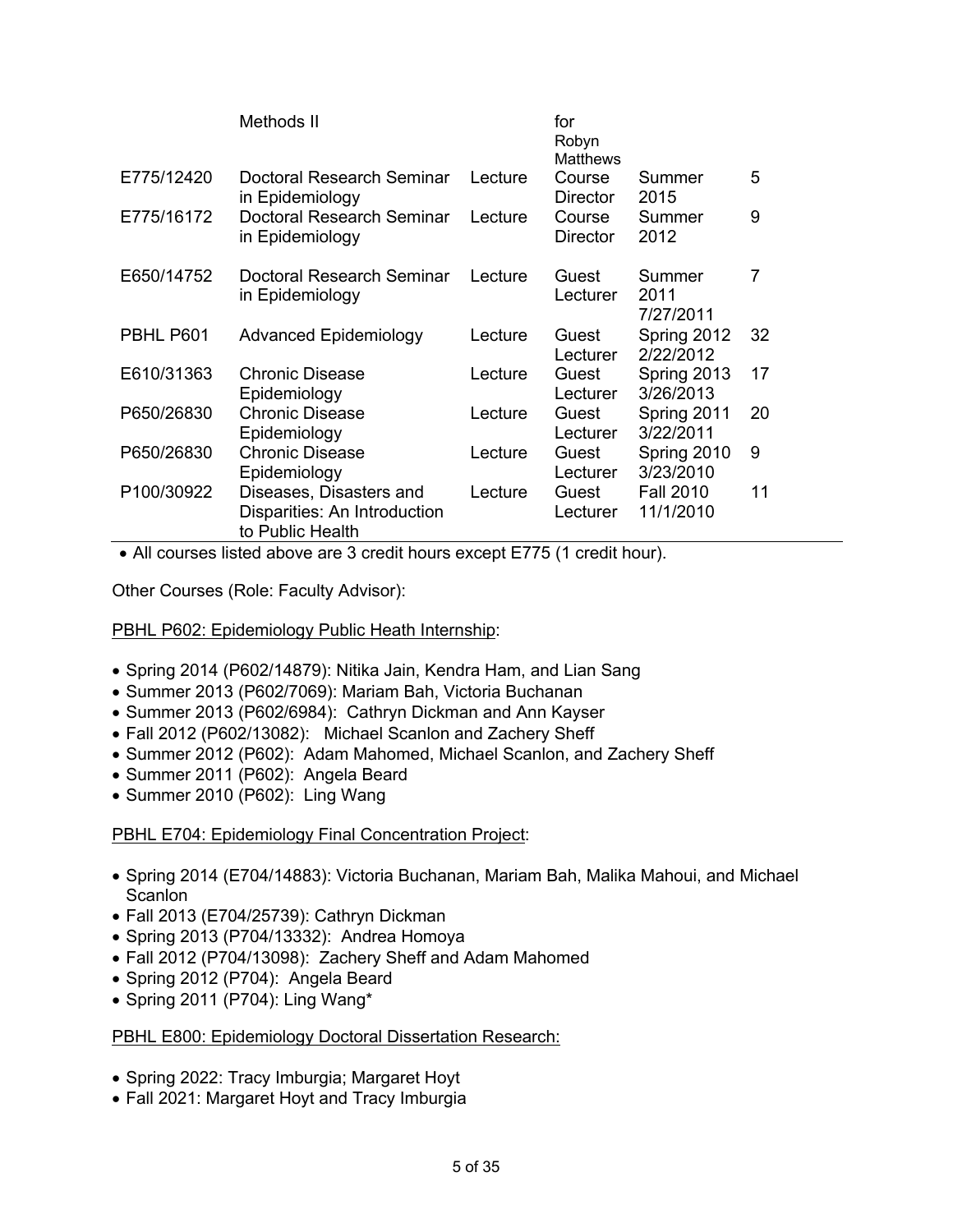- Summer 2021: Margaret Hoyt and Tracy Imburgia
- Spring 2021: Margaret Hoyt and Tracy Imburgia
- Fall 2020: Margaret Hoyt
- Summer 2020: Margaret Hoyt
- Spring 2020: Margaret Hoyt
- Fall 2019: Margaret Hoyt
- Summer 2019: Margaret Hoyt
- Spring 2019: Margaret Hoyt
- Fall 2018: Margaret Hoyt
- Summer 2018: Margaret Hoyt
- Summer 2016: Wambui G. Gathirua-Mwangi
- Summer 2015: Wambui G. Gathirua-Mwangi
- Summer 2014: Michael Reger

### PBHL E751: Doctoral Readings in Epidemiology:

- Summer 2019 (E751/5491): 1 student
- Spring 2018 (E751/25694): 1 student
- Fall 2013 (E751/27406): 1 student
- Spring 2013 (E751/34226): 1 student

PBHL E752: Doctoral Studies in Epidemiology:

• Summer 2016 (E752/15775): 1 student

### PBHL E700: Continuous Enrollment:

- Spring 2014 (E700/32527): Babajide Alalade
- Fall 2013 (E700/32701): Angela Beard
- Summer 2013 (P700/6993): Angela Beard and Adam Mahomed
- Spring 2013 (P700/32215): Angela Beard and Adam Mahomed
- Fall 2012 (P700/13626): Angela Beard
- Summer 2012 (P700): Angela Beard

### **University of Arkansas for Medical Sciences**

#### **1. Undergraduate Courses:** None

### **2. Graduate/Postgraduate Courses:**

| Course #        | <b>Short Title</b>         | Format                | Role            | Term             | Enrollment |
|-----------------|----------------------------|-----------------------|-----------------|------------------|------------|
| <b>PBHL5553</b> | <b>Cancer Epidemiology</b> | Lecture               | Course          | <b>Fall 2008</b> | -3         |
|                 |                            |                       | <b>Director</b> |                  |            |
| <b>PBHL5553</b> | Cancer Epidemiology        | Lecture               | Course          | <b>Fall 2007</b> | -7         |
|                 |                            |                       | <b>Director</b> |                  |            |
| <b>PBHL5553</b> | Cancer Epidemiology        | <b>Directed Study</b> | Course          | <b>Fall 2006</b> | 1          |
|                 |                            |                       | <b>Director</b> |                  |            |

All courses listed above are 3 credit hours.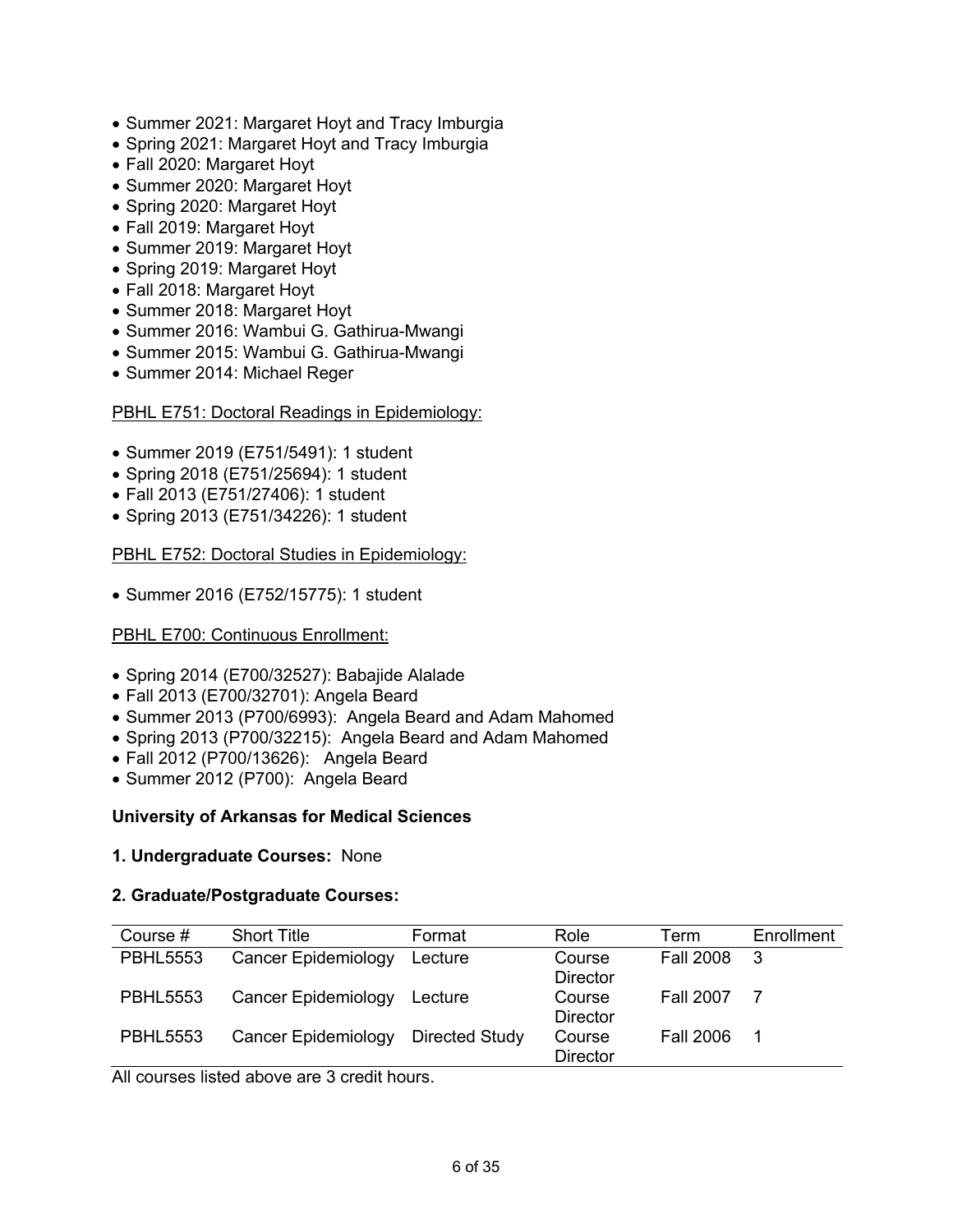## **MENTORING**

### **Indiana University**

### **1. Graduate Students**

a. Advising PhD students

Major in Epidemiology:

## *Role: Primary Academic and/or Research Advisor:*

- Michael Reger, PhD, MPH, 2010-2014 (Successfully defended his dissertation on July 8, 2014; the first graduate from the Epidemiology PhD program of IU Fairbanks School of Public Health). Dr. Reger is an Associate Professor with tenure at Ferris State University.
- Wambui G. Gathirua-Mwangi, MPH, PhD, 2011-2015 (graduated)
- Margaret Hoyt, MPH, 2015-2022 (scheduled to defend her dissertation on May 18, 2022)
- Andrew Marley, MPH, PhD, 2016-2018 (graduated)
- Tracy Imburgia, MPH, 2018-present
- Zeina Dardari, MPH, 2020-present
- Yunpeng Yu, MS, 2021-present

## *Role: Member of Dissertation Committee:*

- Janet Ford, MPH, PhD, 2015-2017 (graduated)
- Jill Layton, MPH, 2015-present
- Jennifer Marie Alyea, 2017-2021 (graduated)
- Natalie DiPietro Mager, PharmD, MPH, PhD, 2018-2020 (graduated)
- Ran Liao, PhD, 2012-2016 (Graduated, biostatistics)
- Mengjie Zheng, PhD, 2015-2018 (Graduated, biostatistics)
- Xiaochen Li, PhD, 2017-2020 (Graduated, biostatistics)
- Opeyemi Ojo, MPH, 2018-present. I have also served on the mentor panel of NLM T15 program (T15LM012502; 1/7/2017-6/30/2022) - The Indiana Training Program in Public & Population Health Informatics
- Rachel Kenny, MPH, 2022-present

Minor in Epidemiology

Role: Minor Advisor

| Student             | Major                               | Years                 |
|---------------------|-------------------------------------|-----------------------|
| Ran Liao, PhD       | <b>Biostatistics</b>                | 2012-2016 (Graduated) |
| Mengjie Zheng, PhD  | <b>Biostatistics</b>                | 2015-2018 (Graduated) |
| Xiaochen Li, PhD    | <b>Biostatistics</b>                | 2017-2020 (Graduated) |
| Chenjia Xu, PhD     | <b>Biostatistics</b>                | 2018-2021 (Graduated) |
| Rizwana Biviji, PhD | <b>Health Policy and Management</b> | 2013-2018 (Graduated) |

### b. Advising MPH students

Role: MPH Advisor (supervised coursework and the final concentration project) Madhura Sundararajan, 2013-2015 Sucharat Tayarachakul, 2013-2015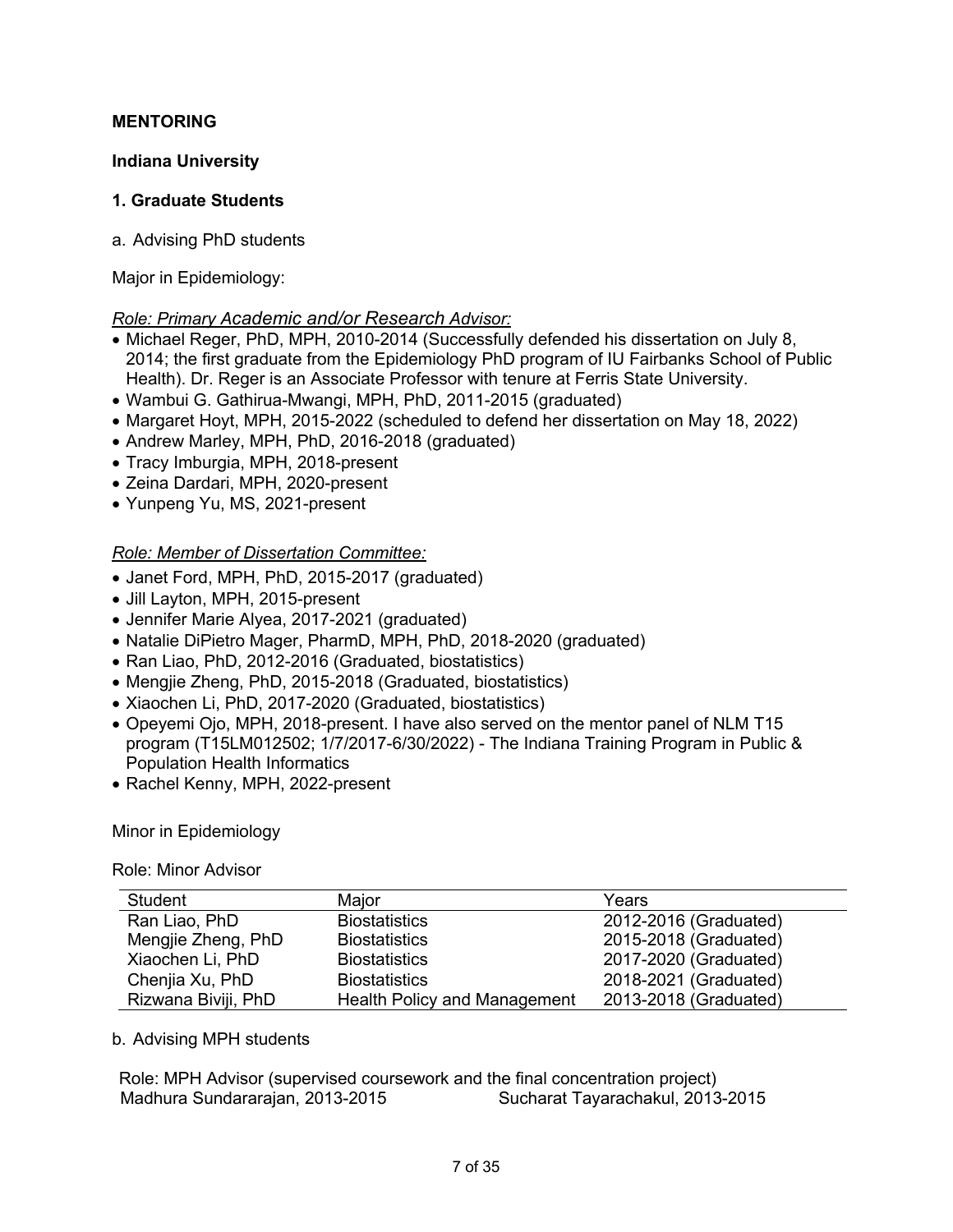Daniel Brown, 2013-2015 Viacony Herzi, 2013-2014 Michael Latran, 2013-2015 Malika Mahoui, 2013-2014 Allison Brickman, 2013-2015 Lian Sang, 2012-2015 Nitika Jain, 2012-2014 Ryan Cook, 2012-2014 Kendra Ham, 2012-2014 **Ann Kayser, 2012-2014** Cathryn Dickman, 2011-2014 Jill Mazurczyk, 2011-2015 Mariam Sire Bah, 2012-2014 Victoria Buchanan, 2012-2014 Miranda Maltenfort, 2011-2013 Camry Hess, 2011-2013 Deoye Tonade, 2011-2013 Christian Fenske, 2011-2014 Adam Mahomed, 2010-2013 Monica Kasting, 2011-2013 Michael Scanlon, 2010-2014 Natalie Raketich, 2010-2013 Zachary Sheff, 2010-2013

## **2. Postdoctoral Fellows, Research Assistants, and Visiting Scholars**

Role: Mentor

| • Bronson Dokmanovich, BS, MPH student, Research Assistant | 1/2022-Present |
|------------------------------------------------------------|----------------|
| • Brandon Lewis, BS, MPH student, Research Assistant       | 8/2021-11/2021 |
| • Liwen Li, PhD, Research Assistant                        | 2/2021-7/2021  |
| • Yunpeng Yu, MS, Research Assistant                       | 11/2019-2/2021 |
| • Haocheng Nan, MD, PhD, Visiting Scholar                  | 9/2017-4/2019  |
| • Hao Fan, MD, MPH, Research Assistant                     | 10/2016-9/2019 |
|                                                            | 6/2020-8/2020  |
| • Hang Chen, MD, PhD, Visiting Scholar                     | 4/2015-10/2015 |
| • Bei Kang, MD, MPH, Research Assistant                    | 11/2014-6/2015 |
| • Weiling Niu, PhD, Postdoctoral Fellow                    | 9/2013-9/2014  |
| • Alexandra Vayl, BS, Graduate Research Assistant          | 5/2013-8/2013  |
| • Lian Sang, MPH, Graduate Research Assistant              | 1/2013-5/2013  |
| • Jong Won Kim, PhD, Postdoctoral Fellow                   | 7/2011-9/2012  |
| • Zachary Ruder, BS, Graduate Research Assistant           | 7/2010-2/2011  |
|                                                            |                |

**3. Research Productivity of Students** (Role: Primary Advisor or Dissertation Committee Member)

Peer-reviewed publications and scientific presentations from MPH and PhD students under my guidance are listed in the Publications section and Other Presentations section, respectively.

### **University of Arkansas for Medical Sciences**

### **1. Graduate Students** (Role: Primary Advisor)

- Philip Mwangi, BS, MT, MPH student, 2007-2009
- Paulette Mehta, MD, MPH student, spring 2007 (Course Advisor for Preceptorship), and fall 2007 (IPAC Chair for Integration Project)

### **2. Postdoctoral Fellows and Research Assistants** (Role: Mentor)

- Ishwori Dhakal, MS, Research Assistant/Statistician, 11/2005-10/2008
- Xiaoqin Wang, MD, MPH, Postdoctoral Fellow, 2006-2007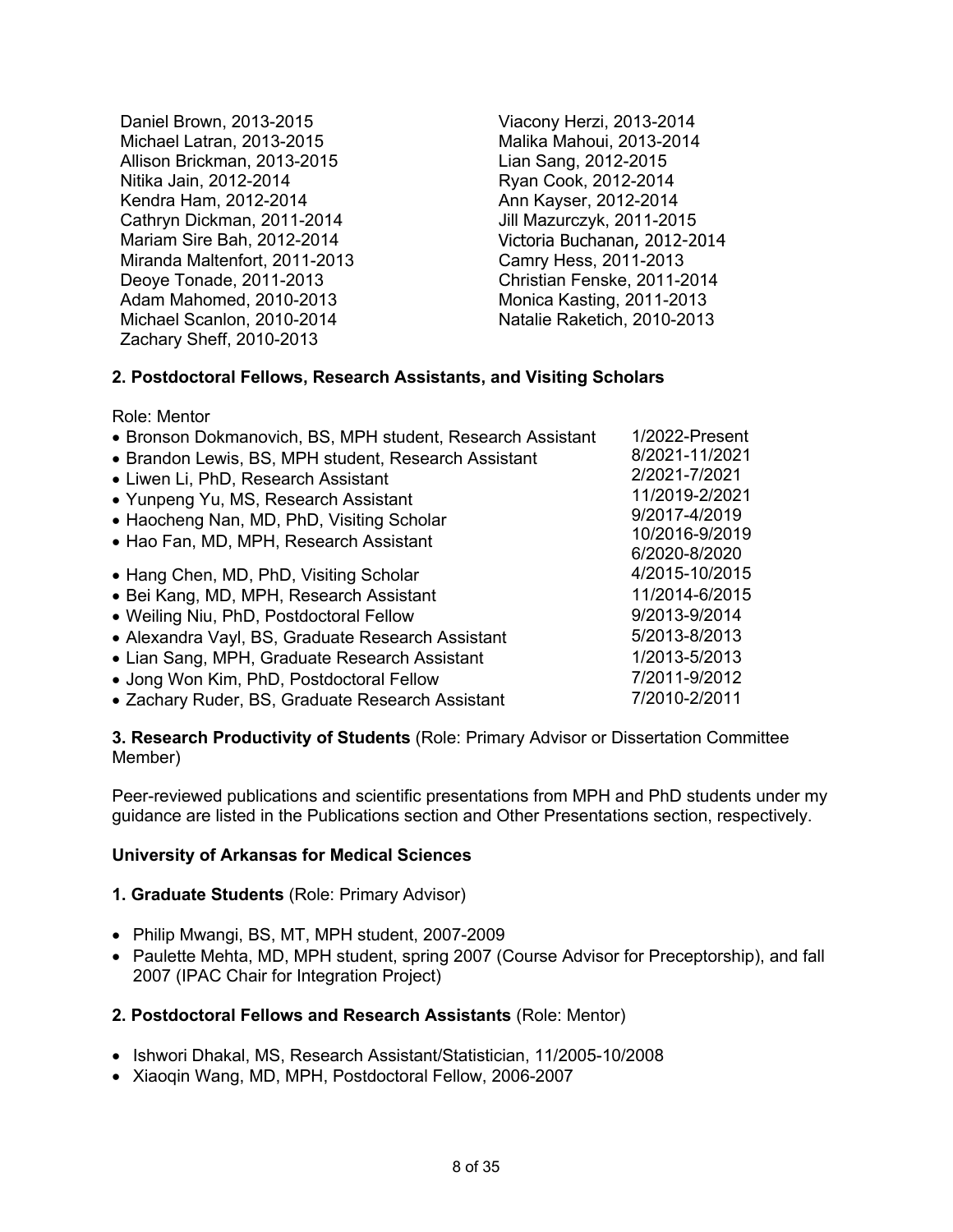## **Hipple Cancer Research Center**

## 1. **Graduate Students** (Role: Mentor)

- Diane Warha, MPH, Research Assistant, 2003-2004
- Haoyue Li, MS, Research Assistant, 6-7/2003

## **TEACHING ADMINISTRATION AND CURRICULUM DEVELOPMENT** (at Indiana University)

- Developed Advanced Epidemiology (E422): undergraduate course
- Developed The Lurking Pandemic: Chronic Disease Epidemiology (E335): undergraduate course
- Developed Fundamentals of Epidemiology (E517): graduate course
- Developed Design and Implementation of Observational Studies (E715): required for PhD students
- Developed Applied Epidemiology Methods II (E712): a MPH capstone course
- Developed Nutritional Epidemiology (E765): graduate course
- Modified/revised Global Cancer Epidemiology (E618): graduate course
- Developed Doctoral Readings in Epidemiology (E775/16172 and E775/12420)
- Participated in departmental meetings of curriculum development and relevant teaching issues

## **ATTENDANCE OF TEACHING WORHSHOPS AND SEMINARS**

- Canvas Migration Drop-In Session, co-sponsored by the IU Center for Teaching and Learning and the IU Office of Online Education, 1:00-4:00 pm, February 25, 2015, EF219 at IU Fairbanks School of Public Health, Indianapolis, IN
- An Introduction to GIS and Community Analysis, a course offered by the New Urban Research, Inc. (Portland, OR) in Little Rock, AR, April 2009

## **RESEARCH/CREATIVE ACTIVITY**

### **GRANTS/FELLOWSHIPS IN RESEARCH**

### ACTIVE RESEARCH GRANTS/FELLOWSHIPS

| Title                  | Longitudinal Proteomic and Metabolomic Predictors of Pancreatic Cyst<br>Malignant Progression and Early Stage Pancreatic Cancer |
|------------------------|---------------------------------------------------------------------------------------------------------------------------------|
| <b>Granting Agency</b> | NIH/NCI 1U01CA239522A1                                                                                                          |
| Role                   | Principal Investigator [other PI: Max Schmidt (contact)]                                                                        |
| % Effort               | <b>25%</b>                                                                                                                      |
| <b>Award Amount</b>    | \$3,324,087                                                                                                                     |
| Dates                  | 04/1/2021-03/31/2026                                                                                                            |
| <b>Note</b>            | I took the lead in conceiving, designing, and writing this grant application.                                                   |
| Title                  | Applied Nutrition Research Capacity Building in Laos                                                                            |
| <b>Granting Agency</b> | USAID 7200AA18CA00009 (LASER)                                                                                                   |
| Role                   | Key Personnel/Faculty (PI: Gerald Shively/Michele Forman)                                                                       |
| % Effort               | 5% estimated, depending on effort actually devoted to the project                                                               |
| <b>Award Amount</b>    | \$3,500,000                                                                                                                     |
| Dates                  | 10/1/2019-9/30/2023                                                                                                             |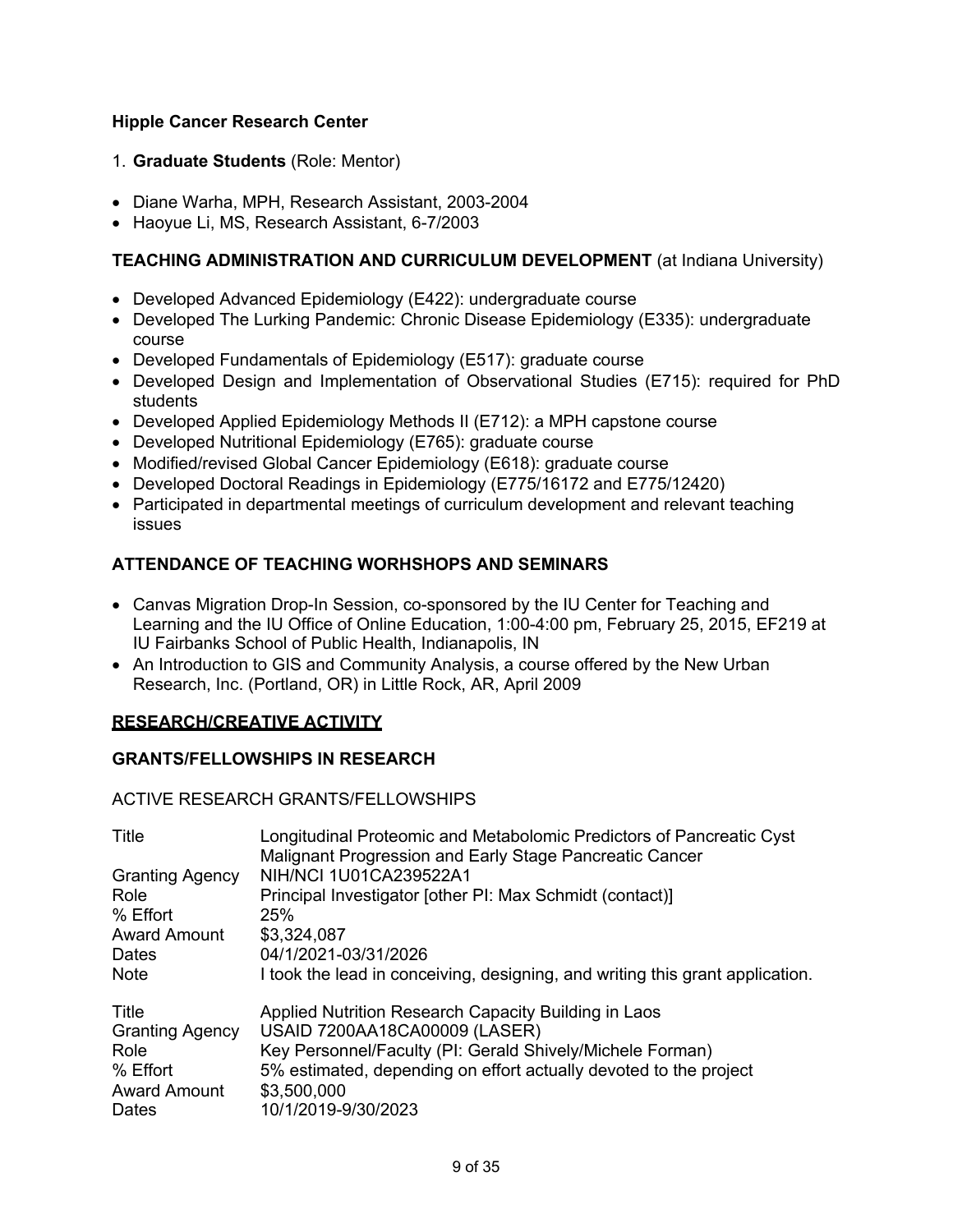| Title                                                                      | The Indiana Training Program in Public and Population Health<br><b>Informatics</b>                                                                |
|----------------------------------------------------------------------------|---------------------------------------------------------------------------------------------------------------------------------------------------|
| <b>Granting Agency</b><br>Role<br>% Effort                                 | NIH/NLM 3T15 LM012502-02S1<br>Co-Mentor (PI: Brian Dixon and Titus Schleyer)<br>Unfunded effort                                                   |
| <b>Award Amount</b><br>Dates                                               | \$50,000 (per year for mentee: Opeyemi Ojo)<br>7/1/2017-6/30/2022                                                                                 |
| Title                                                                      | A Pilot Study for Identification and Validation of Exosomal microRNAs<br>and Proteins for Early Detection of Pancreatic Cancer                    |
| <b>Granting Agency</b>                                                     | NIH/NCI P30CA082709 Indiana University Simon Comprehensive<br>Cancer Center - CPC Shark Tank Grant                                                |
| Role<br>% Effort<br><b>Award Amount</b><br>Dates                           | Principal Investigator<br>Unfunded effort<br>\$50,000<br>12/1/2021-11/30/2022                                                                     |
| Title                                                                      | Identification and Validation of Exosomal microRNAs and Proteins for<br>Early Detection of Pancreatic Cancer                                      |
| <b>Granting Agency</b>                                                     | NIH/NCI P30CA082709 Indiana University Simon Comprehensive<br>Cancer Center - SPORE Pilot Grant                                                   |
| Role<br>% Effort<br><b>Award Amount</b><br>Dates                           | Principal Investigator<br>Unfunded effort<br>\$23,600<br>03/1/2022-02/28/2023                                                                     |
|                                                                            | <b>COMPLETED RESEARCH GRANTS/FELLOWSHIPS</b>                                                                                                      |
| Title                                                                      | Identifying insulin resistance biomarkers and metabolomic signature as<br>predictors of precursors to pancreatic cancer                           |
| <b>Granting Agency</b><br>Role<br>% Effort<br><b>Award Amount</b><br>Dates | NIH/NCI 1R21CA209366<br>Principal Investigator (contact) (other PI: Max Schmidt)<br>8%<br>\$375,187<br>9/23/2016-8/31/2020 (NCE)                  |
| Title                                                                      | Pilot Study of Longitudinal Proteomic and Metabolomic Predictors of<br>Pancreatic Cyst Malignant Progression and Early Stage Pancreatic<br>Cancer |
| <b>Granting Agency</b>                                                     | NIH/NCI P30CA082709 Indiana University Simon Comprehensive<br>Cancer Center - Near Miss Grant                                                     |
| Role<br>% Effort<br><b>Award Amount</b><br>Dates                           | Principal Investigator (other PI: Max Schmidt)<br>Unfunded effort<br>\$46,200<br>12/1/2019-1/1/2022 (NCE)                                         |
| Title                                                                      | Interaction between Aflatoxin and HPV Modulates Risk of Precursors to<br><b>Cervical Cancer</b>                                                   |
| <b>Granting Agency</b>                                                     | NIH/NCI P30CA082709 IU Simon Comprehensive Cancer Center -                                                                                        |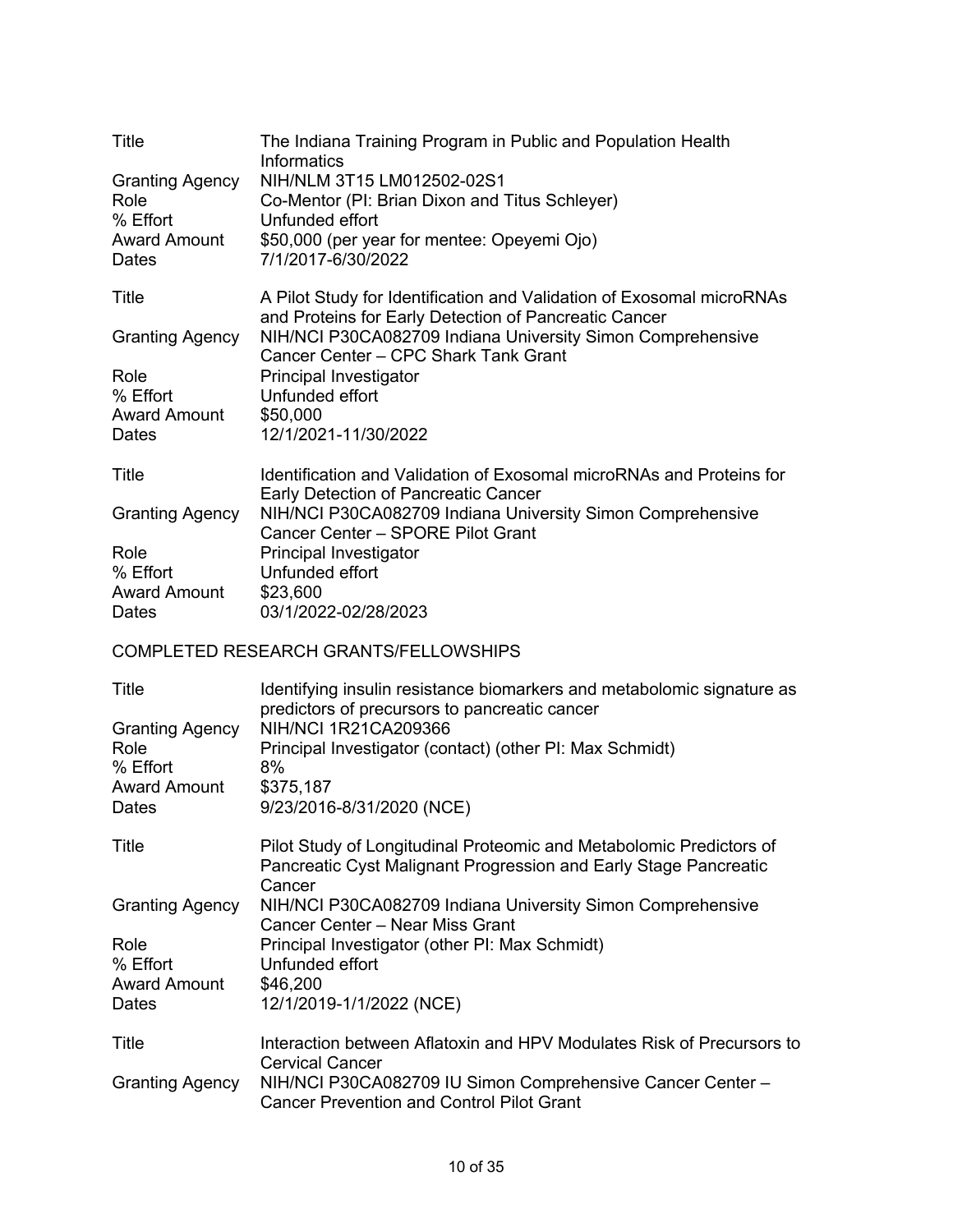| Role<br>% Effort<br>Amount<br>Dates                                                 | Principal Investigator<br>Unfunded effort<br>\$50,000<br>10/1/2016-7/31/2020 (NCE)                                                                                                                                                     |
|-------------------------------------------------------------------------------------|----------------------------------------------------------------------------------------------------------------------------------------------------------------------------------------------------------------------------------------|
| Title<br><b>Granting Agency</b>                                                     | Fat-Smoking Interactions in the Lung Cancer Paradox<br>Indiana Clinical and Translational Sciences Institute and Indiana<br>Biobank: Pilot Grant for Custom Biospecimen Collection Using the IB<br>Infrastructure                      |
| Role<br>% Effort<br><b>Award Amount</b><br>Dates                                    | Principal Investigator<br>Unfunded effort<br>\$5,000<br>3/1/2015-2/28/2017                                                                                                                                                             |
| Title<br><b>Granting Agency</b><br>Role<br>% Effort<br><b>Award Amount</b><br>Dates | Interdisciplinary Training in Behavioral Oncology - Predoctoral fellowship<br>NIH/NCI T32 CA117865-11<br>Co-Mentor (PI: Victoria Champion)<br>Unfunded effort<br>\$44,376 (first year for mentee: Andrew Marley)<br>9/1/2016-8/31/2019 |
| Title                                                                               | AMPATH-Oncology Institute: HPV and cervical cancer in Kenyan women<br>with HIV/AIDS                                                                                                                                                    |
| <b>Granting Agency</b><br>Role                                                      | NIH/NCI 5U54 CA190151<br>Team Member/Investigator (PI: Patrick Lohrer/Darron Brown/Omenge<br>Orango)                                                                                                                                   |
| % Effort<br><b>Award Amount</b><br>Dates                                            | Unfunded effort<br>\$2,232,864<br>9/19/2014-8/31/2020 (NCE)                                                                                                                                                                            |
| <b>Title</b><br><b>Granting Agency</b>                                              | Serum and Tissue Biomarkers of Vitamin K and Risk of Prostate Cancer<br>Research Support Funds Grant, Office of the Vice Chancellor for<br>Research, Indiana University Purdue University Indianapolis                                 |
| Role<br>% Effort<br><b>Award Amount</b><br>Dates                                    | Principal Investigator<br>2%<br>\$35,000<br>7/1/2013-6/30/2015                                                                                                                                                                         |
| Title                                                                               | Training in Research for Behavioral Oncology and Cancer Control<br>Program: CURE Supplements to the NCI Education and Career                                                                                                           |
| <b>Granting Agency</b><br>Role<br>% Effort<br><b>Award Amount</b><br>Dates          | <b>Development Program</b><br>NIH/NCI R25T CA117865-07S1<br>Co-Mentor (PI: Victoria Champion)<br>Unfunded effort<br>\$180,026 (for mentee: Wambui Gathirua-Mwangi)<br>8/1/2012-7/31/2016                                               |
| Title<br><b>Granting Agency</b>                                                     | Alterations in Prostate Cancer Progression Genes and Its Postoperative<br>Recurrence<br>Ralph and Grace Showalter Research Trust Fund                                                                                                  |
| Role                                                                                | Principal Investigator                                                                                                                                                                                                                 |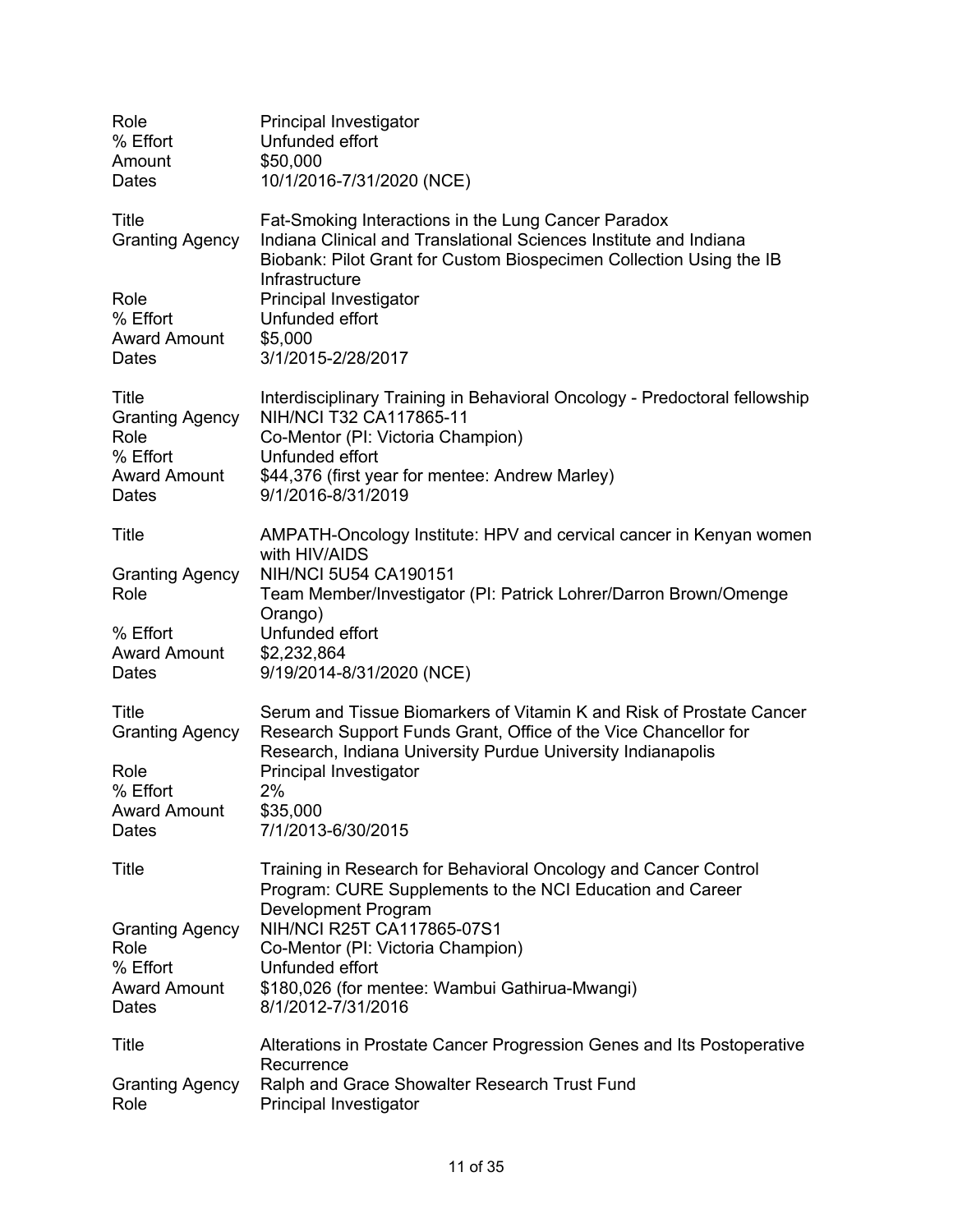| % Effort<br><b>Award Amount</b><br>Dates                                   | 5%<br>\$60,000 (20% indirect cost)<br>7/1/2012-6/30/2014 (NCE)                                                                                                                                                                                 |
|----------------------------------------------------------------------------|------------------------------------------------------------------------------------------------------------------------------------------------------------------------------------------------------------------------------------------------|
| Title                                                                      | Dietary and Genetic Etiology of Pancreatic Cancer: A Pilot Epidemiologic<br>Study in Indianapolis                                                                                                                                              |
| <b>Granting Agency</b>                                                     | Indiana Clinical and Translational Sciences Institute, Behavioral and<br>Population Project Development Team Award                                                                                                                             |
| Role<br>% Effort<br><b>Award Amount</b><br>Dates                           | Principal Investigator<br>Unfunded effort<br>\$20,610<br>3/1/2011-12/31/2014                                                                                                                                                                   |
| Title                                                                      | Alcohol, Genetic Susceptibility to Oxidative Stress, and Pancreatic<br>Cancer                                                                                                                                                                  |
| <b>Granting Agency</b><br>% Effort<br>Role                                 | Medical Research Endowment Award 271-G1-11882-01, University of<br><b>Arkansas for Medical Sciences</b><br>Unfunded effort<br>Principal Investigator                                                                                           |
| <b>Award Amount</b><br>Dates                                               | \$15,000<br>1/1/2007-6/30/2008                                                                                                                                                                                                                 |
| Title                                                                      | Antioxidants, Genetic Polymorphisms in Antioxidant Enzymes, and<br><b>Prostate Cancer</b>                                                                                                                                                      |
| <b>Granting Agency</b>                                                     | Centers for Disease Control and Prevention (CDC)/the Comprehensive<br>Cancer Control Program of the Arkansas Department of Health                                                                                                              |
| Role<br>% Effort<br><b>Award Amount</b><br>Dates                           | Principal Investigator<br>Unfunded effort<br>\$80,000<br>7/1/2006-6/30/2009                                                                                                                                                                    |
| Title                                                                      | Patterns and Trends of Incidence and Mortality of Lung, Pancreatic, and<br><b>Colorectal Cancers in Arkansas</b>                                                                                                                               |
| <b>Granting Agency</b><br>Role<br>% Effort<br><b>Award Amount</b><br>Dates | Arkansas Biosciences Institute, State of Arkansas<br>Principal Investigator<br>Unfunded effort<br>\$30,600<br>3/1/2005-2/28/2007                                                                                                               |
| Title                                                                      | Validation of the Shanghai Food Frequency Questionnaire in Xi'an,<br>China                                                                                                                                                                     |
| <b>Granting Agency</b><br>Role<br>% Effort<br><b>Award Amount</b><br>Dates | Pilot Fund, Hipple Cancer Research Center<br>Principal Investigator<br>Unfunded effort<br>\$20,000<br>10/1/2003-9/30/2005                                                                                                                      |
| Title<br><b>Granting Agency</b>                                            | Comparative Study of Low Selenium and Related Factors in the Etiology<br>of Keshan Disease and Kashin-Beck Disease - The China National 8th<br>Five-Year Plan Key Research Project<br>Ministry of Science and Technology of China 85-917-01-02 |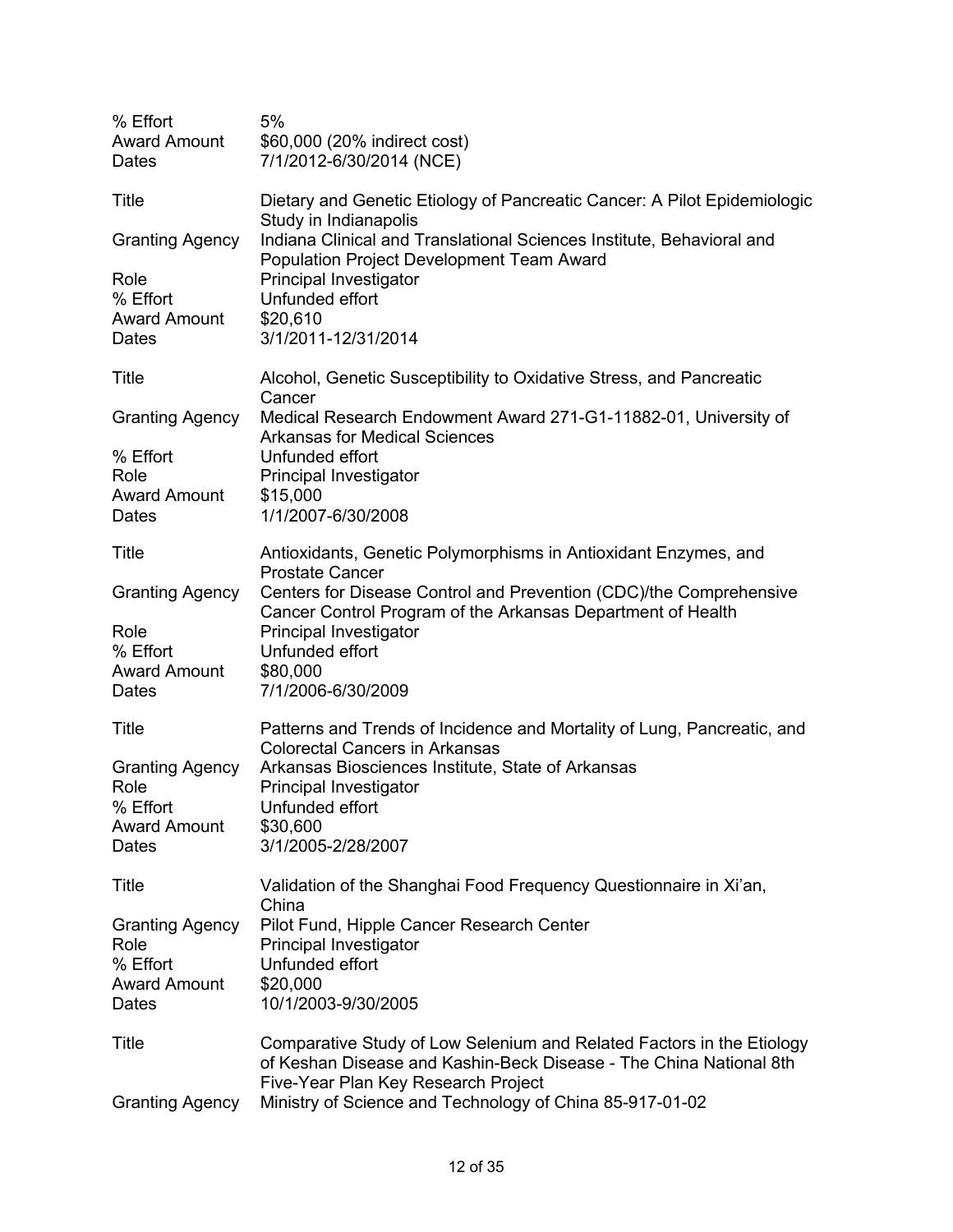| Role<br>% Effort<br><b>Award Amount</b><br>Dates                                                          | Co-Investigator (PI: Huayin Bi)<br>Grants in China did not cover salary<br>300,000 CNY (Chinese Yuan); 1 USD ~= 6.30 CNY<br>1991-1995                                                                                                                                                                                                              |
|-----------------------------------------------------------------------------------------------------------|----------------------------------------------------------------------------------------------------------------------------------------------------------------------------------------------------------------------------------------------------------------------------------------------------------------------------------------------------|
| Title<br><b>Granting Agency</b><br>Role<br>% Effort<br><b>Award Amount</b><br>Dates                       | Epidemiological Study of Trace Elements and Endemic Osteofluorosis<br>Shaanxi Provincial Department of Health, Shaanxi Province, China<br>Principal Investigator<br>Grants in China did not cover salary<br>3,000 CNY<br>1990-1992                                                                                                                 |
| <b>Title</b><br><b>Granting Agency</b><br>Role<br>% Effort<br><b>Award Amount</b><br>Dates                | Research of Prevention and Control of Kashin-Beck Disease<br>The United Nations Children's Fund (UNICEF) GR/84/011/005<br>Co-Investigator (PI: Zhilun Wang, Jianbo Yang, and Xianggeng Zhou)<br>Grants in China did not cover salary<br>\$250,000 (direct cost)<br>1985-1993                                                                       |
| Title<br><b>Granting Agency</b><br>Role<br>% Effort<br><b>Award Amount</b><br>Dates                       | Investigating Associations between Environmental Selenium and Other<br>Trace Elements and Kashin-Beck Disease - The China National 7th Five-<br>Year Plan Key Research Project<br>Ministry of Science and Technology of China 75-62-03-06-2<br>Co-Investigator (PI: Peipu Yin)<br>Grants in China did not cover salary<br>190,000 CNY<br>1986-1990 |
|                                                                                                           | SOME SCORED UNFUNDED RESEARCH GRANTS/FELLOWSHIPS                                                                                                                                                                                                                                                                                                   |
| <b>Title</b><br><b>Granting Agency</b><br>Role<br>% Effort<br><b>Award Amount</b><br>Dates<br><b>Note</b> | Circulating Micronutrients and Microbiome Signatures for Early<br>Diagnosis and Progression of Chronic Pancreatitis<br>NIH/NIDDK 1 R01 DK128441-01A1<br>Principal Investigator (contact) (other PI: William Fisher)<br>30%<br>\$3,195,834<br>7/1/2022-6/30/2027<br>24 <sup>th</sup> percentile (NIDDK FY21 payline: 16 <sup>th</sup> percentile)   |
| Title                                                                                                     | Interaction between Types of Fat and Cigarette Smoking in Lung                                                                                                                                                                                                                                                                                     |
| <b>Granting Agency</b><br>Role<br>% Effort<br><b>Award Amount</b><br><b>Dates</b><br>Review outcome       | Cancer Paradox: Exposure, Biomarkers, and Mechanisms<br>NIH/NCI 1U01CA201785-01 (PAR-13-036)<br>Principal Investigator (contact) (other PI: Myron Gross)<br>30%<br>\$2,634,726<br>12/1/2015-11/30/2020<br><b>Impact score: 41</b>                                                                                                                  |
| Title<br><b>Granting Agency</b>                                                                           | Genetic and Epigenetic Alterations of Prostate Cancer Progression<br>Genes in its Postoperative Recurrence<br>DoD Prostate Cancer Research Program - Idea Development Award                                                                                                                                                                        |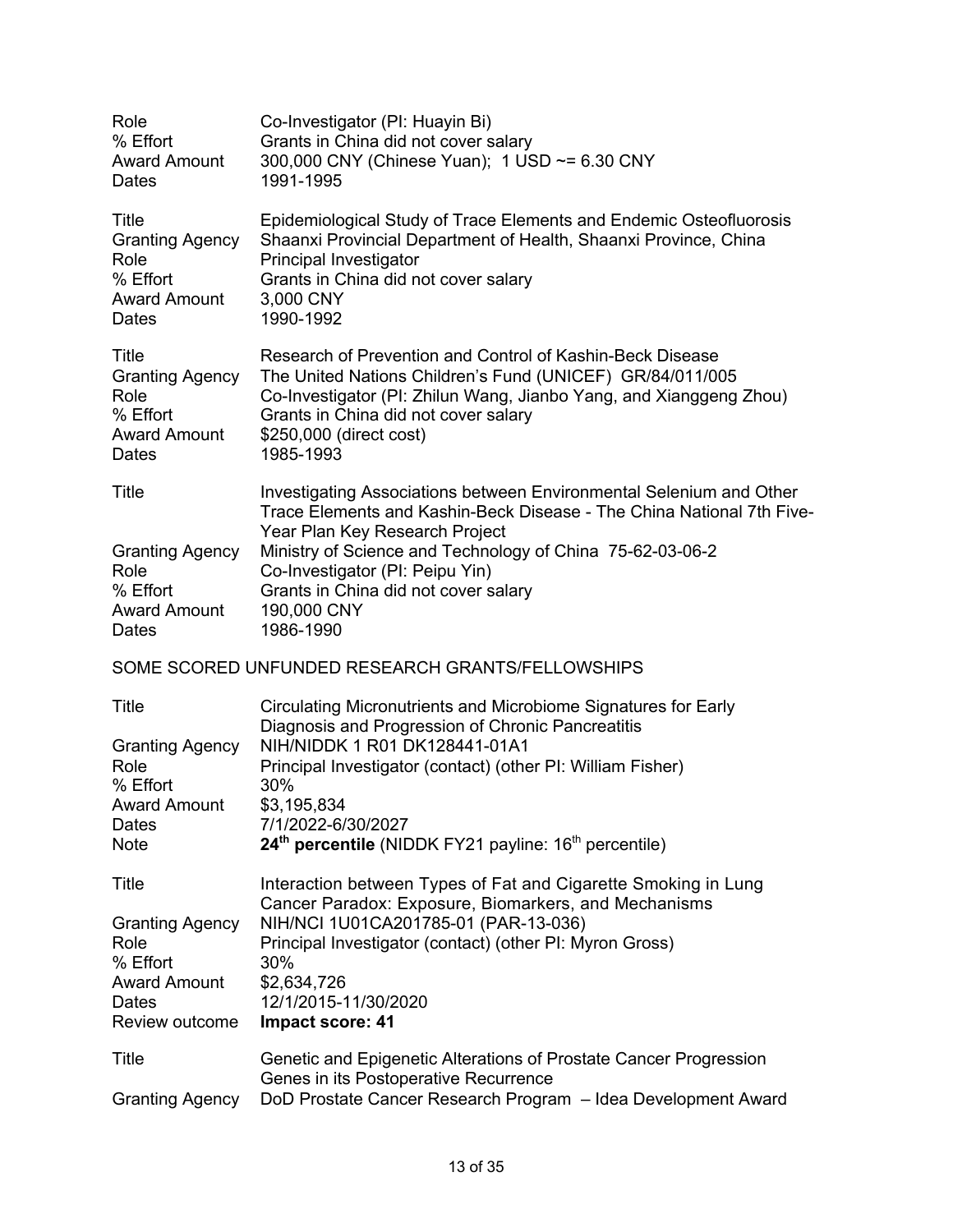| Role<br>% Effort<br><b>Award Amount</b><br>Dates<br>Review outcome | Principal Investigator<br>10%<br>\$584,999<br>5/1/2013-4/30/2016<br>Overall rating: 2.0 (Excellent) [rating scale: 1.0 (high merit) to 5.0 (low<br>merit)] |
|--------------------------------------------------------------------|------------------------------------------------------------------------------------------------------------------------------------------------------------|
| Title                                                              | Interactions of Fat, Smoking, and Lipid-Metabolizing Genes in Lung<br>Cancer Paradox                                                                       |
| <b>Granting Agency</b>                                             | NIH/NCI 1R01CA164394-01                                                                                                                                    |
| Role                                                               | Principal Investigator (contact) (other PI: Paolo Boffetta)                                                                                                |
| % Effort                                                           | 35%                                                                                                                                                        |
| <b>Award Amount</b>                                                | \$1,888,349                                                                                                                                                |
| Dates                                                              | 11/1/2011-10/31/2014                                                                                                                                       |
| Review outcome                                                     | 36 <sup>th</sup> percentile                                                                                                                                |

## **INVITED PRESENTATIONS – RESEARCH** (n=25)

LOCAL

| $\#$           | <b>Title</b>                                                                                                                                                 | Organization                                                                                                                     | Date       |
|----------------|--------------------------------------------------------------------------------------------------------------------------------------------------------------|----------------------------------------------------------------------------------------------------------------------------------|------------|
| $\overline{1}$ | Liquid biopsy for cancer early<br>detection: exosomes as reservoirs of<br>biomarkers                                                                         | Research Ignite Forum, Indiana<br>University Fairbanks School of<br><b>Public Health</b>                                         | 4/19/2022  |
| $\overline{2}$ | Path to U01: Longitudinal Proteomic<br>and Metabolomic Predictors of<br>Pancreatic Cyst Malignant<br>Progression and Early Stage<br><b>Pancreatic Cancer</b> | Pancreatic Cancer - Challenges<br>and Solutions Working Group,<br>Indiana University Simon<br><b>Comprehensive Cancer Center</b> | 6/7/2021   |
| 3              | CA19-9 Trajectory as an anchor<br>marker for early detection of<br>pancreatic cancer                                                                         | Research Ignite Forum, Indiana<br>University Fairbanks School of<br><b>Public Health</b>                                         | 1/19/2021  |
| 4              | Aflatoxin is a potential environmental<br>risk factor for cervical cancer                                                                                    | Research Ignite Forum, Indiana<br>University Fairbanks School of<br><b>Public Health</b>                                         | 12/17/2019 |
| 5              | Predictive biomarkers of precursors<br>to pancreatic cancer                                                                                                  | Research Ignite Forum, Indiana<br>University Fairbanks School of<br><b>Public Health</b>                                         | 4/16/2019  |
| 6              | Dietary intake and circulating<br>biomarkers of carotenoids and<br>isoflavones and risk of total and<br>advanced prostate cancer                             | Grand Rounds of Indiana<br><b>University Simon</b><br><b>Comprehensive Cancer Center</b>                                         | 3/23/2018  |
| 7              | Epidemiologic studies of factors<br>influencing insulin resistance and<br>pancreatic cancer risk                                                             | Pancreatic Cancer Signature<br>Center, Indiana University<br>Simon Comprehensive Cancer                                          | 10/15/2014 |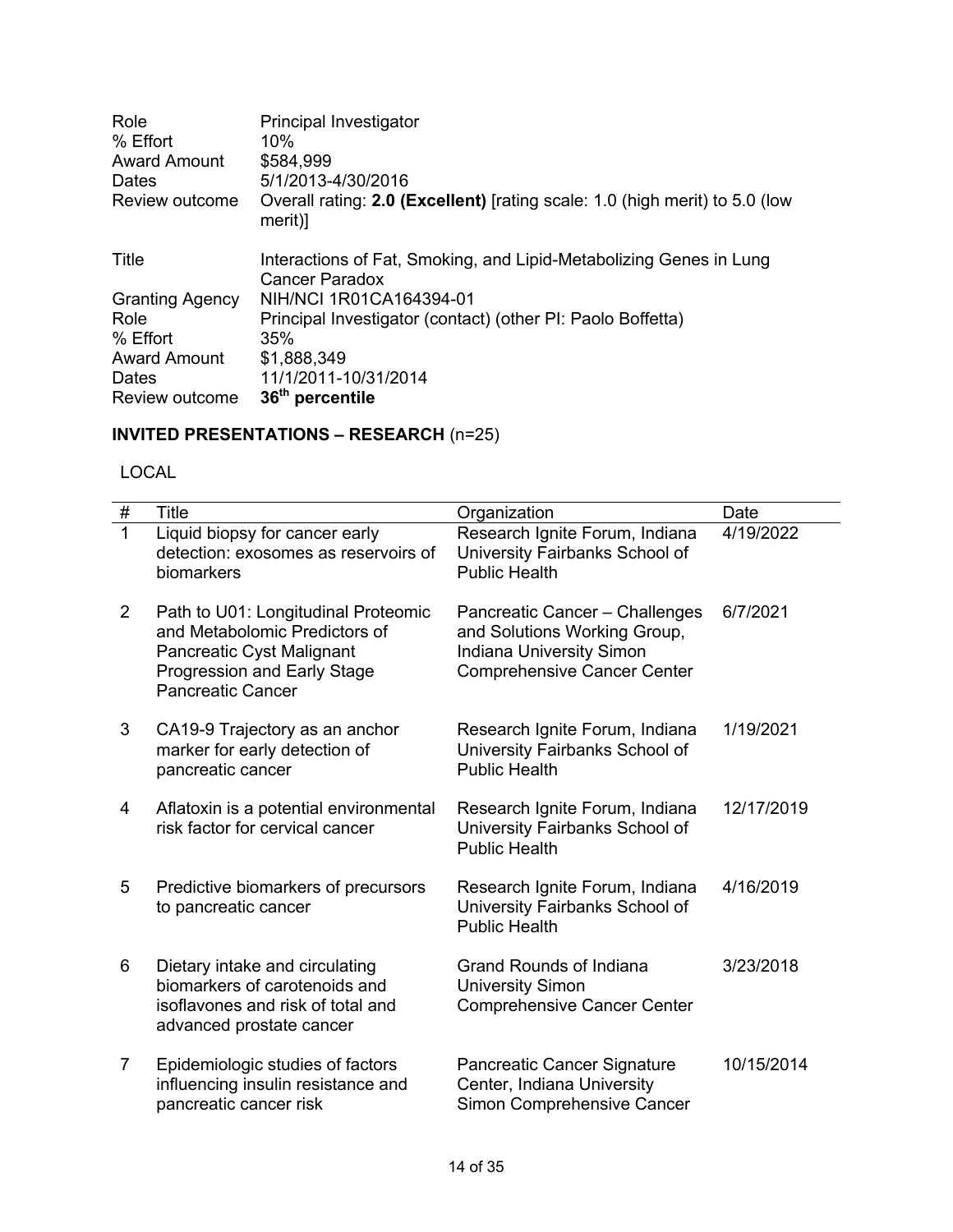| 8  | Dietary and genetic etiology of<br>prostate and pancreatic cancers: two<br>case-control studies | Seminar series of the<br>Department of Medical and<br>Molecular Genetics at Indiana<br>University School of Medicine,<br>R3 203, Indianapolis, IN | 2/24/2010  |
|----|-------------------------------------------------------------------------------------------------|---------------------------------------------------------------------------------------------------------------------------------------------------|------------|
| 9  | Prostate cancer epidemiology                                                                    | Department of Urology, College<br>of Medicine, University of<br>Arkansas for Medical Sciences,<br>Little Rock, AR                                 | 6/12/2009  |
| 10 | Cancer burden, variation, and trends<br>in Arkansas, US, and World                              | Public Health Grand Rounds,<br>Arkansas Department of Health,<br>Little Rock, AR                                                                  | 3/22/2007  |
| 11 | Diet, genes, and cancers of the<br>prostate and pancreas                                        | The Research Conference of<br>Fay W. Boozman College of<br>Public Health, University of<br>Arkansas for Medical Sciences,<br>Little Rock, AR      | 9/19/2006  |
| 12 | The utilization and evaluation of<br>population-based cancer registry<br>data                   | <b>Cancer Registry Education</b><br>Workshop sponsored by the<br><b>Arkansas Central Cancer</b><br>Registry, Little Rock, AR                      | 6/3/2005   |
| 13 | Diet and cancer: An ecologic<br>assessment                                                      | The Forum of the Winthrop P.<br>Rockefeller Cancer Institute,<br>University of Arkansas for<br>Medical Sciences, Little Rock,<br><b>AR</b>        | 5/2/2005   |
| 14 | Egg consumption and colorectal<br>cancer mortality: a global perspective                        | Hipple Cancer Research Center,<br>Dayton, OH                                                                                                      | 11/20/2002 |

Center, Indianapolis, IN

## NATIONAL/INTERNATIONAL

| # | Title                                                                                                              | Organization                                                                   | Date       |
|---|--------------------------------------------------------------------------------------------------------------------|--------------------------------------------------------------------------------|------------|
| 1 | Molecular biomarkers for early<br>detection of pancreatic cancer and its<br>precursors                             | International Medical Forum,<br>Ningxia Medical University,<br>Yinchuan, China | 10/16/2019 |
| 2 | Nutritional and molecular<br>epidemiological studies of<br>carotenoids and isoflavones and<br>prostate cancer risk | Ningxia Medical University,<br>Yinchuan, China                                 | 11/1/2017  |
| 3 | Dietary intake and circulating<br>biomarkers of bioactive compounds                                                | Chang'an International<br><b>Conference of Health Sciences</b>                 | 10/26/2017 |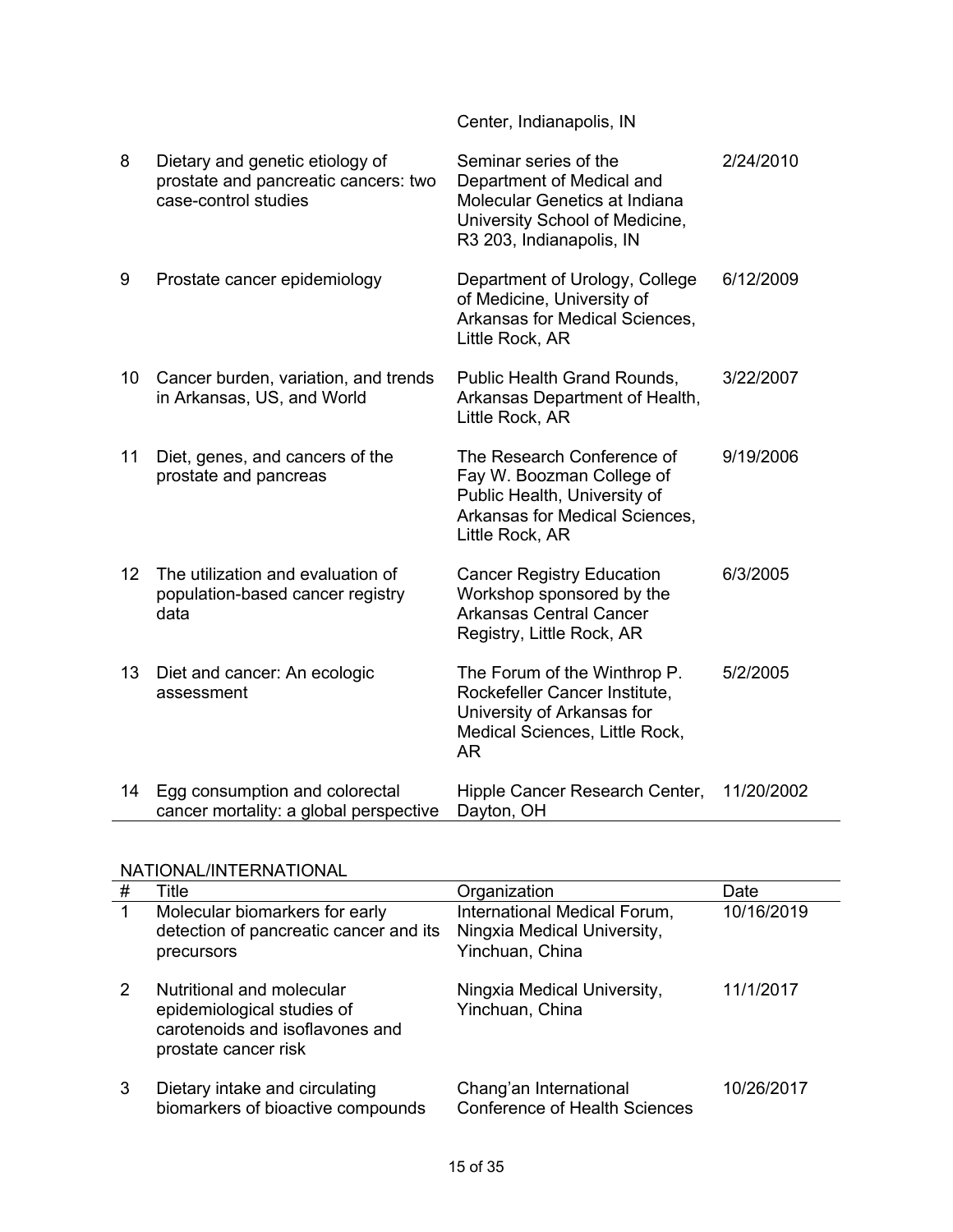|    | and risk of total and advanced<br>prostate cancer: nutritional and<br>molecular epidemiological studies      | and the 6 <sup>th</sup> Australia China<br>Biomedical Conference, Xi'an,<br>China |           |
|----|--------------------------------------------------------------------------------------------------------------|-----------------------------------------------------------------------------------|-----------|
| 4  | Identifying molecular biomarkers of<br>precursors to pancreatic cancer:<br>opportunities for collaboration   | Xi'an Jiaotong University School<br>of Medicine, Xi'an, China                     | 4/21/2016 |
| 5  | Diet and cancer risk: an nutritional<br>and molecular epidemiology<br>approach                               | Indiana CTSI - Purdue Retreat,<br><b>Purdue University</b>                        | 1/8/2016  |
| 6  | Controversy over inconsistency<br>between observational studies and<br>randomized chemoprevention trials     | Xi'an Jiaotong University School<br>of Medicine, Xi'an, China                     | 6/4/2015  |
| 7  | Prospective cohort studies of<br>phytoestrogens and chronic disease                                          | Xi'an Jiaotong University School<br>of Medicine, Xi'an, China                     | 6/3/2015  |
| 8  | Dietary and genetic etiology of<br>prostate and pancreatic cancers:<br>results from two case-control studies | Xi'an Jiaotong University School<br>of Medicine, Xi'an, China                     | 7/14/2011 |
| 9  | Diet, genes, and risk of prostate and<br>pancreatic cancers                                                  | <b>Ohio State University</b>                                                      | 7/29/2008 |
| 10 | Calcium, vitamin D, vitamin D and<br>estrogen receptor gene<br>polymorphisms, and colorectal<br>cancer risk  | Albert Einstein College of<br>Medicine                                            | 6/29/2004 |
| 11 | Diet, genes, and risk of colorectal<br>and pancreatic cancers                                                | Pennsylvania State University                                                     | 2/20/2004 |

# **OTHER PRESENTATIONS – RESEARCH †** Student

# LOCAL

| # | Title                                                                                                                                                                                                                                           | Organization                                                                                                                                    | Date      |
|---|-------------------------------------------------------------------------------------------------------------------------------------------------------------------------------------------------------------------------------------------------|-------------------------------------------------------------------------------------------------------------------------------------------------|-----------|
| 1 | Fan H <sup>†</sup> , Marley A, Hoyt M, Nan H,<br>Anderson K, and Zhang J.<br>Associations between intake of<br>calcium, magnesium, and<br>phosphorus and risk of pancreatic<br>cancer in a population-based case-<br>control study in Minnesota | Indiana University School of<br>Public Health - Bloomington<br>2018 Public Health Research<br>Day, 3 <sup>rd</sup> place award                  | 4/27/2018 |
| 2 | Marley At, Anderson KE, Zhang J.<br>Associations between intake of one-<br>carbon nutrients and the risk of<br>pancreatic cancer                                                                                                                | 2017 Indiana University Simon<br><b>Comprehensive Cancer Center</b><br>Cancer Research Day. 2 <sup>nd</sup> Place<br><b>Population Science/</b> | 5/17/2017 |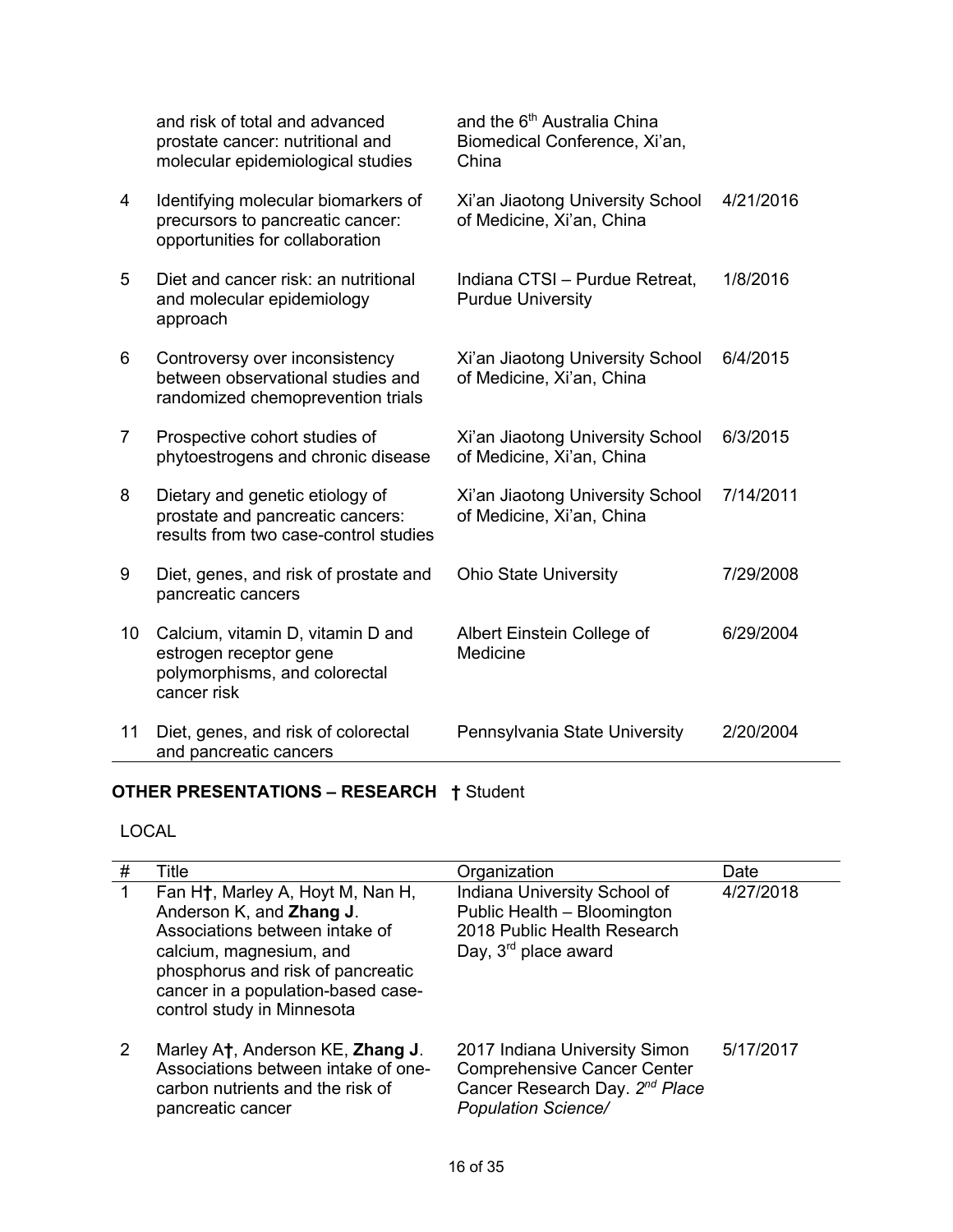*Epidemiology (*Graduate student)

| 3 | Mwangi W† and Zhang J. No<br>association between vitamin K intake<br>and prostate cancer risk in the<br>Prostate, Lung, Colorectal, and<br><b>Ovarian Cancer Screening Trial</b><br>(PLCO) | 2017 Indiana University Simon<br><b>Comprehensive Cancer Center</b><br>Cancer Research Day. 3rd Place<br><b>Population Science/</b><br>Epidemiology (Graduate<br>student) | 5/17/2017 |
|---|--------------------------------------------------------------------------------------------------------------------------------------------------------------------------------------------|---------------------------------------------------------------------------------------------------------------------------------------------------------------------------|-----------|
| 4 | Mwangi W <sup>+</sup> and Zhang J.<br>Components of metabolic syndrome<br>and total cancer mortality                                                                                       | 2014 Indiana University Simon<br><b>Comprehensive Cancer Center</b><br>Cancer Research Day. 1st Place<br><b>Population Science/</b><br>Epidemiology (graduate student)    | 5/29/2014 |

# REGIONAL

| Title                                           | Organization                       | Date         |
|-------------------------------------------------|------------------------------------|--------------|
| Wang L <sup>†</sup> , Zollinger T, and Zhang J. | 2012 Ohio Public Health            | 5/14-16/2012 |
| Association between Helicobacter                | Combined Conference,               |              |
| <b>Pylori Infection and Liver Cancer</b>        | Columbus, OH (Ohio Public          |              |
| Mortality in 67 Rural Chinese                   | <b>Health Association Academic</b> |              |
| <b>Counties: An Ecologic Study</b>              | <b>Section Outstanding Oral</b>    |              |
|                                                 | Presentation, 3rd place)           |              |

# NATIONAL/INTERNATIONAL (n=43)

| # | Title                                                                                                                                                                                                                        | Organization                                                                                   | Date                                                                        |
|---|------------------------------------------------------------------------------------------------------------------------------------------------------------------------------------------------------------------------------|------------------------------------------------------------------------------------------------|-----------------------------------------------------------------------------|
| 1 | Fahrmann J, Fan H, Yip-Schneider<br>M, Wu H, Liu Z, Wan J, Liu S,<br>Hanash S, Schmidt CM, and Zhang<br>J. A plasma metabolomic signature<br>improves prediction of malignant<br>intraductal papillary mucinous<br>neoplasm. | Annual meeting of the American<br><b>Association for Cancer</b><br>Research in New Orleans, LA | 4/8-13/2022                                                                 |
| 2 | Hoyt M <sup>†</sup> and <b>Zhang J</b> . Association<br>between healthy eating index score<br>and risk of pancreatic cancer in the<br>Prostate, Lung, Colorectal, and<br><b>Ovarian Cancer Screening Trial</b>               | Annual meeting of the American<br><b>Association for Cancer</b><br>Research                    | $4/10 - 15$ and<br>5/17-21, 2021<br>(virtual<br>meeting due<br>to Covid-19) |
| 3 | Hoyt M <sup>+</sup> and <b>Zhang J</b> . Lifetime body<br>mass index trajectory and pancreatic<br>cancer risk in the Prostate, Lung,<br>Colorectal, and Ovarian Cancer<br><b>Screening Trial</b>                             | Annual meeting of the American<br><b>Association for Cancer</b><br>Research                    | $4/27 - 28$ and<br>6-22-24/2020<br>(virtual<br>meeting due<br>to Covid-19)  |
| 4 | Flick KF, Yip-Schneider MT,                                                                                                                                                                                                  | Annual Meeting of The Western                                                                  | $11/2 -$                                                                    |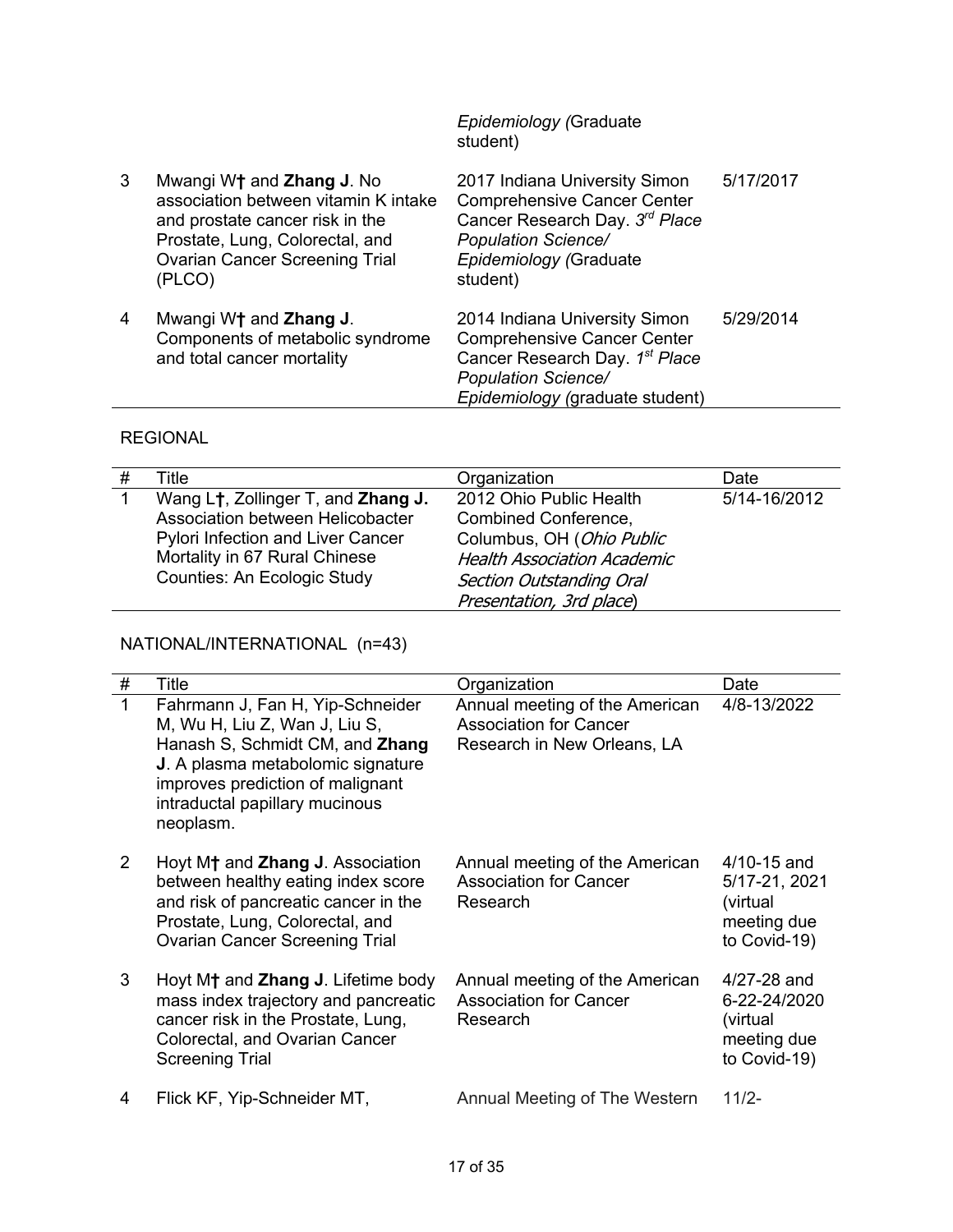|    | Simpson RE, Sublette CM, Soufi M,<br>Ceppa EP, Dewitt JM, Mosley AL,<br>Zhang J, and Schmidt CM. A<br>quantitative global proteomics<br>approach identifies candidate urinary<br>biomarkers that correlate with<br>intraductal papillary mucinous<br>neoplasm dysplasia | Surgical Association, Las<br>Vegas, Nevada, NV<br>Oral presentation                                                                              | 11/5/2019            |
|----|-------------------------------------------------------------------------------------------------------------------------------------------------------------------------------------------------------------------------------------------------------------------------|--------------------------------------------------------------------------------------------------------------------------------------------------|----------------------|
| 5  | <b>Zhang J</b> , Orang'o O, Titus M,<br>Muthoka K, Kiptoo S, Groopman J,<br>Tong Y, Ermel A, Loehrer P, Brown<br>D. Association of detection of<br>aflatoxin in plasma of Kenyan women<br>with increased detection of<br>oncogenic HPV                                  | Annual meeting of the American<br>Society of Clinical Oncology in<br>Chicago, IL                                                                 | 5/31-6/4/2019        |
| 6  | Hoyt M <sup>+</sup> and Zhang J. Association<br>between calcium intake and<br>pancreatic cancer risk in the<br>Prostate, Lung, Colorectal, and<br><b>Ovarian Cancer Screening Trial</b><br>(PLCO)                                                                       | Annual meeting of the American<br><b>Association for Cancer</b><br>Research in Atlanta, GA                                                       | 3/29-4/3/2019        |
| 7  | Simpson R, Yip-Schneider M, Wu H,<br>J Zhang, CM Schmidt. Circulating<br>thrombospondin-2 enhances<br>prediction of malignant intraductal<br>papillary mucinous neoplasma                                                                                               | Annual Meeting of The Midwest<br>Surgical Association in<br>Mackinac Island, MI<br>Oral presentation; Won the best<br>resident in training paper | 8/5-7/2018           |
| 8  | Fan H <sup>†</sup> , Marley A, Hoyt M, Nan H,<br>Anderson K, and Zhang J.<br>Associations between intake of<br>calcium, magnesium, and<br>phosphorus and risk of pancreatic<br>cancer in a population-based case-<br>control study in Minnesota                         | Annual meeting of the American<br><b>Association for Cancer</b><br>Research in Chicago, IL                                                       | 4/14-18/2018         |
| 9  | Marely M†, Hoyt H†, Fan H†,<br>Anderson K, and Zhang J.<br>Association between intake of folate,<br>vitamin B6, vitamin B12, and<br>methionine and risk of pancreatic<br>cancer                                                                                         | 2018 Annual Meeting of the<br>Society of Behavioral Medicine<br>in New Orleans, LA                                                               | 4/11-14/2018         |
| 10 | Yip-Schneider M, Carr R, Wu H, Fan<br>H, Liu Z, Korc M, Schmidt CM, and<br>Zhang J. Circulating leptin -<br>potential predictor of malignant IPMN<br>risk                                                                                                               | 2017 Annual Meeting of the<br><b>Western Surgical Association,</b><br>Scottsdale, AZ. Oral<br>presentation                                       | $11/4-$<br>11/7/2017 |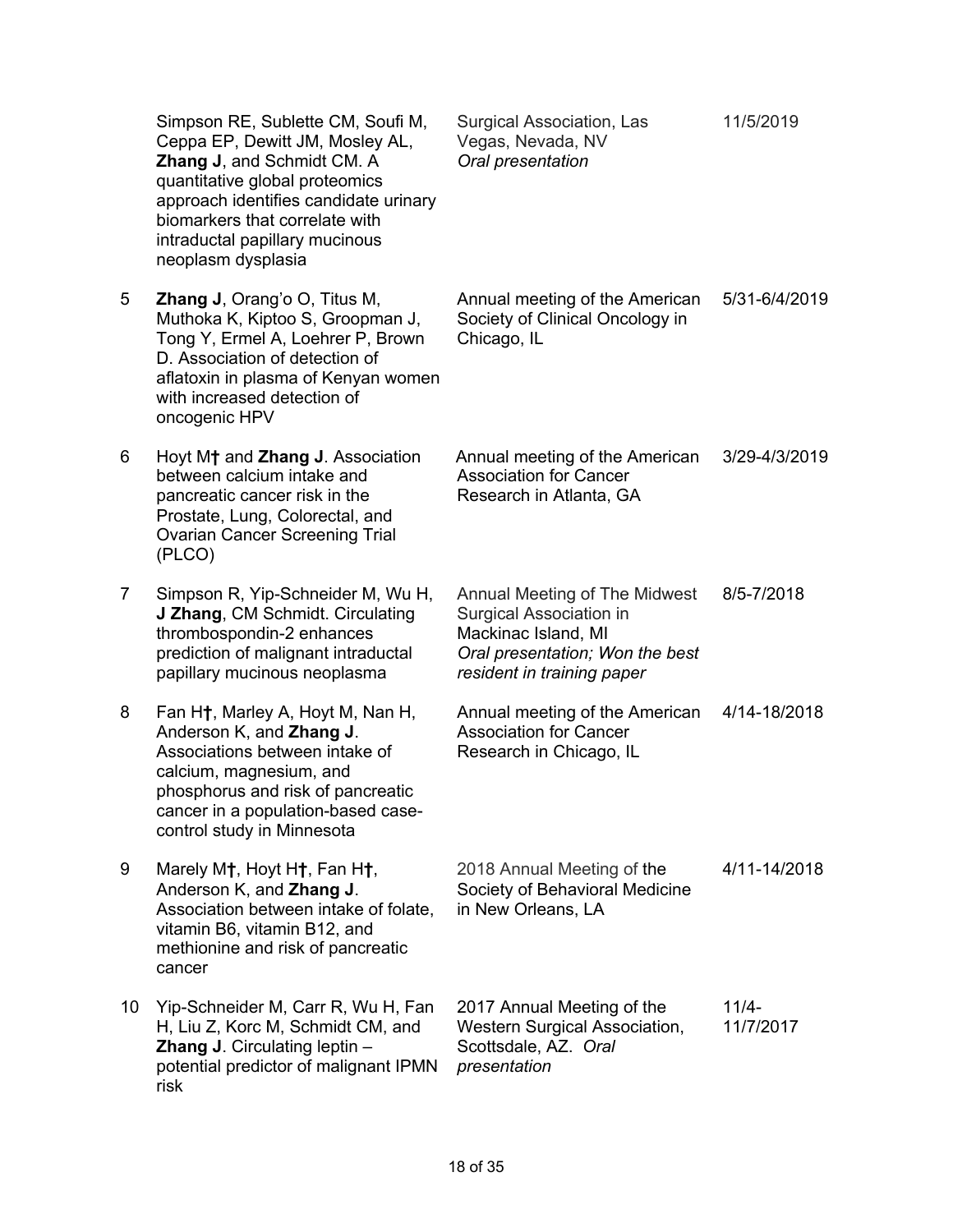| 11              | Hoyt H <sub>†</sub> , Reger MK <sub>†</sub> , and Zhang J.<br>No association between vitamin K<br>intake and prostate cancer risk in the<br>Prostate, Lung, Colorectal, and<br><b>Ovarian Cancer Screening Trial</b><br>(PLCO)       | Annual meeting of the American<br><b>Association for Cancer</b><br>Research in Washington, DC.      | 4/1-4/5/2017           |
|-----------------|--------------------------------------------------------------------------------------------------------------------------------------------------------------------------------------------------------------------------------------|-----------------------------------------------------------------------------------------------------|------------------------|
| 12 <sup>°</sup> | Reger M <sup>†</sup> , Zollinger, T, Liu Z, Jones<br>J, and Zhang J. Association between<br>urinary phytoestrogens and C-<br>reactive protein in the continuous<br><b>National Health and Nutrition</b><br><b>Examination Survey</b> | 143rd American Public Health<br>Association Annual Meeting and<br>Exposition, Chicago, IL           | $10/31 -$<br>11/4/2015 |
| 13              | Reger MK†, Zollinger TW, Liu Z,<br>Jones J, and Zhang J. Dietary intake<br>of phytoestrogens and the risk of<br>prostate cancer in the Prostate,<br>Lung, Colorectal, and Ovarian<br><b>Cancer Screening Trial</b>                   | Annual meeting of the American<br><b>Association for Cancer</b><br>Research in Philadelphia, PA     | 4/18-22/2015           |
| 14              | Mwangi W <sup>+</sup> and Zhang J.<br>Components of metabolic syndrome<br>and total cancer mortality                                                                                                                                 | Annual meeting of the American<br><b>Association for Cancer</b><br>Research in San Diego, CA        | 4/5-9/2014             |
| 15              | Lin J, Zhang J, Welker N, Zhao Z, Li<br>Y, Bronner M. New microRNA<br>markers improve clarification of<br>indeterminate inflammatory bowel<br>disease                                                                                | 103rd US & Canadian Academy<br>of Pathology (USCAP) annual<br>meeting in San Diego, CA              | $3/1 - 7/2014$         |
| 16              | Mwangi W <sup>+</sup> and Zhang J. Dietary<br>factors and risk of advanced prostate<br>cancer                                                                                                                                        | Annual meeting of the American<br>College of Epidemiology in<br>Louisville, KY                      | 9/21-24/2013           |
| 17              | Zhang J, Tanaka H, Ito H, and<br>Matsuo K. Fat intake interacts with<br>cigarette smoking to alter lung<br>cancer risk                                                                                                               | Annual meeting of the American<br><b>Association for Cancer</b><br>Research in Washington, DC       | 4/6-10/2013            |
| 18              | Lin J, Liu H, Zhang J, Carver P,<br>Zhao Z, and Liu L. AMACR<br>expression in inflammatory bowel<br>disease-associated colorectal<br>adenocarcinoma is associated with<br>CDX2 expression and lack of tumor<br>heterogeneity         | Annual Meeting of the United<br><b>States and Canadian Academy</b><br>of Pathology in Baltimore, MD | 3/2-8/2013             |
| 19              | Lin J, Zhao Z, Welker NC, Liu Y,<br>Zhang X, Zhang J, Li Y, Lee HJ, and<br>Bronner MP. Common microRNA                                                                                                                               | Annual Meeting of the United<br><b>States and Canadian Academy</b><br>of Pathology in Baltimore, MD | 3/2-8/2013             |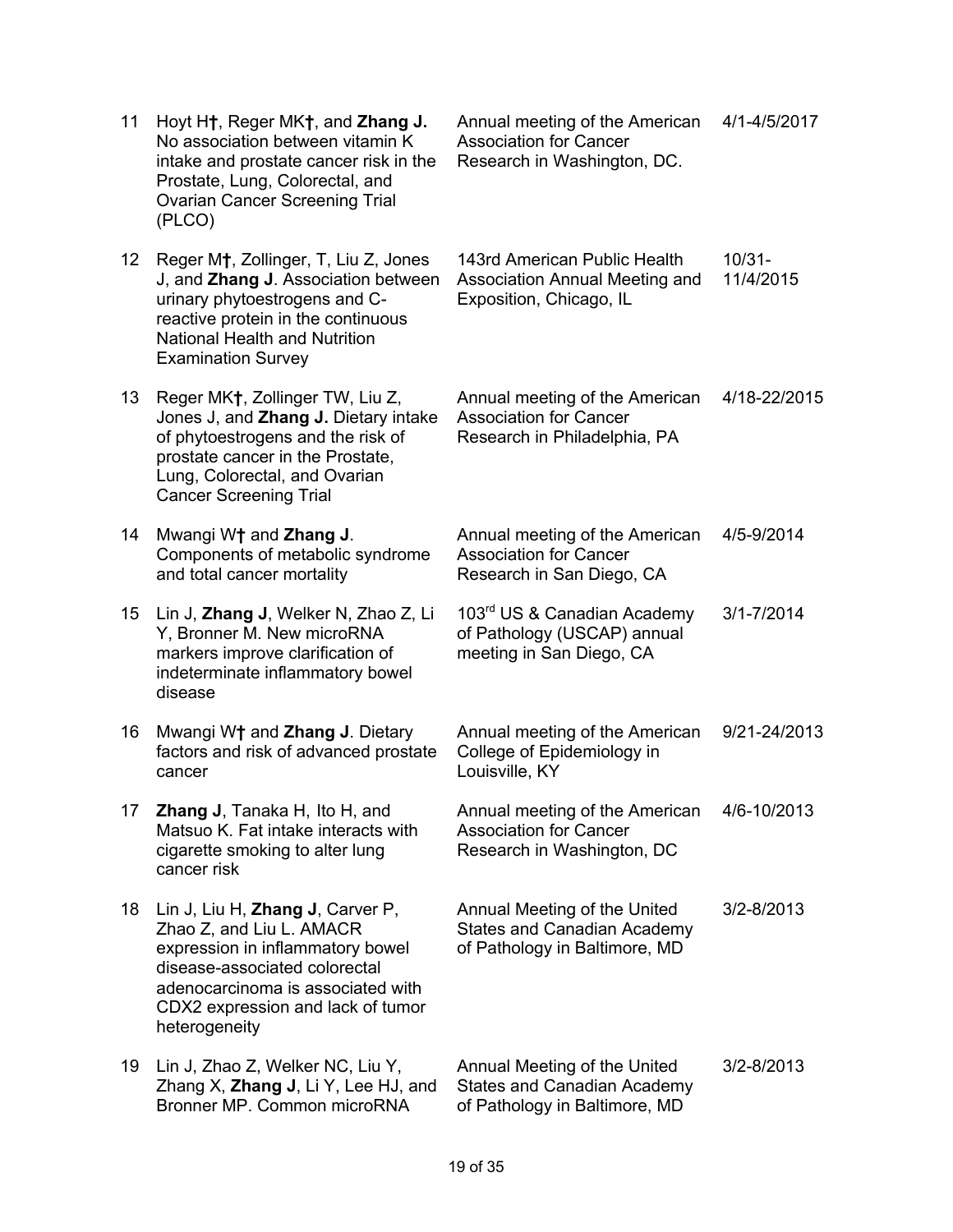biomarkers to characterize inflammatory bowel disease

| 20 | <b>Zhang J, Tanaka H, Ito H, Boffetta P,</b><br>and Matsuo K. Genetic variability in<br>lipid metabolism and risk of lung<br>cancer                                                                                     | Annual meeting of the American<br><b>Association for Cancer</b><br>Research in Orlando, FL                                             | 4/2-6/2011           |
|----|-------------------------------------------------------------------------------------------------------------------------------------------------------------------------------------------------------------------------|----------------------------------------------------------------------------------------------------------------------------------------|----------------------|
| 21 | Zhang J, Dhakal I. Nutrition<br>transition and cancer mortality in<br>East Asia                                                                                                                                         | The 43rd Annual Meeting of the<br>Society for Epidemiologic<br>Research in Seattle, WA (Poster<br>presentation)                        | 6/23-26/2010         |
| 22 | <b>Zhang J, Zhang X, Dhakal I, Gross</b><br>MD, Lang NP, Kadlubar FF,<br>Anderson KE. Polymorphisms in<br>antioxidant defense and DNA repair<br>genes, dietary intake of antioxidants,<br>and risk of pancreatic cancer | Annual meeting of the American<br><b>Association for Cancer</b><br>Research in Washington, DC                                          | 4/17-21/2010         |
| 23 | <b>Zhang J, Dhakal I, Greene G, Lang</b><br>N, Kadlubar F. Sequence variants in<br>inflammatory genes, plasma<br>antioxidants, and prostate cancer risk                                                                 | The eighth annual AACR<br>international conference -<br><b>Frontiers in Cancer Prevention</b><br>Research in Houston, TX               | 11/6-9/2009          |
| 24 | Zhang J, Dhakal I, Greene G, Lang<br>N, Kadlubar F. Polymorphisms in<br>hOGG1 and XRCC1 and risk of<br>prostate cancer: effects modified by<br>plasma antioxidants                                                      | The 42nd Annual Meeting of the<br>Society for Epidemiologic<br>Research in Anaheim, CA                                                 | 6/23-26/2009         |
| 25 | Greene P, Bursac Z, Kim K, Mehta<br>P, Mays G, Zhang J, Henry-Tillman<br>R. Informing policy initiatives to<br>address disparities in colorectal<br>cancer                                                              | The 30th Annual Meeting &<br>Scientific Sessions of the<br>Society of Behavioral Medicine<br>in Montreal, Canada Oral<br>presentation. | 4/22-25/2009         |
| 26 | Zhang J, Dhakal I, Lang NP,<br>Kadlubar FF, Gross MD, Anderson<br>KE. Sequence variance in genes<br>involved in oxidative stress and risk<br>of pancreatic cancer: effects modified<br>by alcohol intake                | Annual meeting of the American<br>Association for Cancer<br>Research in Denver, CO                                                     | 4/18-22/2009         |
| 27 | Zhang J, Dhakal I, Gross M, Lang N,<br>Kadlubar F, Kadlubar S, and<br>Anderson K. Genetic variability in<br>energy metabolism and pancreatic<br>cancer risk: A population-based<br>case-control study in Minnesota      | The seventh annual AACR<br>international conference -<br><b>Frontiers in Cancer Prevention</b><br>Research in Washington, DC           | $11/16 -$<br>19/2008 |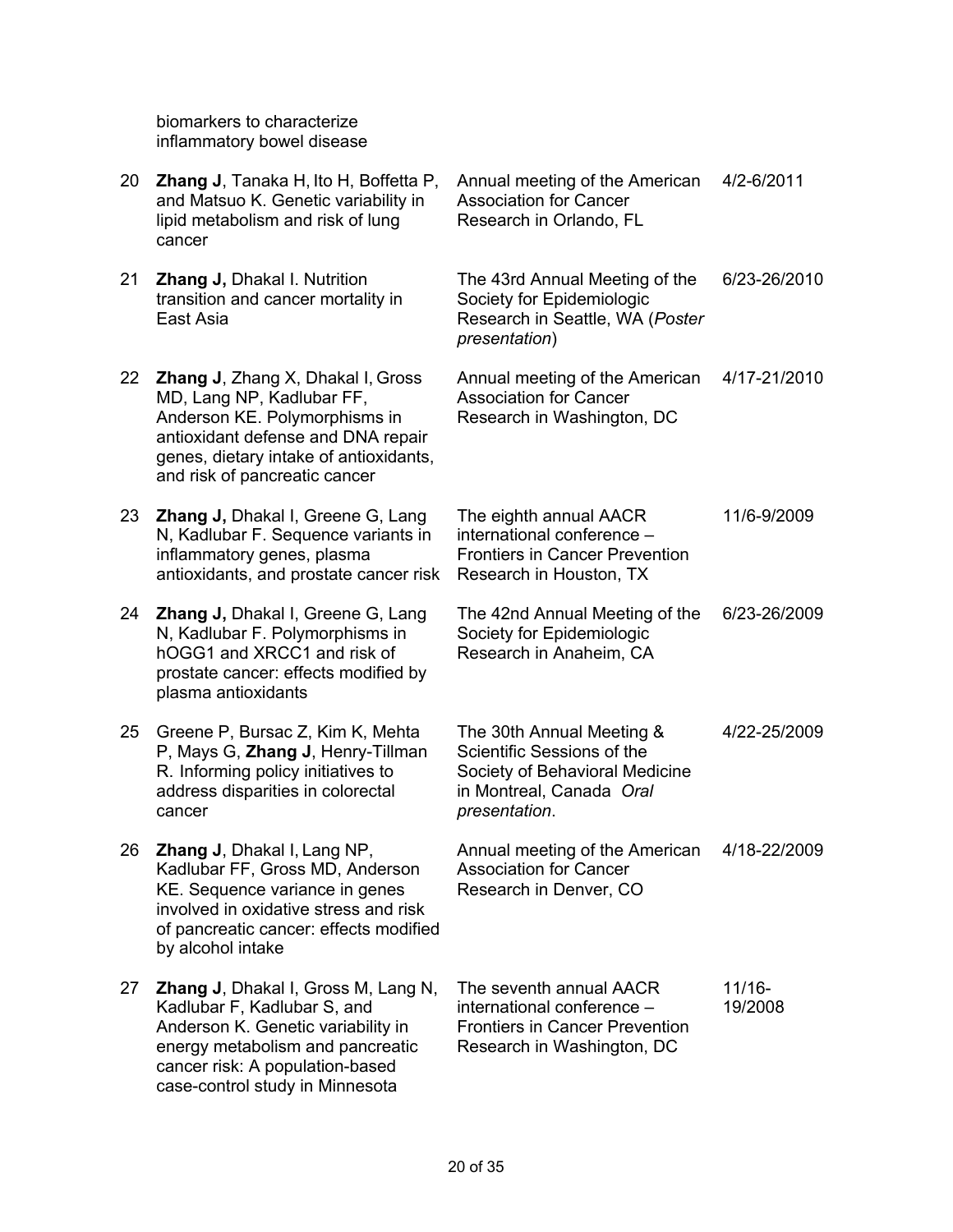| 28 | <b>Zhang J, Dhakal I, Gross M, Lang N,</b><br>Kadlubar F, Harnack L, Anderson K.<br>Energy imbalance, fat, fiber, and<br>pancreatic cancer: role of insulin<br>resistance         | Annual meeting of the American<br><b>Association for Cancer</b><br>Research in San Diego, CA                              | 4/12-16/2008           |
|----|-----------------------------------------------------------------------------------------------------------------------------------------------------------------------------------|---------------------------------------------------------------------------------------------------------------------------|------------------------|
| 29 | <b>Zhang J, Dhakal I, Stone A, Ning B,</b><br>Greene GF, Lang NP, Kadlubar FF.<br>hOGG1 Ser326Cys polymorphism<br>and Prostate Cancer Risk: An Effect<br>Modified by Antioxidants | Annual meeting of the American<br><b>Association for Cancer</b><br>Research in Los Angeles, CA                            | 4/14-18/2007           |
| 30 | <b>Zhang J, Dhakal I, Stone A,</b><br>Ratnasinghe L, Lang N, Kadlubar F.<br>Plasma carotenoids and prostate<br>cancer: a population-based case-<br>control study in Arkansas      | The fifth annual AACR<br>international conference -<br><b>Frontiers in Cancer Prevention</b><br>Research, Boston, MA      | $11/12 -$<br>15/2006   |
| 31 | Zhang J, Dhakal I, Kesteloot H.<br>Dietary patterns and pancreatic<br>cancer incidence: role of diet-<br>smoking interactions                                                     | Annual meeting of the American<br><b>Association for Cancer</b><br>Research in Washington, DC                             | 4/1-5/2006             |
| 32 | Zhang J, Kesteloot H. Meat<br>consumption and incidence of<br>prostate, breast, colon, and rectal<br>cancer: An ecologic assessment                                               | The fourth annual AACR<br>international conference -<br><b>Frontiers in Cancer Prevention</b><br>Research, Baltimore, MD  | $10/30 -$<br>11/2/2005 |
| 33 | <b>Zhang J, Kesteloot H. Milk</b><br>consumption and incidence rates of<br>prostate, breast, and colorectal<br>cancers: An ecologic study                                         | Annual meeting of the American<br><b>Association for Cancer</b><br>Research in Anaheim, CA                                | 4/16-20/2005           |
| 34 | Zhang J, Zhao Z, Berkel HJ. Animal<br>fat consumption and pancreatic<br>cancer incidence: evidence of<br>interaction with cigarette smoking                                       | The AACR-Lustgarten<br>Foundation conference,<br>Pancreatic Cancer 2004:<br>Advances and Challenges, San<br>Francisco, CA | 6/25-27/2004           |
| 35 | <b>Zhang J, Munger RG. Retinol intake</b><br>and risk of osteoporotic hip fracture<br>in the elderly Utah population                                                              | The 44th Annual meeting of the<br>American College of Nutrition,<br>Nashville, TN Oral presentation                       | 10/9-12/2003           |
| 36 | <b>Zhang J, Temme EHM, Sasaki S,</b><br>Kesteloot H. Fish consumption and<br>lung cancer mortality: an ecological<br>study                                                        | <b>AICR/WCRF International</b><br>Research Conference on Food,<br>Nutrition, and Cancer,<br>Washington, DC                | 7/11-12/2002           |
| 37 | <b>Zhang J, Munger RG, West NA,</b><br>Cutler DR, Wengreen HJ, Corcoran<br>CD. Antioxidant intake and the risk of                                                                 | The 35th Annual Meeting of the<br>Society for Epidemiologic<br>Research, Palm Desert, CA                                  | 6/18-21/2002           |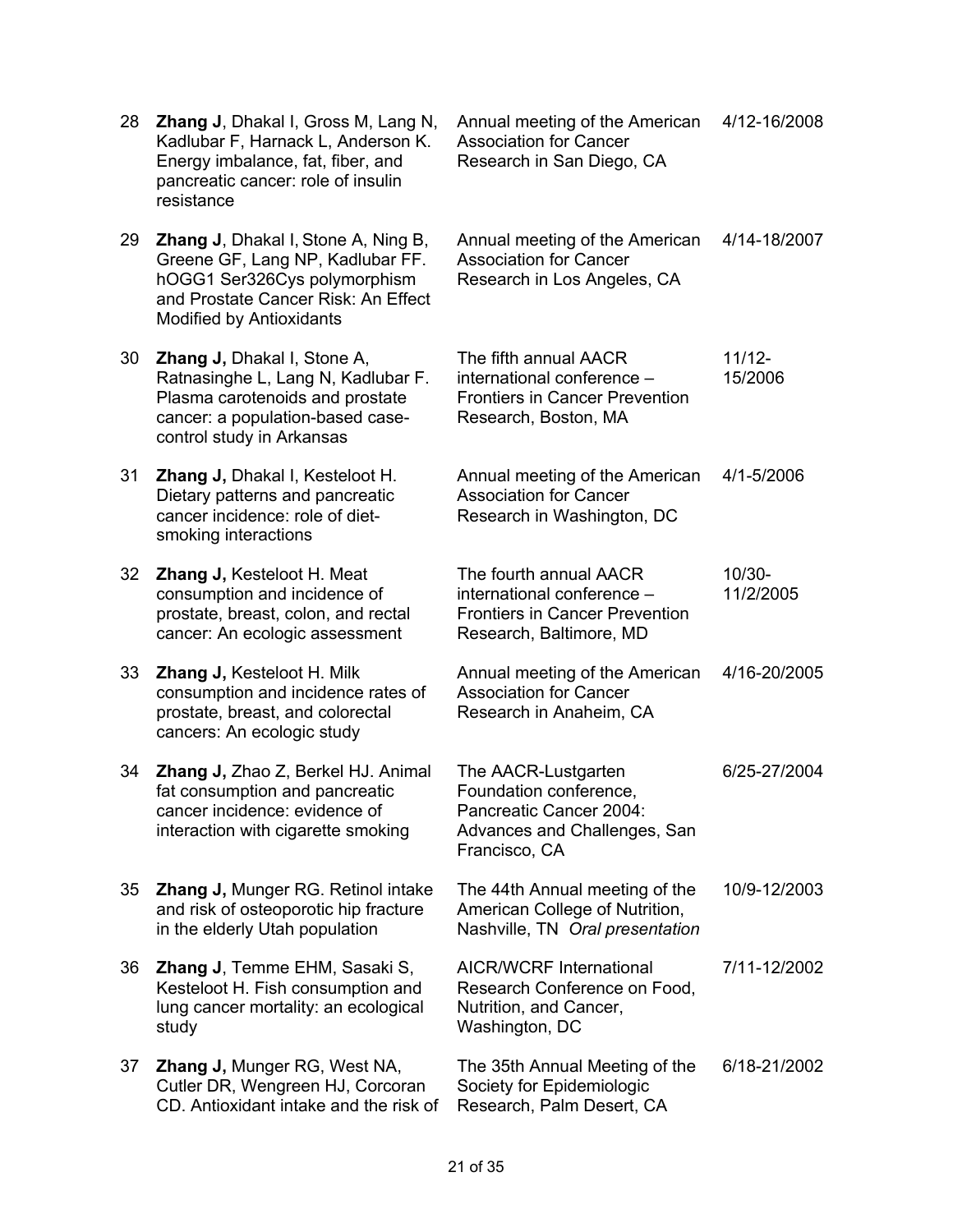osteoporotic hip fracture in Utah: an effect modified by smoking status

| 38 | Zhang J, Munger RG, West NA,<br>Cutler DR, Wengreen HJ, Sassano<br>NE, Corcoran CD. Vitamin K intake<br>and the risk of hip fracture: The Utah<br>Study of Nutrition and Bone Health | Annual Meeting of the<br>Experimental Biology, New<br>Orleans, LA Oral presentation                                                                                                           | 4/20-24/2002        |
|----|--------------------------------------------------------------------------------------------------------------------------------------------------------------------------------------|-----------------------------------------------------------------------------------------------------------------------------------------------------------------------------------------------|---------------------|
| 39 | Zhang J, Munger R. Descriptive<br>epidemiology of oral clefts and neural<br>tube defects in China                                                                                    | <b>International Collaborative</b><br>Research on Craniofacial<br>Anomalies, WHO Meeting on<br>the Prevention of Craniofacial<br>Anomalies, Park City, UT Oral<br>presentation                | 5/24-26/2001        |
| 40 | Zhang J, Temme EHM, Sasaki S,<br>Kesteloot H. Under- and<br>overreporting of energy intake using<br>urinary cations as biomarkers:<br>relation to body mass index                    | The 40th Annual Meeting of the<br>American College of Nutrition,<br>Washington, DC. Special oral<br>presentation for receiving the<br><b>Anafred Halpern New</b><br><b>Investigator Award</b> | 09/30-<br>10/3/1999 |
| 41 | Zhang J, Temme EHM, Kesteloot H.<br>Fish consumption may protect<br>against lung cancer in countries with<br>high levels of smoking or animal fat<br>consumption                     | The XV International Scientific<br>Meeting of the International<br><b>Epidemiological Association:</b><br>Epidemiology of Sustainable<br>Health, Florence, Italy                              | 8/31-9/4/1999       |
| 42 | Zhang J, Sasaki S, Amano K,<br>Kesteloot H. Fish consumption and<br>mortality from all causes, ischemic<br>heart disease, and stroke: an<br>ecological study                         | The XV International Scientific<br>Meeting of the International<br><b>Epidemiological Association:</b><br>Epidemiology of Sustainable<br>Health, Florence, Italy                              | 8/31-9/4/1999       |
| 43 | Zhang J, Temme EHM, Kesteloot H.<br>Sex ratio of total energy intake in<br>adults: an analysis of dietary surveys                                                                    | The XV International Scientific<br>Meeting of the International<br><b>Epidemiological Association:</b><br>Epidemiology of Sustainable<br>Health, Florence, Italy                              | 8/31-9/4/1999       |

# **SERVICE**

UNIVERSITY SERVICE

#### **Indiana University**

## DEPARTMENT

Diversity Strategic Plan committee, Indiana University Richard M. Fairbanks School of Public Health, Indianapolis, IN Member 2022-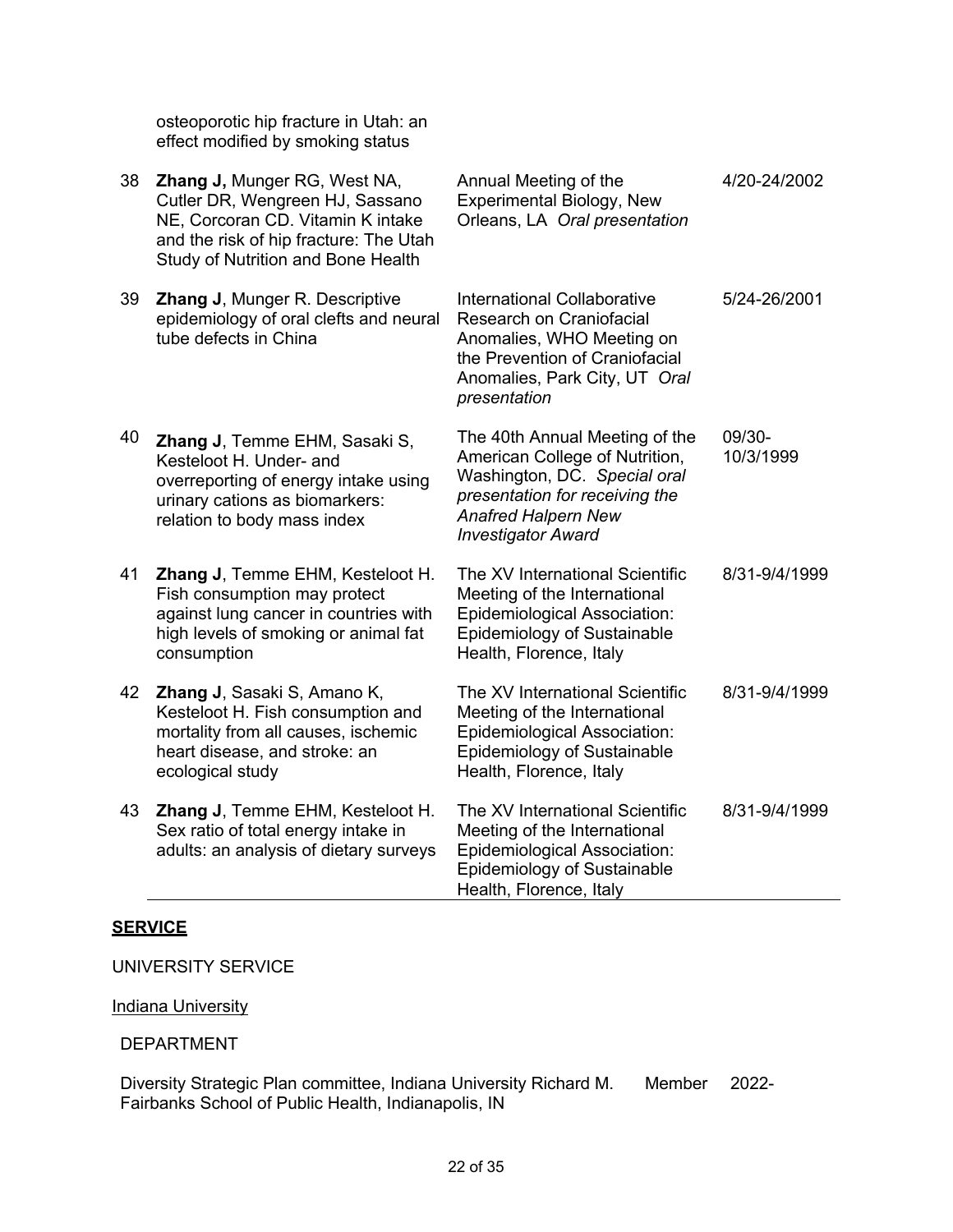| Search Committee for Assistant Clinical Professor, Department of<br>Epidemiology, Indiana University Richard M. Fairbanks School of<br>Public Health, Indianapolis, IN                                 | Chair  | 2022                       |
|--------------------------------------------------------------------------------------------------------------------------------------------------------------------------------------------------------|--------|----------------------------|
| Representative of Department of Epidemiology in the IUPUI Pre-<br>Med Club, Indianapolis, IN (introduce and promote epidemiology<br>program)                                                           | Member | 2019-present               |
| PhD Admission Committee, Department of Epidemiology, Indiana<br>University Richard M. Fairbanks School of Public Health,<br>Indianapolis, IN                                                           | Member | 2013-present               |
| Doctoral Qualifying Exam Committee, Department of<br>Epidemiology, Indiana University Richard M. Fairbanks School of<br>Public Health, Indianapolis, IN                                                | Member | 2013-present               |
| Lecturer Search Committee, Department of Epidemiology, Indiana<br>University Richard M. Fairbanks School of Public Health,<br>Indianapolis, IN                                                         | Member | 2014-2015                  |
| Research Professor Search Committee, Department of<br>Epidemiology, Indiana University Richard M. Fairbanks School of<br>Public Health, Indianapolis, IN                                               | Member | 2013-2014                  |
| <b>SCHOOL</b>                                                                                                                                                                                          |        |                            |
| Faculty Assembly Steering Committee, Indiana University Richard<br>M. Fairbanks School of Public Health, Indianapolis, IN                                                                              | Member | 2012-2014<br>2019-present  |
| Budgetary Affairs Committee, Indiana University Richard M.<br>Fairbanks School of Public Health, Indianapolis, IN                                                                                      | Member | 2020-present               |
| Research Committee, Indiana University Richard M. Fairbanks<br>School of Public Health, Indianapolis, IN                                                                                               | Member | 2020- present<br>2012-2018 |
| Scholarship Committee, Indiana University Richard M. Fairbanks<br>School of Public Health, Indianapolis, IN                                                                                            | Member | 2009-2011<br>2018-2018     |
| Promotion and Tenure Policy and Guideline Workgroup, Indiana<br>University Richard M. Fairbanks School of Public Health,<br>Indianapolis, IN                                                           | Member | 2011-2013                  |
| <b>CAMPUS/UNIVERSITY</b>                                                                                                                                                                               |        |                            |
| Advisory Committee of T15 Indiana Training Program in Public and<br>Population Health Informatics, Indiana University Fairbanks School<br>of Public Health and Regenstrief Institute, Indianapolis, IN | Member | 2018-present               |
| The Biostatistics, Epidemiology, and Research Design Program,<br>Indiana Clinical and Translational Sciences Institute                                                                                 | Member | 2/2015-<br>6/2019          |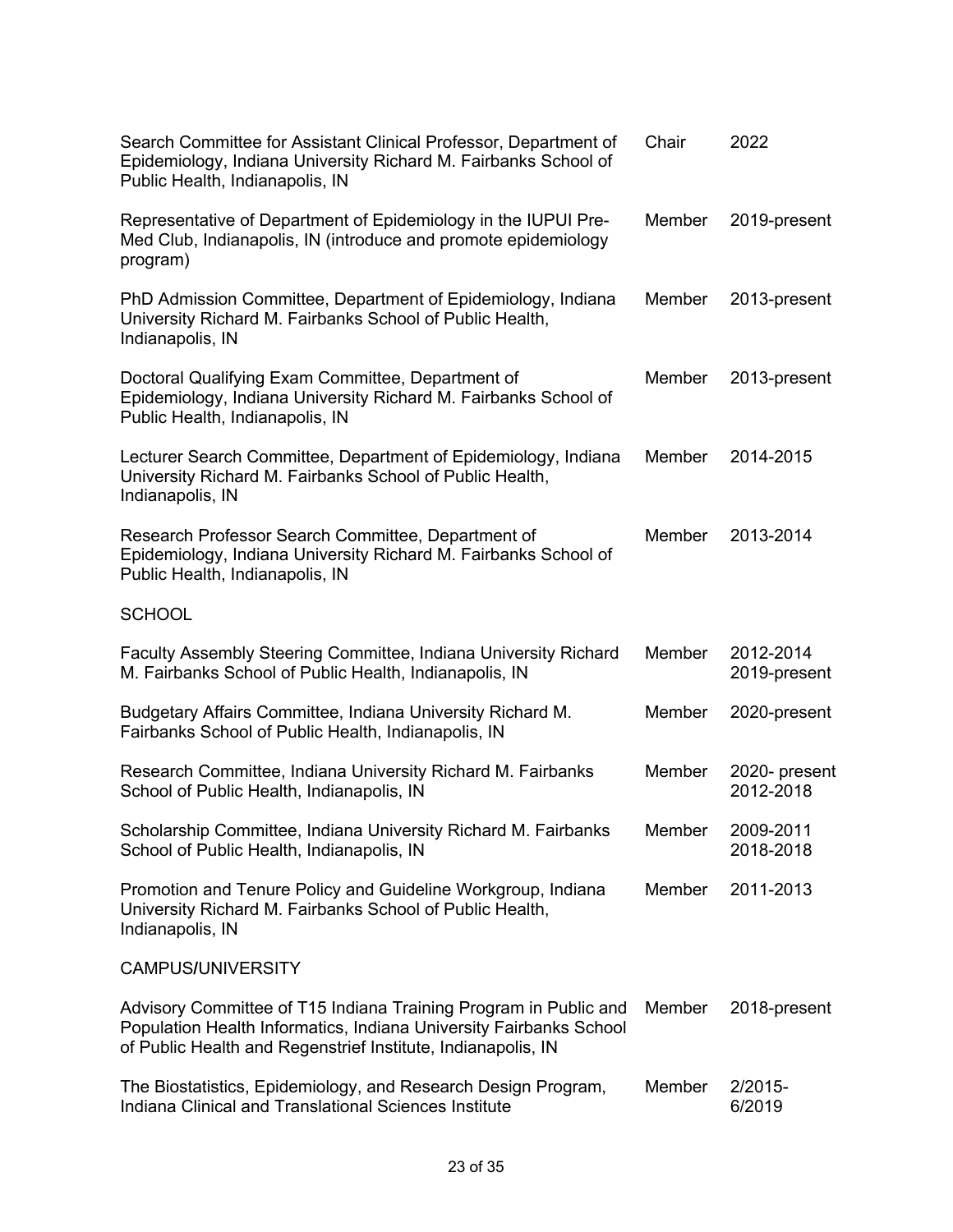| Internal Advisors Committee of T32 Interdisciplinary Training in<br>Behavioral Oncology, Indiana University Simon Comprehensive<br>Cancer Center, Indianapolis, IN                                    | Member              | 2016-2018    |
|-------------------------------------------------------------------------------------------------------------------------------------------------------------------------------------------------------|---------------------|--------------|
| Cancer Prevention and Control Program, Indiana University Simon<br>Comprehensive Cancer Center, Indianapolis, IN                                                                                      | Member              | 2009-present |
| Pancreatic Cancer - Challenges and Solutions Working Group,<br>Indiana University Simon Comprehensive Cancer Center,<br>Indianapolis, IN                                                              | Member              | 2009-present |
| Prostate Cancer Workgroup, Indiana University Simon<br>Comprehensive Cancer Center, Indianapolis, IN                                                                                                  | Member              | 2009-present |
| Internal Advisors Committee of R25T Training in Research for<br>Behavioral Oncology and Cancer Control Program (TRBOCC),<br>Indiana University Simon Comprehensive Cancer Center,<br>Indianapolis, IN | Member              | 2012-2015    |
| Indiana University Simon Comprehensive Cancer Center Cancer<br>Research Day, Indianapolis, IN                                                                                                         | Judge               | 5/29/2014    |
| University of Arkansas for Medical Sciences                                                                                                                                                           |                     |              |
| Research Committee, Fay W. Boozman College of Public Health,<br>University of Arkansas for Medical Sciences, Little Rock, AR                                                                          | Member              | 2006-2009    |
| Academic Standard Committee, Fay W. Boozman College of Public<br>Health, University of Arkansas for Medical Sciences, Little Rock,<br><b>AR</b>                                                       | Member              | 2005-2009    |
| Winthrop P. Rockefeller Cancer Institute, University of Arkansas for<br>Medical Sciences, Little Rock, AR                                                                                             | Member              | 2005-2009    |
| <b>COMMUNITY SERVICE</b>                                                                                                                                                                              |                     |              |
| <b>Indiana University</b>                                                                                                                                                                             |                     |              |
| Indiana Clinical and Translational Sciences Institute global health<br>collaborative research team for investigating arsenic in ground<br>water and renal insufficiency in Costa Rica                 | Member              | 2014-2016    |
| PROFESSIONAL SERVICE:                                                                                                                                                                                 |                     |              |
| NATIONAL/INTERNATIONAL                                                                                                                                                                                |                     |              |
| Journal Editorial Boards (n=4)                                                                                                                                                                        |                     |              |
| <b>BMC Cancer</b>                                                                                                                                                                                     | Associate<br>Editor | 2020-present |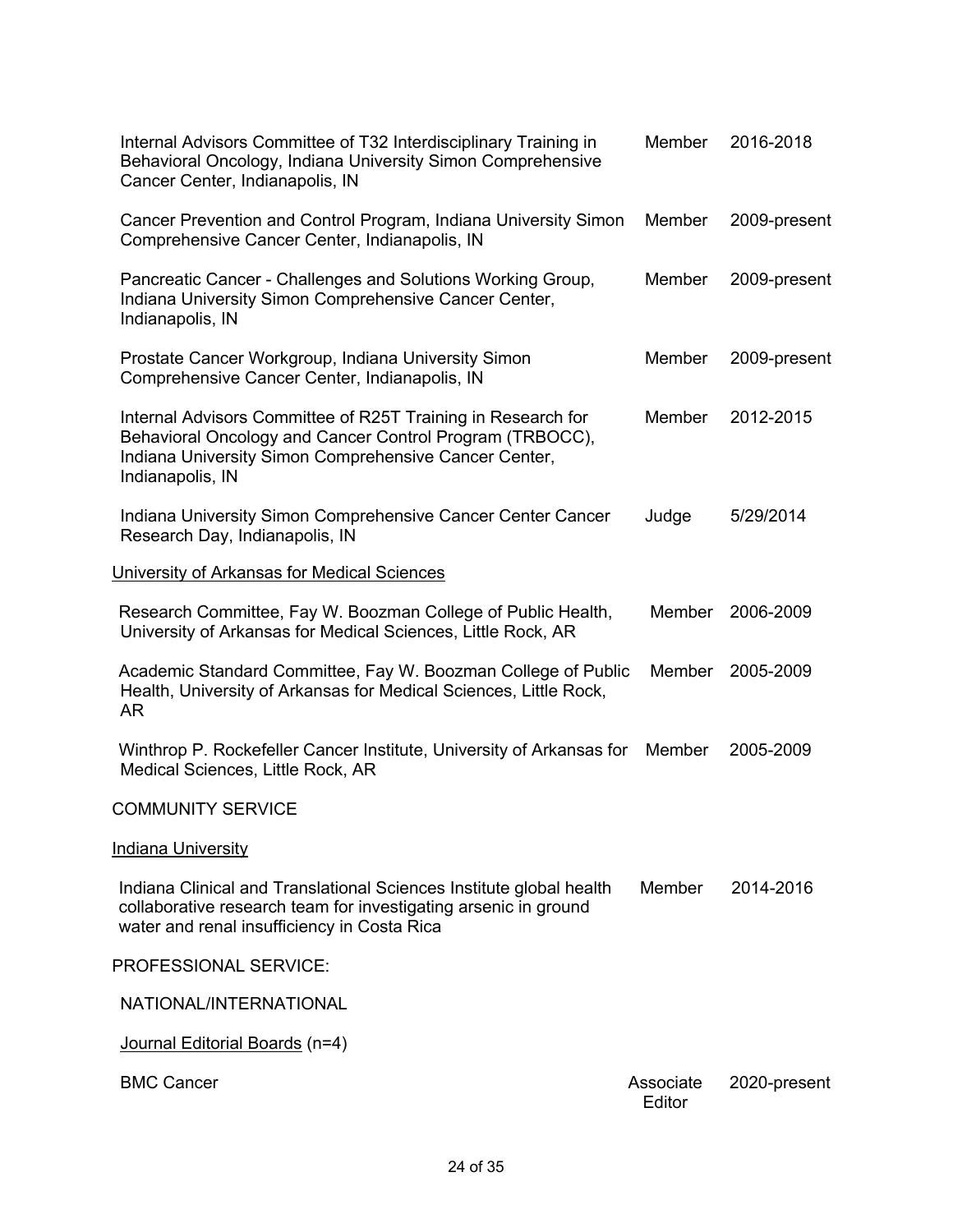| <b>Chinese Journal of Public Health</b><br>Journal of Tumor<br>International Journal of Molecular Epidemiology and Genetics<br>World Journal of Clinical Urology                                                                                                                                                                                                                                                                                                                                                                                                                                                                                                                                                                                                                                                                                                                                                                                                           | Member<br>Member<br>Member<br>Member | 2017-present<br>2013-present<br>2011-present<br>2011-2017                                                                                                                                                                                                                                                                                                                                                                                                                                                                    |
|----------------------------------------------------------------------------------------------------------------------------------------------------------------------------------------------------------------------------------------------------------------------------------------------------------------------------------------------------------------------------------------------------------------------------------------------------------------------------------------------------------------------------------------------------------------------------------------------------------------------------------------------------------------------------------------------------------------------------------------------------------------------------------------------------------------------------------------------------------------------------------------------------------------------------------------------------------------------------|--------------------------------------|------------------------------------------------------------------------------------------------------------------------------------------------------------------------------------------------------------------------------------------------------------------------------------------------------------------------------------------------------------------------------------------------------------------------------------------------------------------------------------------------------------------------------|
| Reviewer for Journals, Grant Proposals, and Book Proposals                                                                                                                                                                                                                                                                                                                                                                                                                                                                                                                                                                                                                                                                                                                                                                                                                                                                                                                 |                                      |                                                                                                                                                                                                                                                                                                                                                                                                                                                                                                                              |
| a. Reviewer for Journals (n=32)                                                                                                                                                                                                                                                                                                                                                                                                                                                                                                                                                                                                                                                                                                                                                                                                                                                                                                                                            |                                      |                                                                                                                                                                                                                                                                                                                                                                                                                                                                                                                              |
| American Journal of Epidemiology<br>Annals of Epidemiology<br><b>Archive of Medical Research</b><br><b>Breast Cancer Research</b><br><b>BMC Cancer</b><br>Cancer<br><b>Cancer Causes Control</b><br>Cancer Epidemiology, Biomarkers & Prevention<br><b>Cancer Management and Research</b><br><b>Cancer Medicine</b><br>Chemosphere<br>DNA and Cell Biology<br><b>Environmental Pollution</b><br>European Journal of Cancer<br>European Journal of Nutrition<br>Gut<br>International Journal of Cancer<br>Journal of Cancer Epidemiology<br>Journal of Genetics and Genomics<br><b>Journal of Nutrition</b><br><b>Maturitas</b><br><b>Molecular Carcinogenesis</b><br>Molecular Nutrition and Food Research<br><b>Nutrients</b><br>Nutrition and Cancer: An International Journal<br><b>Nutrition &amp; Metabolism</b><br>Pancreas<br><b>PLOS ONE</b><br><b>Public Health Nutrition</b><br><b>Scientific Reports</b><br>Women & Health<br>World Journal of Clinical Urology |                                      | 2014-present<br>2006-present<br>2009-present<br>2012-present<br>2013-present<br>2007-present<br>2007-present<br>2009-present<br>2010-present<br>2019-present<br>2020-present<br>2010-present<br>2020-present<br>2009-present<br>2017-present<br>2018-present<br>2006-present<br>2012-present<br>2015-present<br>2014-present<br>2019-present<br>2010-present<br>2012-present<br>2017-present<br>2005-present<br>2016-present<br>2009-present<br>2019-present<br>2019-present<br>2015-present<br>2013-present<br>2013-present |
| b. Reviewer for Grant Proposals                                                                                                                                                                                                                                                                                                                                                                                                                                                                                                                                                                                                                                                                                                                                                                                                                                                                                                                                            |                                      |                                                                                                                                                                                                                                                                                                                                                                                                                                                                                                                              |

NIH National Cancer Institute Special Emphasis Panel/Scientific Review Group 2022/05 ZCA1 RTRB-F (M1) S - Cancer Research Utilizing the PLCO Biospecimens. Teleconference review meeting was held on December 16, 2021 2021

NIH National Cancer Institute Special Emphasis Panel/Scientific Review Group - 2021/10 ZCA1 RPRB – H (01) NCI Program Project II (**P01**) 2021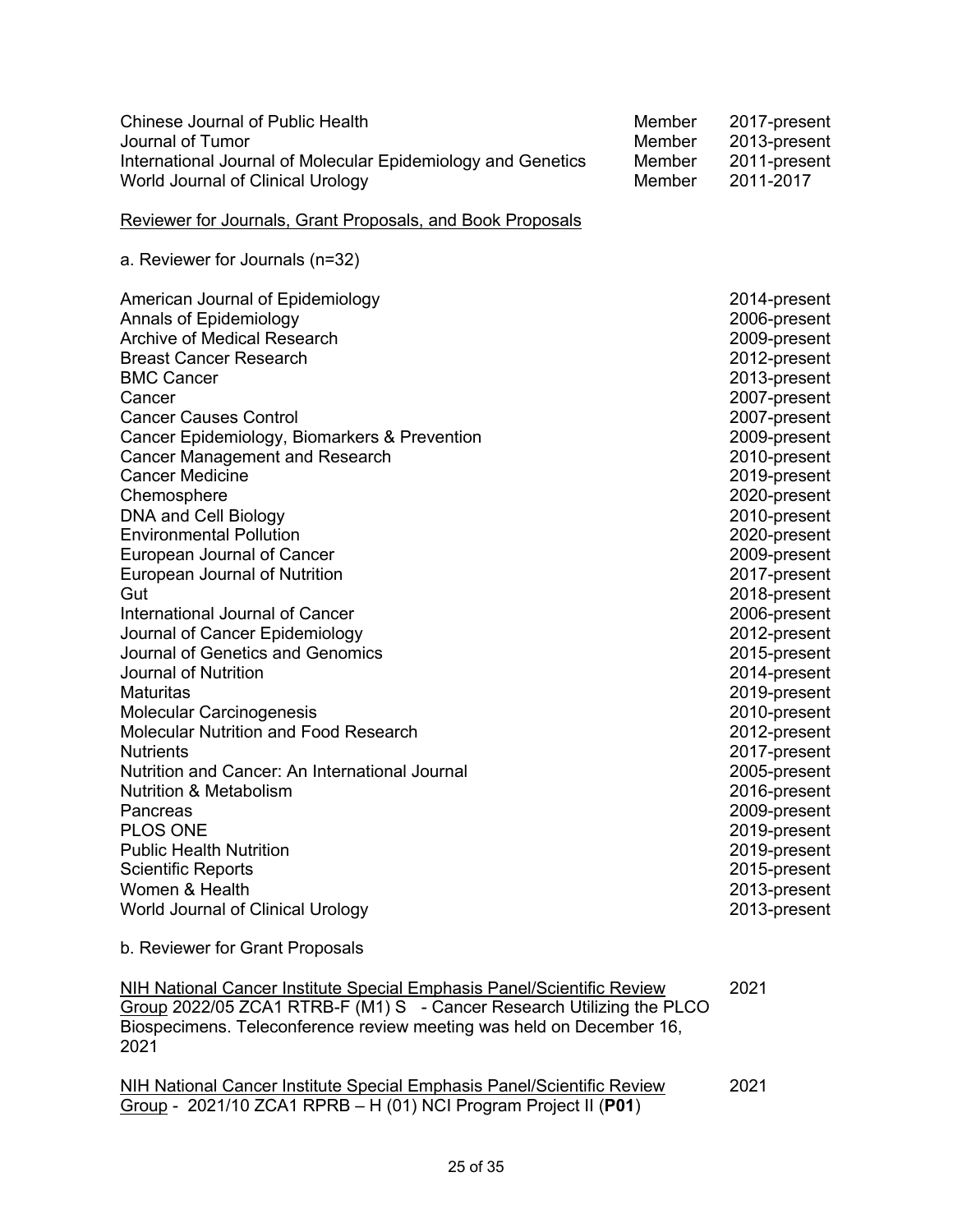| (teleconference review due to the Covid-19 pandemic)                                                                                                                                                                                   |            |
|----------------------------------------------------------------------------------------------------------------------------------------------------------------------------------------------------------------------------------------|------------|
| NIH National Cancer Institute Special Emphasis Panel/Scientific Review<br>Group 2021/05 ZCA1 TCRB-T (M1) S - Cancer Biomarkers and<br>Biospecimens. Teleconference review meeting was held on February 26,<br>2021                     | 2021       |
| Co-Chair, NIH National Cancer Institute Special Emphasis Panel/Scientific<br>Review Group 2020/05 ZCA1 SRB-2 (M2) - Utilizing the PLCO Biospecimens<br>Resources (U01). Teleconference review meeting was held on February 27,<br>2020 | 2020       |
| Grant proposals submitted to the Italian Ministry of Health, review completed<br>in February/March 2020                                                                                                                                | 2020       |
| Ad Hoc Member, NIH study section - Kidney, Nutrition, Obesity and Diabetes<br>[KNOD], October 11-12, 2018, Washington, D.C.                                                                                                            | 2018       |
| Epidemiology Core Pilot Proposal, Indiana University Simon Comprehensive<br><b>Cancer Center</b>                                                                                                                                       | 2016       |
| Research Project Grant, the Health Research Council of New Zealand                                                                                                                                                                     | 2007       |
| c. Reviewer for Book Proposals                                                                                                                                                                                                         |            |
| Helicobacter pylori: to be or not to be? - Bentham Science Publishers                                                                                                                                                                  | 10/10/2014 |
| The Distribution and Determinants of Disease in Humans: Epidemiology -<br>Delmar, Cengage Learning                                                                                                                                     | 4/28/2010  |
| Chairing or Organizing Scientific Conferences                                                                                                                                                                                          |            |
| Co-chaired Public Health Session of the Chang'an International Conference of<br>Health Sciences and the 6 <sup>th</sup> Australia-China Biomedical Research<br>Conference, Xi'an, China                                                | 10/26/2017 |
| Conceived and organized the Indiana Clinical and Translational Sciences<br>Institute Design and Ricstatistics Program "Enidemiology Day Molecular                                                                                      | 5/13/2016  |

Teleconference review meeting was held on June 16-17, 2021

Institute Design and Biostatistics Program "Epidemiology Day – Molecular Epidemiology in the Era of Precision Medicine", meeting room R3/203, Indiana University, Indianapolis, IN. Invited speakers were from Vanderbilt University, Purdue University, University of Notre Dame, Indiana University, and Eli Lilly and Company.

INVITED PRESENTATION - SERVICE

1. Epidemiology Program at IU Fairbanks School of Public Health. Presented to IUPUI Pre-Med Club at Campus Center at Indiana University Purdue University Indianapolis, Indianapolis, IN on 10/1/2019.

#### **PUBLICATIONS**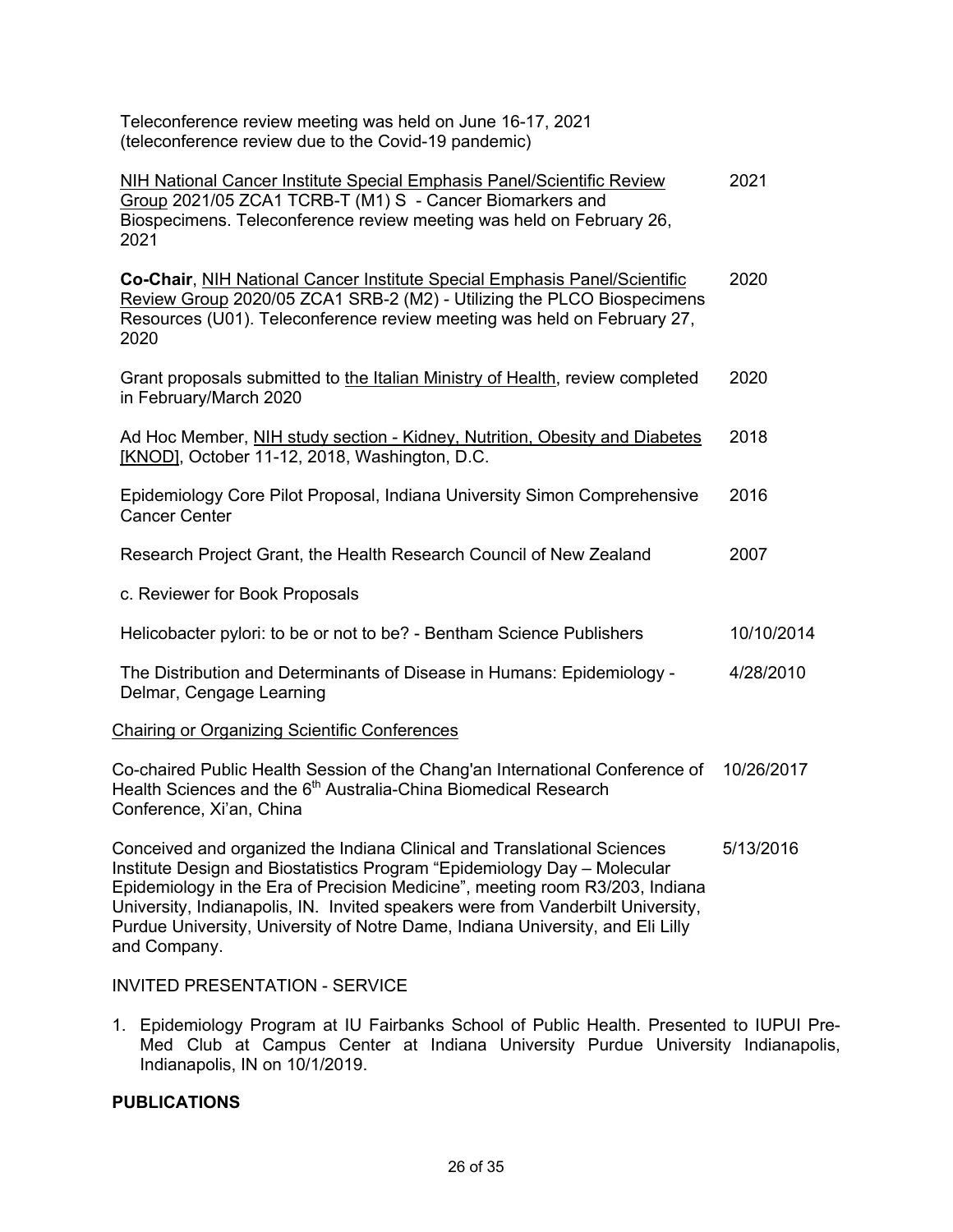#### **Papers**: **†** Student; **§** Corresponding/senior author

- 1. Tong Y, Orang'o E, Tonui P, Yiannoutsos C, Musick B, Cu-Uvin S, Muthoka K, Titus M, Kiptoo S, Mwangi A, Ermel A, Ong'echa J, Tonui R, Moormann A, Itsura, PM, Odongo BE, Rosen B, Nakalembe M, Song Y, **Zhang J**, and Loehrer PJ, Brown D. The East Africa Consortium for human papillomavirus (HPV) and cervical cancer in women living with HIV/AIDS: framework and proposed studies (2014-present). *Annals of Medicine* in press.
- 2. Hoyt M**†**, Song Y, Gao S, O'Palka J, and **Zhang J§**. Intake of calcium, magnesium, phosphorus and risk of pancreatic cancer in the Prostate, Lung, Colorectal, and Ovarian Cancer Screening Trial. *Journal of the American College of Nutrition* 2021 Sep 29;1-11. doi: 10.1080/07315724.2021.1970047.
- 3. Fan H**†**, Yu Y, Nan H, Hoyt H, Reger, M, Prizment A, Anderson K, and **Zhang J§**. Associations between intake of calcium, magnesium, and phosphorus and risk of pancreatic cancer in a population-based case-control studies in Minnesota. *British Journal of Nutrition*  2021 Jan 26;1-9. doi: 10.1017/S0007114521000283
- 4. Fahrmann JF, Schmidt CM , Mao X, Irajizad E, Loftus M, Zhang JM, Patel M, Vykoukal J, Dennison JB, Long JP, **Zhang J**, Chabot JA, Kluger MD, Kastrinos F, Brais L, Babic A, Jajoo K, Lee S, Clancy TE, Ng K, Bullock A, Genkinger J, Yip-Schneider MT, Maitra A, Wolpin B, and Hanash S. Lead-time trajectory of CA19-9 as an anchor marker for pancreatic cancer early detection. *Gastroenterology* 2021;160(4):1373-1383.e6. doi: 10.1053/j.gastro.2020.11.052. [Impact factor (IF) = 22.682]
- 5. Wang K, Li Z, Chen X, **Zhang J**, Xiong Y, Zhong G, Shi Y, Li Q, Zhang X, Li H, Xiang T, Foukakis T, Radivoyevitch T, and Ren G. Risk of hematologic malignancies after breast ductal carcinoma in situ treatment with ionizing radiation. *NPJ Breast Cancer* 2021 Mar 2;7(1):21. doi: 10.1038/s41523-021-00228-6. (IF = 6.923)
- 6. Wang K, Wu Q, Li Z, Reger MK, Xiong Y, Zhong G, Li Q, Zhang X, Li H, Foukakis T, Xiang T, **Zhang J§**, and Ren G. Vitamin K intake and breast cancer incidence and death: results from a prospective cohort study. *Clinical Nutrition* 2021;40(5):3370-3378. (I am a cocorresponding/co-senior author). (IF = 7.324)
- 7. Li L, Wang F, **Zhang J**, Wang K, De X, Li L, and Zhang Y. Typical phthalic acid esters induce apoptosis by regulating the PI3K/Akt/Bcl-2 signaling pathway in rat insulinoma cells. *Ecotoxicology and Environmental Safety* 2021 Jan 15;208:111461. doi: 10.1016/j.ecoenv.2020.111461 (IF = 6.291)
- 8. DiPietro Mager NA**†**, Zollinger TW, Turman JE, **J Zhang**, and Dixon BE. Routine healthcare utilization among reproductive-age women residing in a rural maternity care desert. *Journal of Community Health* 2021;46;108-116.
- 9. Ford JH**†**, Zollinger TW, **Zhang J,** O'Neil J, Nelson D, and Steele G. Trends in depressed mood and suicidal behaviors among female high school students who engaged in physical fighting. *Journal of Interpersonal Violence* 2021;36(9-10):NP4826-NP4849. doi.org/10.1177/0886260518790599
- 10. Flick KF, Yip-Schneider MT, Sublette CM, Simpson RE, Soufi M, Dewitt JM, Mosley AL, Ceppa EP, **Zhang J**, and Schmidt CM. A quantitative global proteomics approach identifies candidate urinary biomarkers that correlate with intraductal papillary mucinous neoplasm dysplasia. *Pancreas* 2020;49(8):1044-1051.
- 11. Cao J, Zhang L, Li J, Sun L, Liu S, **Zhang J§**, and Zhao H. Pubertal maturation and weight status are associated with dyslipidemia among children and adolescents in Northwest China. *Scientific Reports* 2020;10:16344 doi: 10.1038/s41598-020-73507-0 (I am a cocorresponding/co-senior author).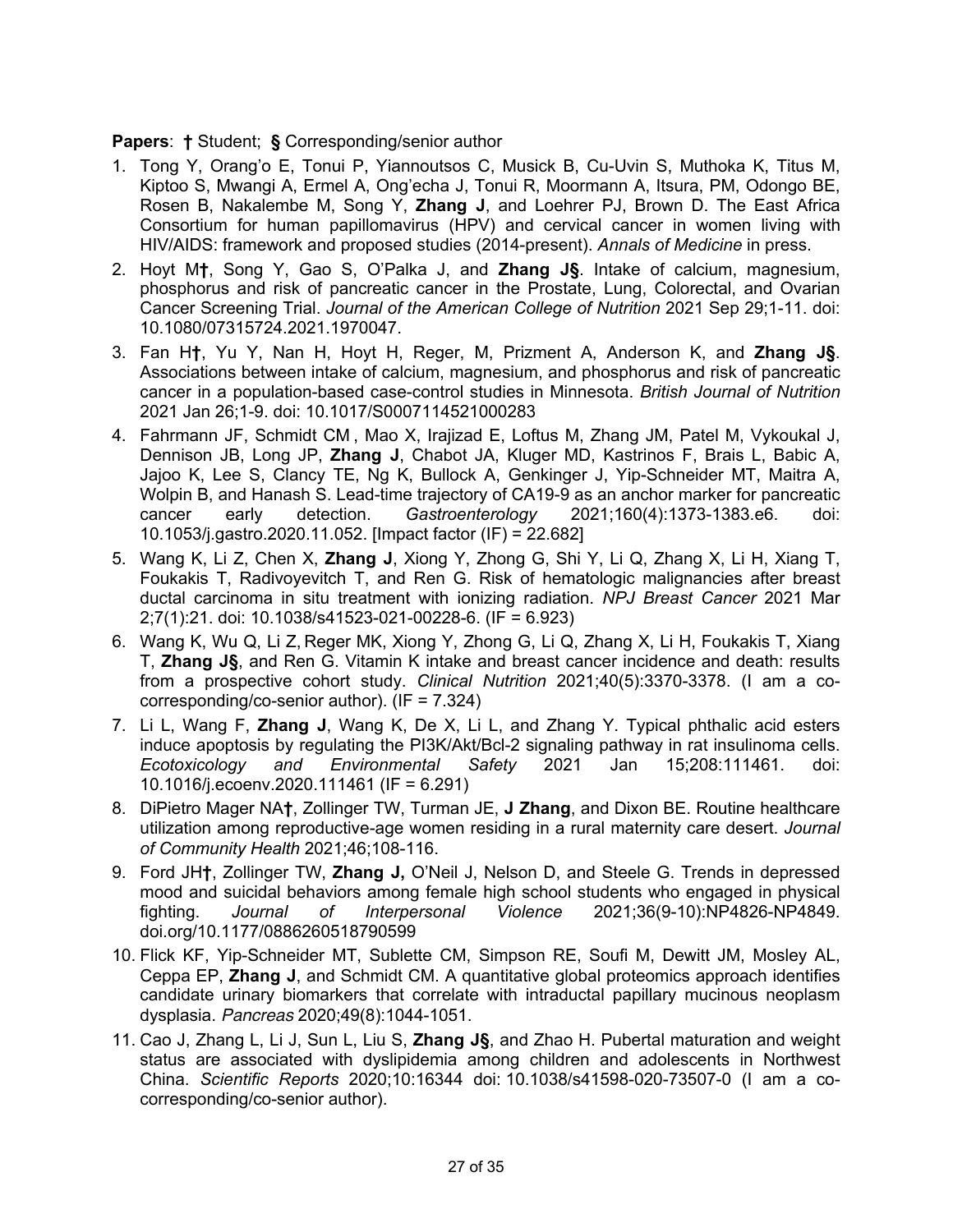12. **Zhang J**, Orang'o O, Tong Y, Maina T, Kiptoo S, Muthoka K, Daud I, Ermel A, Groopman J, Smith J, Madeen E, Tonui P, Loehrer P, and Brown D. Detection and concentration of plasma aflatoxin is associated with detection of oncogenic human papillomavirus in Kenyan women. *Open Forum Infectious Diseases* 2019;6(9) Sept. 2, ofz354. https://doi.org/10.1093/ofid/ofz354

*A documentary https://youtu.be/23JzdwQx4vY was broadcasted on the Kenyan national television following publication of this paper. It has caused Kenyan government agencies to take action to contain aflatoxin contamination. Discussion of our study started at 51:42 of the video.*

- 13. Hoyt M**†**, Reger M, Marely A, Fan H, Liu Z, and **Zhang J§**. Vitamin K intake and prostate cancer risk in the Prostate, Lung, Colorectal, and Ovarian Cancer Screening Trial. *American Journal of Clinical Nutrition* 2019;109;392-401. (IF = 7.045)
- 14. Fahrmann JF, Bantis LE, Capello M, Scelo G, Denison JB, Patel N, Murage E, Vykoukal J, Kundnani DL, Foretova L, Fabianova E, Holcatova I, Janout V, Feng Z , Yip-Schneider M, **Zhang J**, Brand R, Taguchi A, Maitra A, Brennan P, Schmidt CM, and Hanash S. Plasmaderived metabolite and protein biomarker panels have additive performance for early stage pancreatic cancer. *Journal of the National Cancer Institute* 2019;111(4):372-379. djy126 https://doi.org/10.1093/jnci/djy126 (IF = 13.757)
- 15. Yip-Schneider MT, Simpson R, Carr RA, Wu H, Fan H, Liu Z, Korc M, **Zhang J§,** and Schmidt CM. Circulating leptin and branched chain amino acids – potential predictors of malignant intraductal papillary mucinous neoplasm risk. *Journal of Gastrointestinal Surgery*  2019;23;966-974 (I am a co-corresponding/co-senior author).
- 16. Simpson R, Yip-Schneider MT, Wu H, Fan H, Liu Z, Korc M, **Zhang J§,** and Schmidt CM. Circulating thrombospondin-2 enhances prediction of malignant intraductal papillary mucinous neoplasm. *American Journal of Surgery* 2019;217;425-428. (I am a cocorresponding/co-senior author).
- 17. Han L, Yang X, Sun W, Li Z, Ren H, Li B, Zhang R, Zhang D, Shi Z, Liu J, Cao J, **Zhang J**, and Xiong Y. The study of GPX3 methylation in patients with Kashin-Beck Disease and its mechanism in chondrocyte apoptosis. *Bone* 2018;117:15-22.
- 18. Li J, Ding W, Cao J, Sun L, Liu S, **Zhang J§**, and Zhao H. Serum 25-hydroxyvitamin D and bone mineral density among children and adolescents in a northwest Chinese city. *Bone* 2018;116:28-34. (I am a co-corresponding/co-senior author).
- 19. Marley A**†**, Hoyt H, Fan H, Anderson K, and **Zhang J§**. Intake of methyl-related nutrients and risk of pancreatic cancer in a population-based case-control studies in Minnesota. *European Journal of Clinical Nutrition* 2018;72:1128-1135.
- 20. Reger MK**†**, Zollinger TW, Liu Z, Jones JF, and **Zhang J§**. Dietary intake of isoflavones and coumestrol and the risk of prostate cancer in the Prostate, Lung, Colorectal, and Ovarian Cancer Screening Trial. *International Journal of Cancer* 2018;142:719-728. (IF = 7.396) *This paper has received widespread media attention. It has been featured in MedicalNewsToday, Wiley Research Headlines, UK Daily Express Online, Men's Health, NEWSMAXHealth, and NUTRA Ingredients.*
- 21. Li X, Zhao Y, Jin Y, Zhang T, Chang X, Liao S, Xu H, Liu X, Yang J, **Zhang J§**, and Zhang Y. Associations between serum adipocytokines and glycemic control biomarkers in a rural Chinese population. *PLoS One* 2017;12(8): e0182273. https://doi.org/10.1371/journal.pone.0182273 (I am a co-corresponding/co-senior author).
- 22. Reger MK**†**, Zollinger TW, Liu Z, Jones J, and **Zhang J§**. Association between urinary phytoestrogens and C-reactive protein in the continuous National Health and Nutrition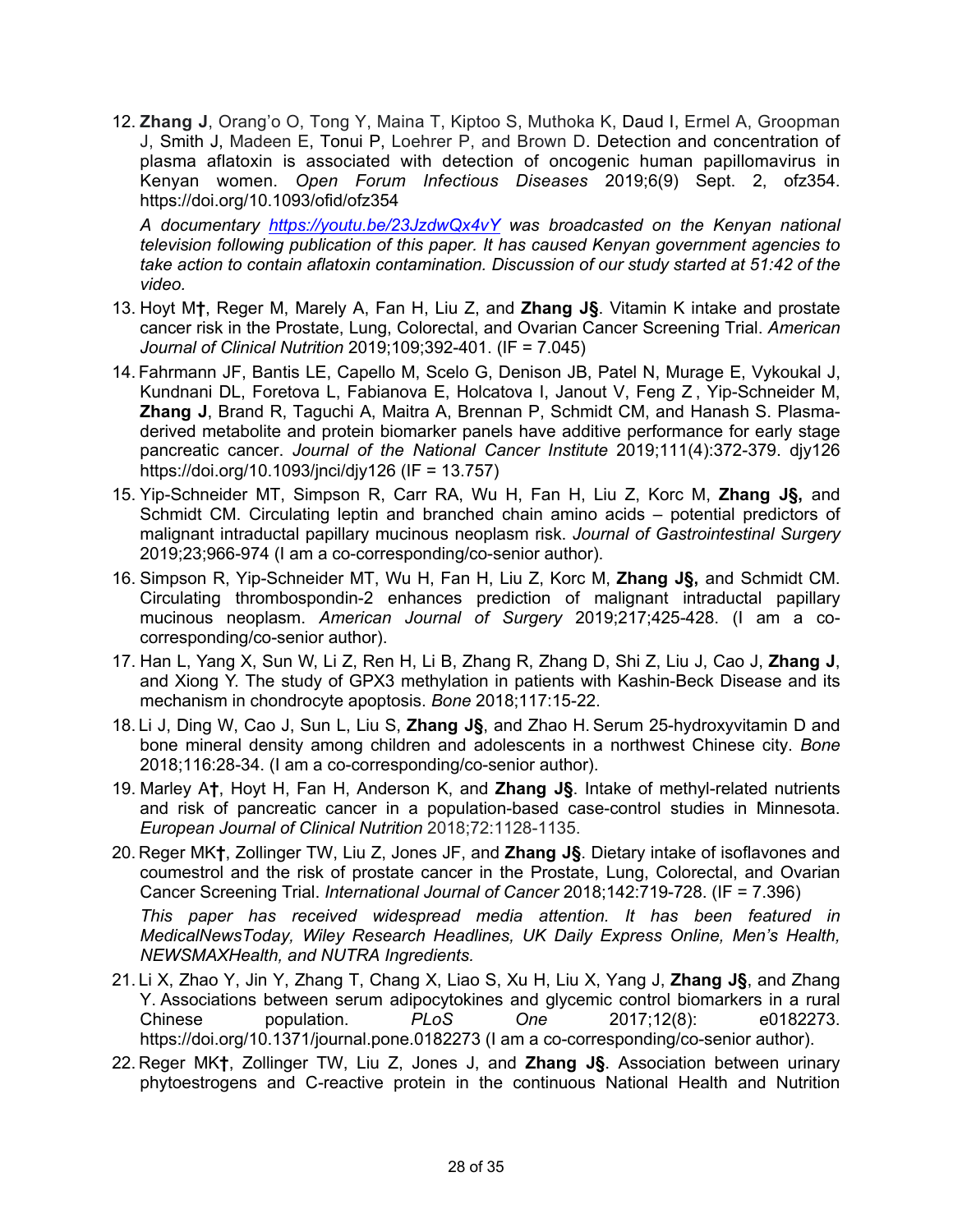Examination Survey. *Journal of the American College of Nutrition* 2017;36(6):434-441. doi: 10.1080/07315724.2017.1318722

- 23. Gathirua-Mwangi WG**†**, Monahan PO, Murage MJ, and **Zhang J§**. Metabolic syndrome and total cancer mortality in the Third National Health and Nutrition Examination Survey. *Cancer Causes & Control* 2017;28(2):127-136 DOI 10.1007/s10552-016-0843-1 PMCID: PMC5308139
- 24. Reger MK**†**, Zollinger TW, Liu Z, Jones J, and **Zhang J§**. Urinary phytoestrogens and cancer, cardiovascular, and all-cause mortality in the continuous National Health and Nutrition Examination Survey. *European Journal of Nutrition* 2016;55(3):1029-40. (IF = 5.614)
- 25.Sun J, Lin J, Parashette K, **Zhang J**, and Fan R: Association of lymphocytic colitis and lactase deficiency in a pediatric population. *Pathology – Research and Practice*  2015;211(2):138-44.
- 26. **Zhang J§**, Prizment AE, Dhakal IB, and Anderson KE. Cholecystectomy, gallstones, tonsillectomy, and pancreatic cancer risk: A population-based case-control study in Minnesota. *British Journal of Cancer.* 2014;110:2348–2353*.* PMCID: PMC4007236 (IF = 7.640)
- 27. **Zhang J§**, Dhakal IB, Zhang X, Prizment AE, and Anderson KE. Genetic variability in energy balance and pancreatic cancer risk in a population-based case-control study in Minnesota. *Pancreas*. 2014;43(2):281-6.
- 28. Gathirua-Mwangi WG**†** and **Zhang J§**. Dietary factors and risk of advanced prostate cancer. *European Journal of Cancer Prevention.* 2014;23(2):96-109.
- 29. Lin J, Welker NC, Zhao Z, Li Y, **Zhang J**, Reuss SA, Zhang X, Lee HJ, Liu Y, and Bronner MP. Novel specific microRNA biomarkers in idiopathic inflammatory bowel disease unrelated to disease activity. *Modern Pathology*. 2014;27(4):602-8. (IF = 7.842)
- 30. Fan R, **Zhang J**, Cheng L, and Lin J. Testicular and paratesticular pathology in the pediatric population: A 20-year experience at Riley Hospital for Children. *Pathology - Research and Practice*. 2013;209(7):404-408.
- 31. Wang L**†**, Zollinger T, and **Zhang J§**. Association between helicobacter pylori infection and liver cancer mortality in 67 rural Chinese counties. *Cancer Causes & Control*. 2013;24(7):1331-1337.
- 32. Lin J, Cao Q, **Zhang J**, Goldblum JR, Shen B, Zhao Z, Li Y, Chinnaiyan A, and Bronner MP. MicroRNA expression pattern in indeterminate colitis. *Modern Pathology*. 2013 26(1):148-54. (IF = 7.842)
- 33. Greene P, Mehta P, Yeary K, Bursac Z, **Zhang J**, Goldsmith G, and Tillman R. Using population data to reduce disparities in colorectal cancer screening, Arkansas, 2006. *Preventing Chronic Disease* 2012;9:110256 doi: http://dx.doi.org /10.5888/pcd9.110256.
- 34. Layton J**†** and **Zhang J§**. Alcohol intake and esophageal cancer: epidemiologic evidence*.* In: Watson R, Preedy V, and Zibadi S, eds. Chapter 35. Alcohol, Nutrition, and Health Consequences. *Humana Press,* New York, NY*.* 2012, pp. 459-469.
- 35. **Zhang J§**, Dhakal I, Zhao Z, and Li L. Trends in mortality from the cancers of the breast, colon, prostate, esophagus, and stomach in East Asia: role of nutrition transition. *European Journal of Cancer Prevention* 2012;21(5):480-9.

*This paper was editorially commented by Walsh PC in Journal of Urology. 2012;188(1):112- 3.*

36. **Zhang J§**, Zhang X, Dhakal IB, Gross MD, Kadlubar FF, and Anderson KE. Sequence variants in antioxidant defense and DNA repair genes, dietary antioxidants, and pancreatic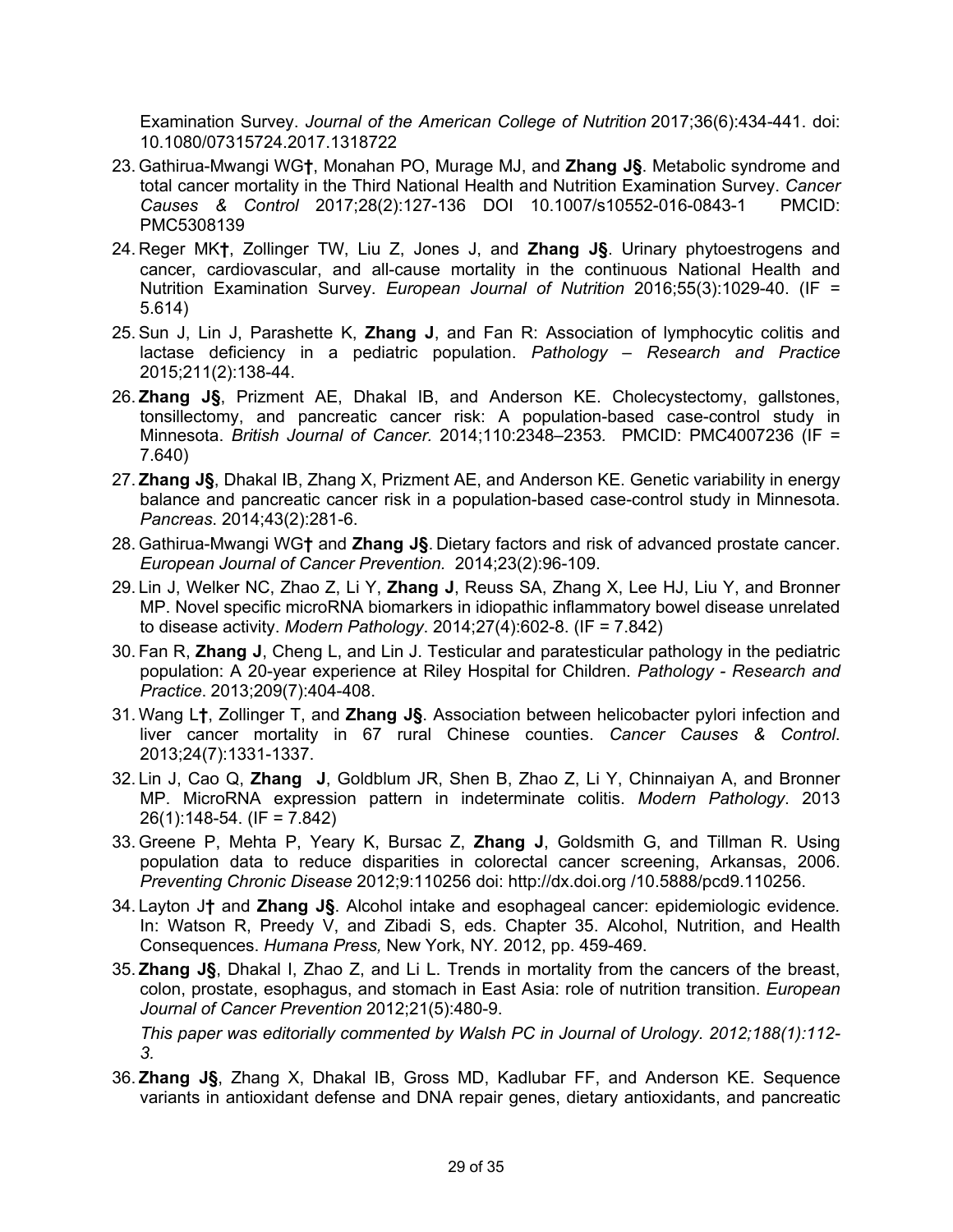cancer risk. *International Journal of Molecular Epidemiology and Genetics* 2011;2(3):236- 244.

- 37. **Zhang J§**, Dhakal I, Lang NP, and Kadlubar FF. Polymorphisms in inflammatory genes, plasma antioxidants, and prostate cancer risk. *Cancer Causes & Control* 2010;21(9):1437- 1444.
- 38. **Zhang J§**, Dhakal I, Greene GF, Lang NP, and Kadlubar FF. Polymorphisms in hOGG1 and XRCC1 and risk of prostate cancer: effects modified by plasma antioxidants. *Urology* 2010;75(4):779-85.
- 39. **Zhang J§**, Dhakal I, Gross M, Lang N, Kadlubar F, Harnack L, and Anderson K. Physical activity, diet, and pancreatic cancer: a population-based case-control study in Minnesota. *Nutrition and Cancer: An International Journal* 2009;61(4):457-465.
- 40. **Zhang J§,** Dhakal I, Ning B, and Kesteloot H. Patterns and trends of pancreatic cancer mortality rates in Arkansas, 1969-2002: A comparison with the US population. *European Journal of Cancer Prevention* 2008:17:18-27*.*
- 41. **Zhang J§,** Dhakal I, Stone A, Ning B, Greene G, Lang NP, and Kadlubar FF. Plasma carotenoids and prostate cancer: a population-based case-control study in Arkansas. *Nutrition and Cancer: An International Journal* 2007;59(1):46-53*.*
- 42. **Zhang J§,** Dhakal I, Yan H, Phillips M, and Kesteloot H. Trends in pancreatic cancer incidence in 9 SEER Cancer Registries, 1973-2002. *Annals of Oncology* 2007;18(7):1268- 1279. (IF = 32.976)
- 43.Kesteloot H and **Zhang J**. Differences in breast cancer mortality worldwide: unsolved problems. *European Journal of Cancer Prevention* 2006;15:416-423*.*
- 44. **Zhang J,** Munger RG, West NA, Cutler DR, Wengreen HJ, and Corcoran CD. Antioxidant intake and the risk of osteoporotic hip fracture in Utah: an effect modified by smoking status. *American Journal of Epidemiology* 2006;163:9-17. (IF = 4.897)
- 45. **Zhang J§** and Kesteloot H. Milk consumption in relation to incidence of prostate, breast, colon, and rectal cancers: is there an independent effect? *Nutrition and Cancer: An International Journal* 2005;53(1):65-72.

*I was phone interviewed by Ivan Oransky, MD, deputy editor of The Scientist (the premier magazine of life sciences), on a topic entitled "Milk Consumption and Cancer Risk". The interview report appeared as "What's in your milk? The hypothesis: hormones and growth factors in dairy increase cancer risk" in The Scientist 2007;(21)3:34-43.*

- 46. **Zhang J§,** Zhao Z, and Berkel HJ. Animal fat consumption and pancreatic cancer incidence: evidence of interaction with cigarette smoking. *Annals of Epidemiology* 2005;15:500-508.
- 47. Wengreen HJ, Munger RG, West NA, Cutler DR, Corcoran CD, **Zhang J**, and Sassano NE. Dietary protein intake and risk of osteoporotic hip fracture in elderly residents of Utah. *Journal of Bone and Mineral Research* 2004;19(4):537-545. (IF = 6.741)
- 48. **Zhang J§**, Zhao Z, and Berkel J. Egg consumption and mortality from colon and rectal cancers: an ecological study. *Nutrition and Cancer: An International Journal* 2003;46(2):158- 165.
- 49. **Zhang J§,** Kesteloot H. Measuring energy intake in alcohol drinkers. In Preedy V & Watson R, eds. Chapter 12. Nutrition and alcohol: linking nutrient interactions and dietary intake*. The CRC Press,* Boca Raton, FL, 2003, pp. 201-217.
- 50. **Zhang J,** Temme EHM, and Kesteloot H. Alcohol drinkers overreport their energy intake: evaluation by the 24-hour urinary excretion of cations. *Journal of the American College of Nutrition* 2001;20:510-519.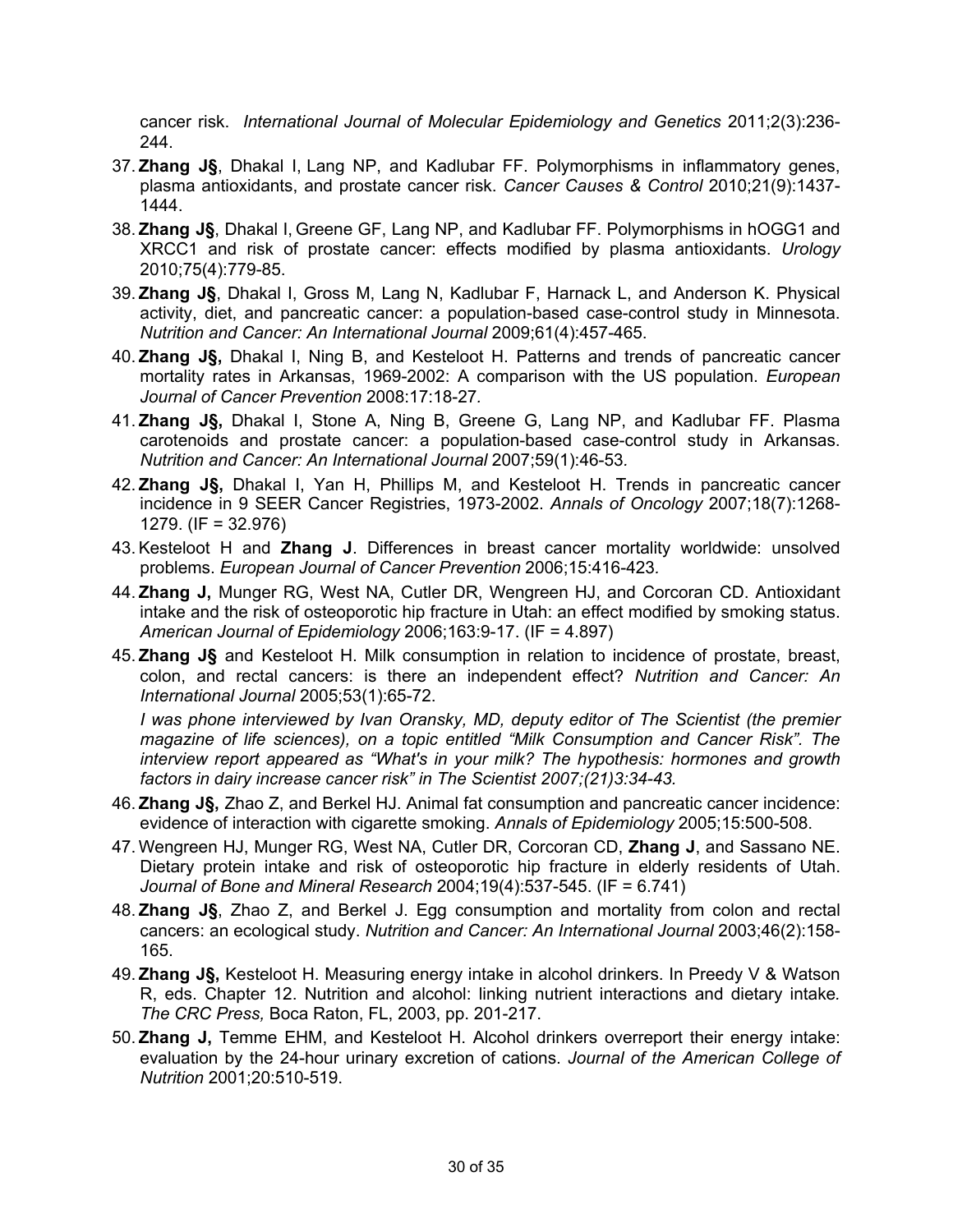- 51. **Zhang J** and Kesteloot H. Differences in all-cause, cardiovascular and cancer mortality between Hong Kong and Singapore: role of nutrition. *European Journal of Epidemiology*  2001;17:469-477. (IF = 8.082)
- 52. Temme EHM, **Zhang J,** Schouten EG, and Kesteloot H. Serum bilirubin and 10-year mortality risk in a Belgian population. *Cancer Causes & Control* 2001;12:887-894.
- 53. Kesteloot H, **Zhang J.** Salt consumption during the nutrition transition in South Korea. *American Journal of Clinical Nutrition* 2000;72:199-201. (IF = 7.045)
- 54. **Zhang J**, Temme EHM, Sasaki S, and Kesteloot H. Under- and overreporting of energy intake using urinary cations as biomarkers: relation to body mass index. *American Journal of Epidemiology* 2000;152:453-462. (IF = 4.897)
- 55. **Zhang J,** Temme EHM, and Kesteloot H. Fish consumption is inversely associated with male lung cancer mortality in countries with high levels of cigarette smoking or animal fat consumption. *International Journal of Epidemiology* 2000;29:615-621. (IF = 7.196) *This paper was featured in PUFA Newsletter 2001 March;5(1):8.*
- 56. **Zhang J,** Temme EHM, and Kesteloot H. Sex ratio of total energy intake in adults: an analysis of dietary surveys. *European Journal of Clinical Nutrition* 1999;53:542-551.
- 57. **Zhang J**, Sasaki S, Amano K, and Kesteloot H. Fish consumption and mortality from all causes, ischemic heart disease, and stroke: an ecological study. *Preventive Medicine* 1999;28:520-529.

*This paper was featured in PUFA Newsletter 2000 March;4(1):4.*

- 58. **Zhang J** and Kesteloot H. Anthropometric, lifestyle and metabolic determinants of resting heart rate: a population study. *European Heart Journal* 1999;20:103-110. (IF = 29.983)
- 59. **Zhang J§** and Kesteloot H. Priority for public health in the People's Republic of China. *Chinese Medical Journal* 1998;111(8):754-755.
- 60. Mo D, Ding D, Wang Z, **Zhang J**, and Bai C. Study on relationship between selenium and Kashin-Beck disease in 20 years. *Chinese Journal of Control of Endemic Diseases* 1997;12(1):18-21.
- 61. **Zhang J§** and Sasaki R. Kashin-Beck Disease: epidemiology and etiology. *Modern Medicine* 1996;43:609-613.
- 62. Mo X, **Zhang J,** and Wang Z. Urinary excretion of hydroxyproline, fluorine, and other five trace elements in patients with endemic osteofluorosis after sources of drinking water changed for seven years. *Guangdong Trace Element Science* 1996;3(2):34-37.
- 63. **Zhang J**, Suzuki S, and Sasaki R. Cancer incidence among native Chinese and Chinese residing in Hong Kong, Singapore and the United States. *Journal of the Aichi Medical University Association* 1995;23(5):427-436.
- 64. **Zhang J§** and Wang Z. An investigation of urinary excretion of six elements in patients with endemic osteofluorosis after sources of drinking water changed for seven years. *Bulletin of Disease Control and Prevention* 1994;9(4):11-13.
- 65. Wang Z, Lu S**, Zhang J**, and Zhou X. Selenium deficiency and Kashin-Beck disease: a case-control study in Shaanxi, Gansu and Heilongjiang provinces. *Journal of Xi'an Jiaotong University (Medical Sciences)* 1993;14:S53-S54.
- 66. Wang Z, Lu S, Yin P, Ding D, **Zhang J**, and Tan X. A case-control study of Kashin-Beck disease in Yaoxian, Shaanxi province. *Journal of Xi'an Jiaotong University (Medical Sciences)* 1993;14:S1-S6.
- 67. **Zhang J§** and Wang Z. Epidemiology of Mseleni joint disease in South Africa. *Foreign Medical Sciences (Section of Medical Geography)* 1992;13(2):55-57.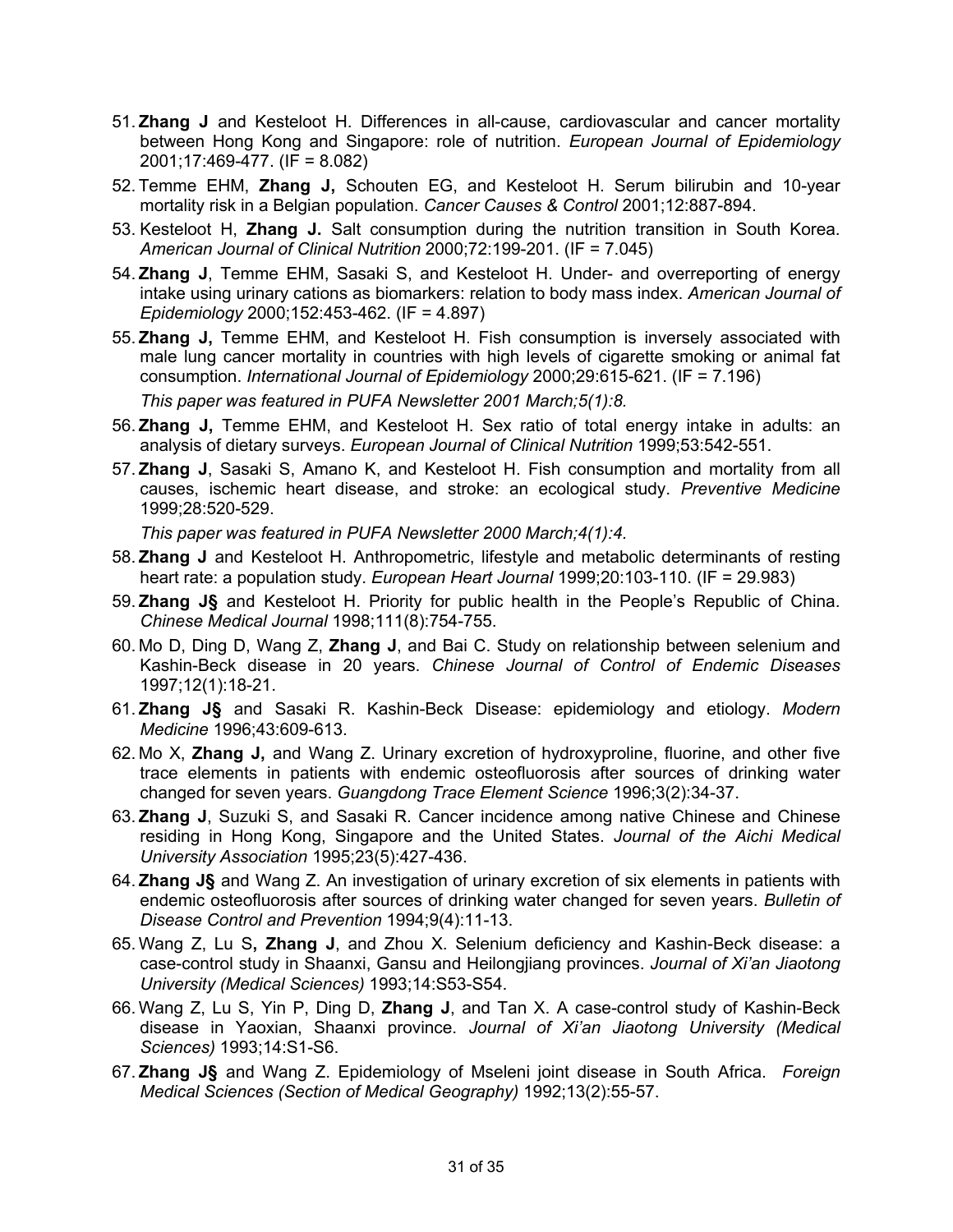- 68. Wang Z and **Zhang J**. The role of selenium deficiency in the etiology of Kashin-Beck disease. *Shaanxi Endemic Disease Communications* 1991;3:19-21.
- 69. Wang Z, Yin P, Ding D, Lu S, **Zhang J**, Tang X, Niu Y, Dang L, Yu J, and Yang J. An intervention trial on the preventive effect of sodium selenite and vitamin C on Kashin-Beck disease. *Shaanxi Endemic Disease Communications* 1991;1:6-8.
- 70. Ding D, Yu Z, and **Zhang J**. A cross-sectional study of the relation between hair selenium levels and Kashin-Beck disease. *Chinese Journal of Control of Endemic Diseases* 1990;5(3):139-141.
- 71. Wang Z, Yin P, Ding D, **Zhang J**, Tang X, Pang T, Jia Y, Dang L, Yu J, and Yang J. A casecontrol study of selenium, mycotoxins, and Kashin-Beck disease in Shaanxi province. *Shaanxi Endemic Disease Communications* 1990;2:22-27.
- 72. **Zhang J§** and Yin P. Advances in the experimental research of osteoarthritis. *International Journal of Geriatrics* 1989;10(1):26-29.
- 73. Wang Z, **Zhang J**, Lu S, Chen D, Ren S, Li J, Wang S, and Wei C. Preventive efficacy of deep well drinking water with adequate selenium concentrations on the incidence of Kashin-Beck disease. *Chinese Journal of Control of Endemic Diseases* 1989;4(5):278-279.
- 74. **Zhang J§,** Yin P, and Zhang S. Seasonal variation in 24-hour urinary excretion of glycosaminoglycan and hair selenium levels in children with early-stage Kashin-Beck disease. *Chinese Journal of Endemiology* 1988;7(4):211-214.

Manuscripts under review

75. Hoyt M**†**, Song Y, Gao S, O'Palka J, and **Zhang J§**. Prediagnostic Body Mass Index Trajectories in Relation to Pancreatic Cancer Risk in the PLCO Cancer Screening Trial *Obesity*

### **Abstracts**

Refereed (n=37 since 1999) **†** *Student*

- 1. Fahrmann J, Fan H, Yip-Schneider M, Wu H, Liu Z, Wan J, Liu S, Hanash S, Schmidt CM, and **Zhang J**. A plasma metabolomic signature improves prediction of malignant intraductal papillary mucinous neoplasm. Proceedings of the Annual meeting of the American Association for Cancer Research, abstract # 6025, 2022.
- 2. Hoyt M**†** and **Zhang J**. Association between healthy eating index score and risk of pancreatic cancer in the Prostate, Lung, Colorectal, and Ovarian Cancer Screening Trial. Proceedings of the Annual meeting of the American Association for Cancer Research, abstract # 2586, 2021.
- 3. Hoyt M**†** and **Zhang J**. Lifetime body mass index trajectory and pancreatic cancer risk in the Prostate, Lung, Colorectal, and Ovarian Cancer Screening Trial. Proceedings of the Annual meeting of the American Association for Cancer Research, abstract # 2857, 2020.
- 4. **Zhang J**, Orang'o O, Titus M, Muthoka K, Kiptoo S, Groopman J, Tong Y, Ermel A, Loehrer P, Brown D. Association of detection of aflatoxin in plasma of Kenyan women with increased detection of oncogenic HPV. Journal of Clinical Oncology, Abstract # 530, 2019.
- 5. Hoyt M**†** and **Zhang J**. Association between calcium intake and pancreatic cancer risk in the Prostate, Lung, Colorectal, and Ovarian Cancer Screening Trial (PLCO). Proceedings of the Annual meeting of the American Association for Cancer Research, abstract # 638, 2019.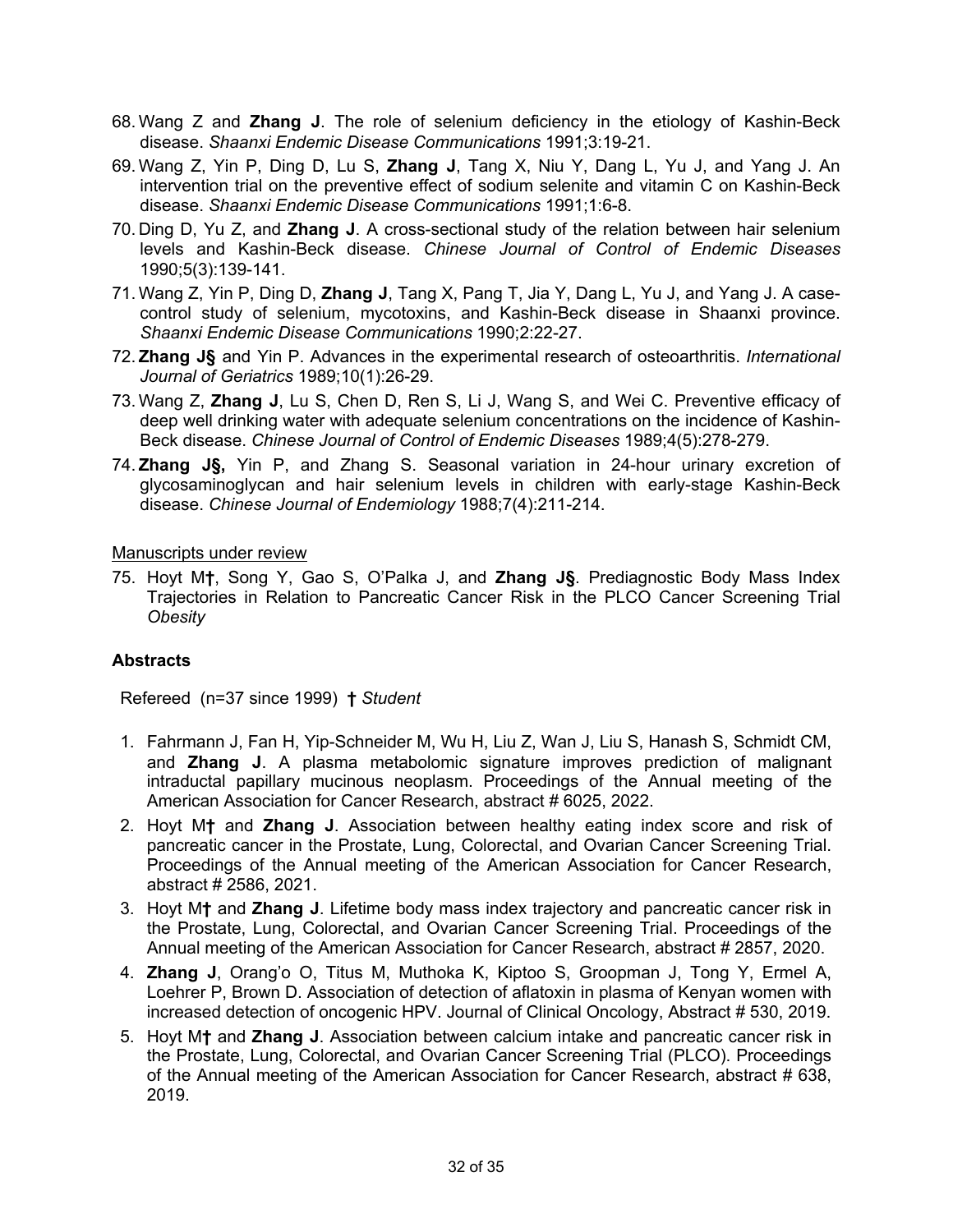- 6. Fan H**†**, Marley A**†**, Hoyt M**†**, Nan H, Anderson K, and **Zhang J**. Associations between intake of calcium, magnesium, and phosphorus and risk of pancreatic cancer in a population-based case-control study in Minnesota. Proceedings of the Annual meeting of the American Association for Cancer Research, abstract # 5262, 2018.
- 7. Hoyt M**†**, Reger M**†**, and **Zhang J.** No association between vitamin K intake and prostate cancer risk in the Prostate, Lung, Colorectal, and Ovarian Cancer Screening Trial (PLCO). Proceedings of the Annual meeting of the American Association for Cancer Research, abstract # 5312, 2017.
- 8. Reger M**†**, Zollinger, T, Liu Z, Jones J, and **Zhang J**. Association between urinary phytoestrogens and C-reactive protein in the continuous National Health and Nutrition Examination Survey. Proceedings of the Annual meeting of the American Public Health Association, abstract #1884, 2015.
- 9. Mwangi W**†** and **Zhang J.** Components of metabolic syndrome and total cancer mortality. Proceedings of the Annual meeting of the American Association for Cancer Research, abstract #2138, 2014.
- 10. Lin J, **Zhang J**, Welker N, Zhao Z, Li Y, Bronner M. New microRNA markers improve clarification of indeterminate inflammatory bowel disease. Proceedings of  $103<sup>rd</sup> US$  & Canadian Academy of Pathology (USCAP) annual meeting, 2014.
- 11. Mwangi W**†** and **Zhang J**. Dietary factors and risk of advanced prostate cancer. Annals of Epidemiology 2013; 23(9):584.
- 12. **Zhang J**, Tanaka H, Ito H, and Matsuo K. Fat intake interacts with cigarette smoking to alter lung cancer risk. Proceedings of the annual meeting of the American Association for Cancer Research, abstract #3630, page 890, 2013.
- 13. Wang L**†**, Zollinger T, and **Zhang J.** Association between helicobacter pylori infection and liver cancer mortality in 67 rural Chinese counties: An ecologic study. Proceedings of Ohio Public Health Combined Conference, Columbus, OH, 2012. Academic section outstanding oral presentation, the third place.
- 14. **Zhang J**, Tanaka H, Ito H, Boffetta P, and Matsuo K. Genetic variability in lipid metabolism and risk of lung cancer. Proceedings of the annual meeting of the American Association for Cancer Research, abstract #888, page 214, 2011.
- 15. **Zhang J,** Dhakal I. Nutrition transition and cancer mortality in East Asia. The 43rd Annual Meeting of the Society for Epidemiologic Research. The abstract was published in *American Journal of Epidemiology* 2010;171(Suppl):#268.
- 16. **Zhang J**, Zhang X, Dhakal I, Gross MD, Lang NP, Kadlubar FF, Anderson KE. Polymorphisms in antioxidant defense and DNA repair genes, dietary intake of antioxidants, and risk of pancreatic cancer. Proceedings of the annual meeting of the American Association for Cancer Research, abstract #1861, page 451, 2010.
- 17. **Zhang J,** Dhakal I, Greene G, Lang N, Kadlubar F. Sequence variants in inflammatory genes, plasma antioxidants, and prostate cancer risk. Proceedings of the eighth annual AACR international conference – Frontiers in Cancer Prevention Research, abstract in page 143, 2009.
- 18. **Zhang J,** Dhakal I, Greene G, Lang N, Kadlubar F. Polymorphisms in hOGG1 and XRCC1 and risk of prostate cancer: effects modified by plasma antioxidants. The 42nd Annual Meeting of the Society for Epidemiologic Research. The abstract was published in *American Journal of Epidemiology* 2009;169(Suppl):#192.
- 19. Greene P, Bursac Z, Kim K, Mehta P, Mays G, **Zhang J**, Henry-Tillman R. Informing policy initiatives to address disparities in colorectal cancer. Proceedings of the 30th Annual Meeting and Scientific Sessions of the Society of Behavioral Medicine, Montreal,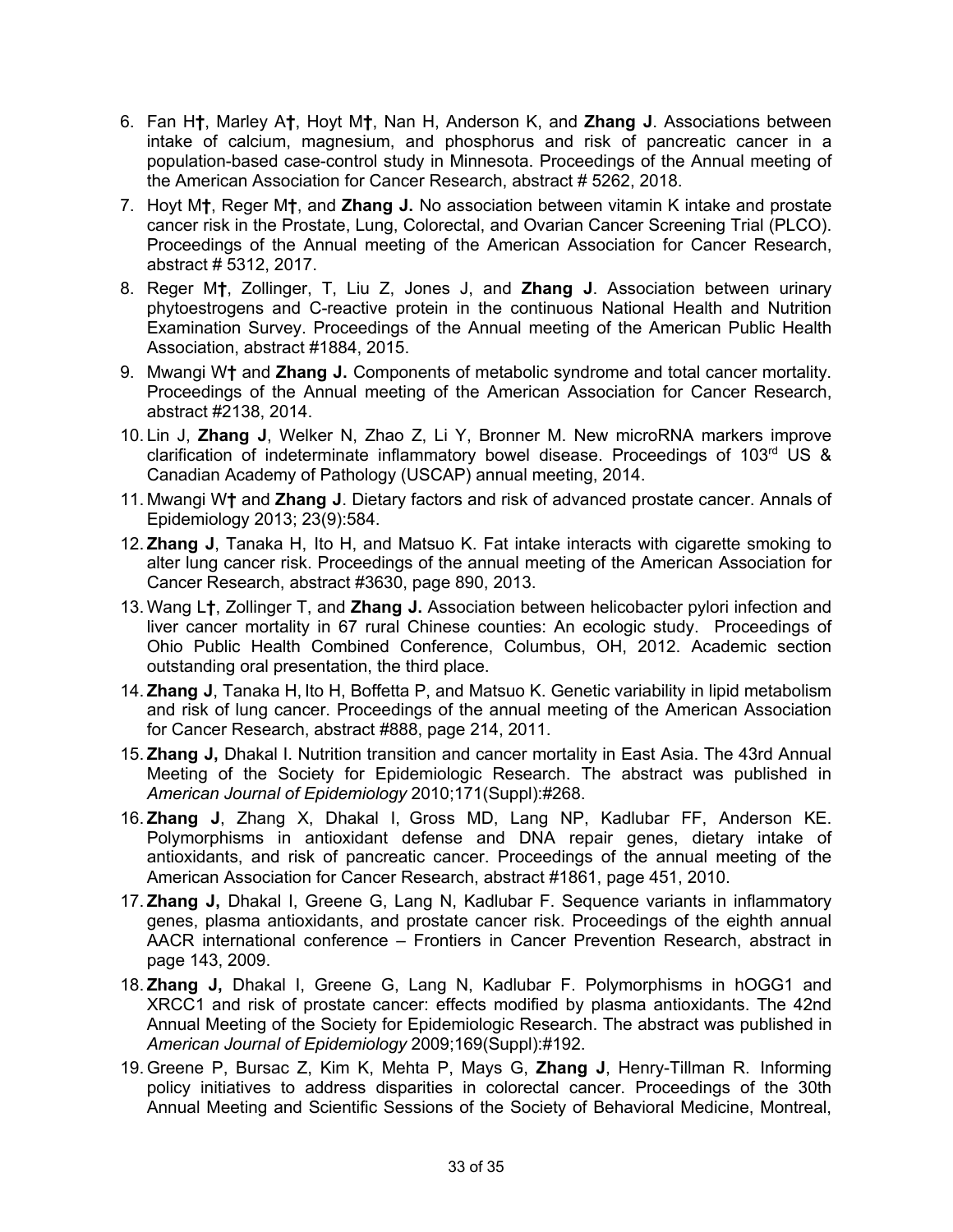Canada, 2009.

- 20. **Zhang J**, Dhakal I, Lang NP, Kadlubar FF, Gross MD, Anderson KE. Sequence variance in genes involved in oxidative stress and risk of pancreatic cancer: effects modified by alcohol intake. Proceedings of the annual meeting of the American Association for Cancer Research, abstract #2113, 2009.
- 21. **Zhang J**, Dhakal I, Gross M, Lang N, Kadlubar F, Kadlubar S, and Anderson K. Genetic variability in energy metabolism and pancreatic cancer risk: A population-based casecontrol study in Minnesota. Proceedings of the seventh annual AACR international conference – Frontiers in Cancer Prevention Research, abstract in page 98, 2008.
- 22. **Zhang J**, Dhakal I, Gross M, Lang N, Kadlubar F, Harnack L, Anderson K. Energy imbalance, fat, fiber, and pancreatic cancer: role of insulin resistance. Proceedings of the annual meeting of the American Association for Cancer Research, abstract #3087, 2008.
- 23. **Zhang J**, Dhakal I, Stone A, Ning B, Greene GF, Lang NP, Kadlubar FF. hOGG1 Ser326Cys polymorphism and prostate cancer risk: An effect modified by antioxidants. Proceedings of the annual meeting of the American Association for Cancer Research, abstract #1733, 2007.
- 24. **Zhang J,** Dhakal I, Stone A, Ratnasinghe L, Lang N, Kadlubar F. Plasma carotenoids and prostate cancer: a population-based case-control study in Arkansas. Proceedings of the fifth annual AACR international conference – Frontiers in Cancer Prevention Research, abstract in page 118, 2006.
- 25. **Zhang J,** Dhakal I, Kesteloot H. Dietary patterns and pancreatic cancer incidence: role of diet-smoking interactions. Proceedings of the annual meeting of the American Association for Cancer Research, abstract #2014, 2006.
- 26. **Zhang J,** Kesteloot H. Meat consumption and incidence of prostate, breast, colon, and rectal cancer: An ecologic assessment. Proceedings of the fourth annual AACR international conference – Frontiers in Cancer Prevention Research, abstract in page 87, 2005.
- 27. **Zhang J,** Kesteloot H. Milk consumption and incidence rates of prostate, breast, and colorectal cancers: An ecologic study. Proceedings of the annual meeting of the American Association for Cancer Research, abstract in page 385, 2005.
- 28. **Zhang J,** Zhao Z, Berkel HJ. Animal fat consumption and pancreatic cancer incidence: evidence of interaction with cigarette smoking. Proceedings of the AACR-Lustgarten Foundation conference, Pancreatic Cancer 2004: Advances and Challenges, abstract in page 105, 2004.
- 29. **Zhang J,** Munger RG. Retinol intake and risk of osteoporotic hip fracture in the elderly Utah population. The 44th Annual meeting of the American College of Nutrition. The abstract was published in *Journal of American College of Nutrition* 2003;22(5):471.
- 30. **Zhang J**, Temme EHM, Sasaki S, Kesteloot H. Fish consumption and lung cancer mortality: an ecological study. Proceedings of AICR/WCRF International Research Conference on Food, Nutrition, and Cancer, abstract in page 11, 2002.
- 31. **Zhang J,** Munger RG, West NA, Cutler DR, Wengreen HJ, Corcoran CD. Antioxidant intake and the risk of osteoporotic hip fracture in Utah: an effect modified by smoking status. The 35th Annual Meeting of the Society for Epidemiologic Research. The abstract was published in *American Journal of Epidemiology* 2002;155 (Suppl):#58.
- 32. **Zhang J,** Munger RG, West NA, Cutler DR, Wengreen HJ, Sassano NE, Corcoran CD. Vitamin K intake and the risk of hip fracture: The Utah Study of Nutrition and Bone Health. The Annual Meeting of the Experimental Biology. The abstract was published in *FASEB*